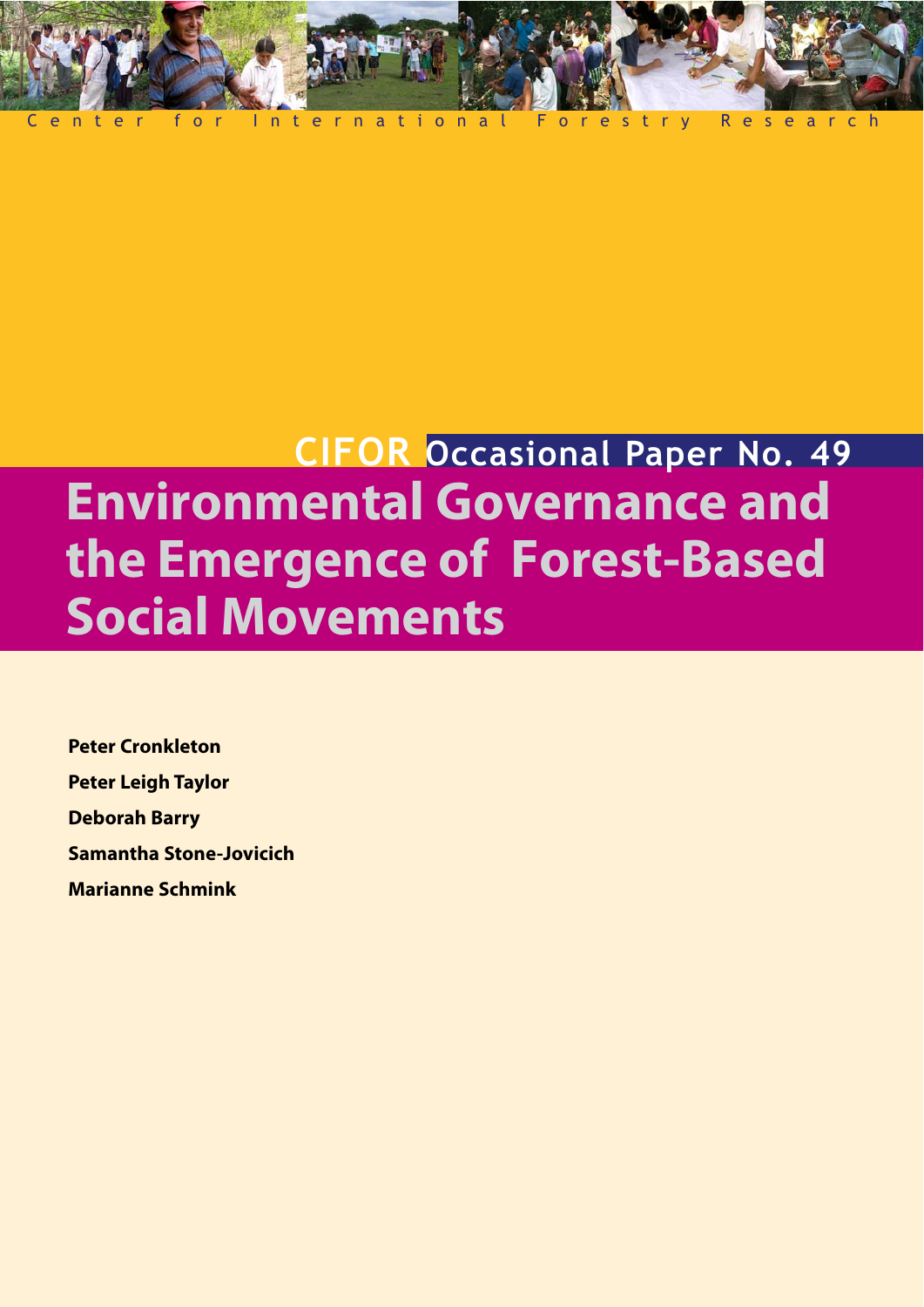Cronkleton, P. *et al*. Environmental Governance and the Emergence of Forest-Based Social Movements/ by Peter Cronkleton, Peter Leigh Taylor, Deborah Barry, Samantha Stone-Jovicich, Marianne Schmink. Bogor, Indonesia: Center for International Forestry Research (CIFOR), 2008.

ISSN 0854-9818 ISBN: 978-979-1412-43-8 iv+36p. (CIFOR Occasional Paper No. 49)

CABI thesaurus: 1. community forestry 2. conservation 3. protected areas 4. social participation 5. grassroots organizations 6. community action 7. Guatemala 8. Nicaragua 9. Brazil 10. Amazonia 11. Central America 12. Latin America

© 2008 by Center for International Forestry Research All rights reserved Printed by SMK Grafika Desa Putera, Jakarta

Cover photos by Peter Cronkleton and Peter Leigh Taylor

Published by Center for International Forestry Research Mailing address: P.O. Box 0113 BOCBD, Bogor 16000, Indonesia Office address: Jl. CIFOR, Situ Gede, Bogor Barat 16115, Indonesia Tel.: +62 (251) 622622; Fax: +62 (251) 622100 E-mail: cifor@cgiar.org Web site: http://www.cifor.cgiar.org

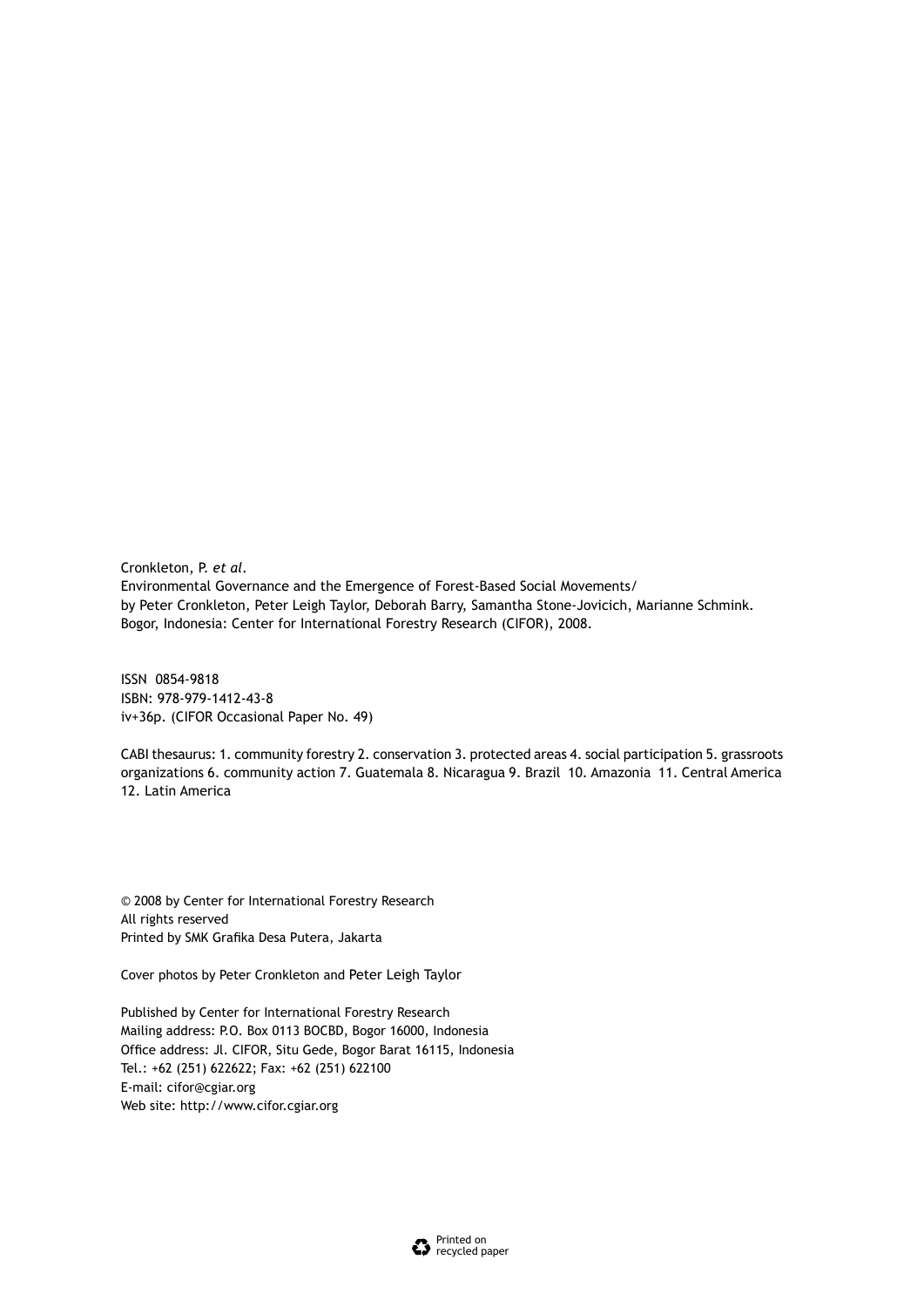# **Environmental Governance and the Emergence of Forest-Based Social Movements**

**Peter Cronkleton**<sup>1</sup> **Peter Leigh Taylor**<sup>2</sup> **Deborah Barry**<sup>3</sup>  **Samantha Stone-Jovicich**<sup>4</sup> **Marianne Schmink**<sup>4</sup>

1. Center for International Forestry Research (CIFOR), Santa Cruz, Bolivia

2. Colorado State University, Fort Collins, Colorado

3. Center for International Forestry Research (CIFOR), Washington, D.C.

4. University of Florida, Gainsville, Florida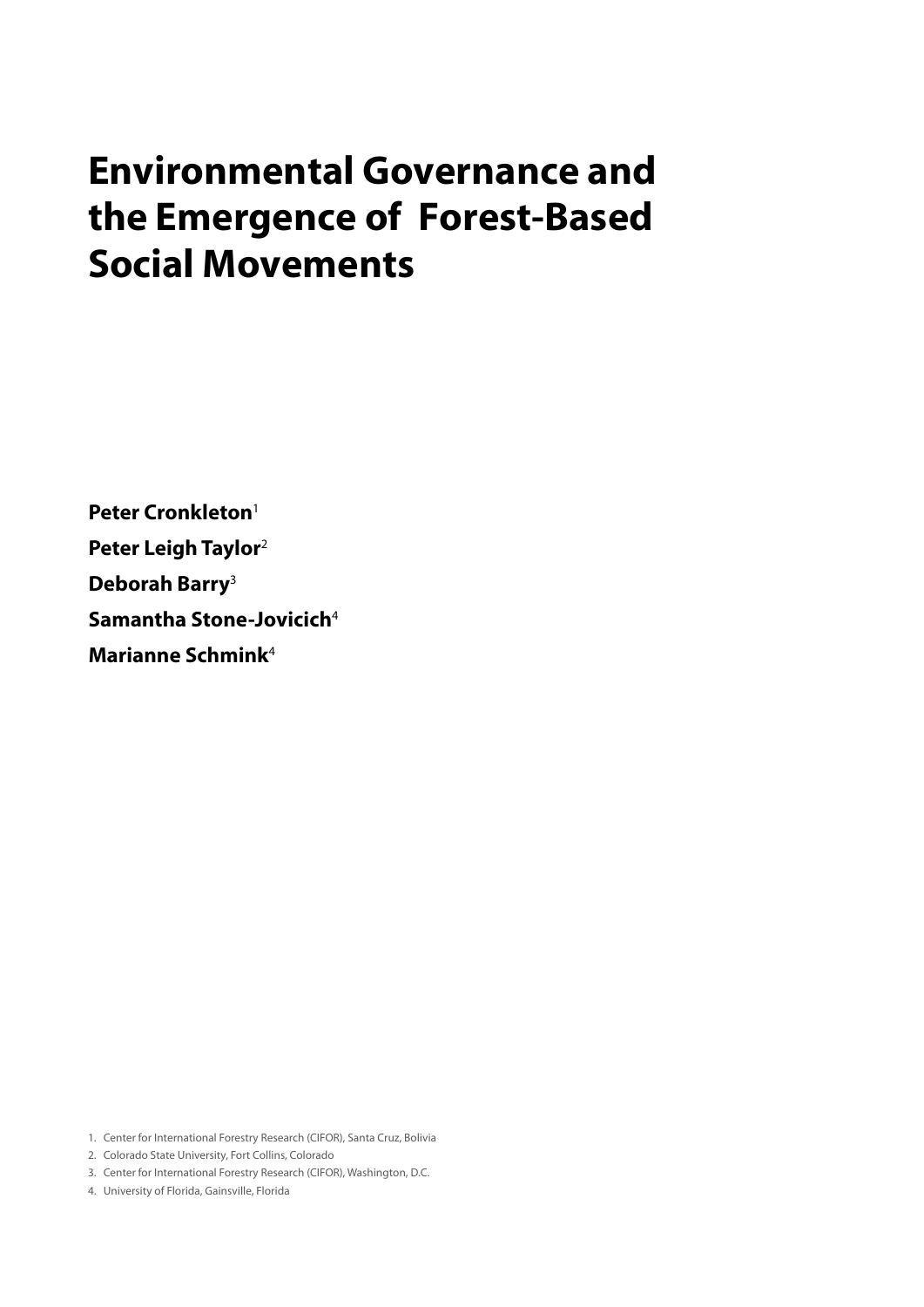## **Contents**

| <b>iii</b><br><b>Abbreviations and Acronyms</b> |                          |                                                                                                                                                                        |    |  |
|-------------------------------------------------|--------------------------|------------------------------------------------------------------------------------------------------------------------------------------------------------------------|----|--|
| <b>Acknowledgements</b><br>iv                   |                          |                                                                                                                                                                        |    |  |
| <b>Abstract</b>                                 |                          |                                                                                                                                                                        | iv |  |
| 1.                                              |                          | <b>Forest Conservation, Governance and Support to Forest Communities</b>                                                                                               | 1  |  |
| 2.                                              | 2.1                      | The Development of Forest-based Grassroots Movements and Models of<br><b>External Technical Support</b><br>Communities and Forest Concessions in the Petén, Guatemala: | 4  |  |
|                                                 |                          | The Case of ACOFOP                                                                                                                                                     | 4  |  |
|                                                 | 2.3                      | 2.2 The Struggle for Property Rights and Forest Livelihoods in Acre, Brazil<br>Farmer-to-Farmer Collaboration to Slow Forest Degradation in Siuna,                     | 11 |  |
|                                                 |                          | Nicaragua<br>2.4 Collaborative Community Conservation and Sustainable Forest                                                                                           | 16 |  |
|                                                 |                          | Management in Mamirauá, Brazil                                                                                                                                         | 20 |  |
| 3.                                              |                          | <b>Common patterns in the emergence of forest-based Social Movements</b>                                                                                               | 25 |  |
|                                                 | 3.1                      | Weak Governance on the Frontier and Threats to Livelihoods                                                                                                             | 25 |  |
|                                                 | 3.2                      | Community-level Stakeholders Respond with Collective Action                                                                                                            | 26 |  |
|                                                 | $3.3\phantom{0}$         | Crucial Support from Two Types of External Assistance                                                                                                                  | 26 |  |
|                                                 | 3.4                      | Forest Social Movements Face New Challenges in Adapting to                                                                                                             |    |  |
|                                                 |                          | <b>Changing Contexts</b>                                                                                                                                               | 28 |  |
|                                                 |                          | 3.5 Grassroots Movements, Forest Stewardship Communities and Conservation                                                                                              | 29 |  |
| 4.                                              | <b>Conclusions</b><br>31 |                                                                                                                                                                        |    |  |
| 5.                                              | <b>References</b><br>32  |                                                                                                                                                                        |    |  |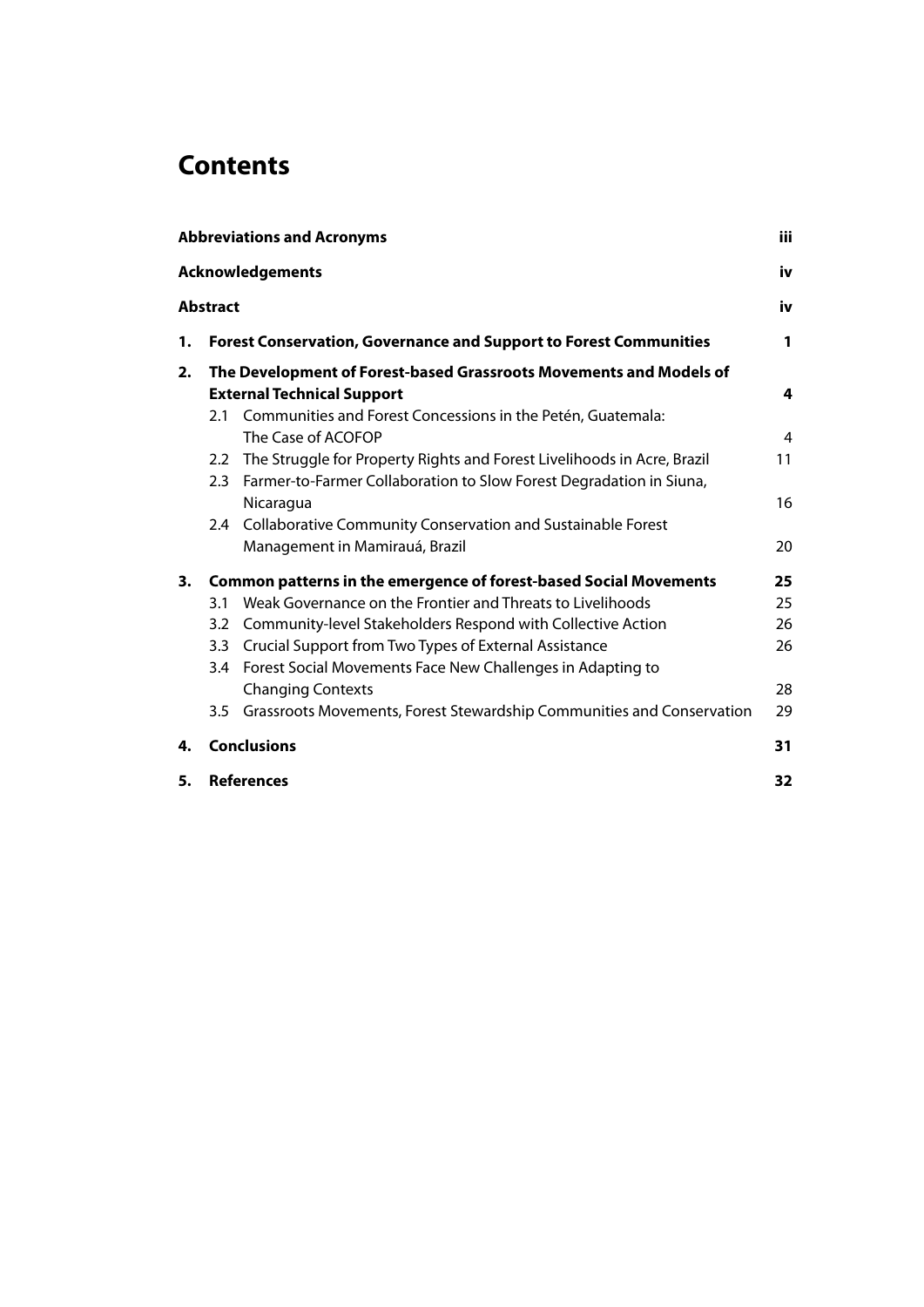### **Abbreviations and Acronyms**

| <b>ACICAFOC</b>   | Asociación Coordinadora Indígena Campesina de agroforestería Comunitaria<br>Centroamericana (Central American Indigenous and Peasant Coordinator of<br>Communal Agroforestry) |
|-------------------|-------------------------------------------------------------------------------------------------------------------------------------------------------------------------------|
| <b>ACOFOP</b>     | Asociación de Comunidades Forestales de Petén (Association of Forest<br>Communities of the Petén)                                                                             |
| <b>CAEX</b>       | Cooperativa Agro-extrativista de Xapuri (Agro-Extractive Cooperative of Xapuri)                                                                                               |
| <b>CEDOP</b>      | Centro de Documentação e Pesquisa da Amazônia (Amazonian Center for Research<br>and Documentation)                                                                            |
| <b>CONAP</b>      | Consejo Nacional de Areas Protegidas (National Commission for Protected<br>Areas)                                                                                             |
| <b>CONTAG</b>     | Confederação dos Trabalhadores na Agricultura (Confederation of Agricultural<br>Workers)                                                                                      |
| <b>CNS</b>        | Conselho Nacional dos Seringueiros (National Rubber Tappers Council)                                                                                                          |
| <b>CNPq</b>       | Conselho Nacional de Desenvolvimento Cientifico e Tecnológico (National Council<br>for the Development of Science and Technology)                                             |
| <b>CTA</b>        | Centro de Trabalhadores da Amazônia (Center for Amazonian Workers)                                                                                                            |
| <b>DFID</b>       | Department for International Development (UK)                                                                                                                                 |
| <b>FYDEP</b>      | Empresa de Fomento y Desarrollo del Petén (Promotion and Development<br>Company of the Petén)                                                                                 |
| <b>IBAMA</b>      | Instituto Brasileiro do Meio Ambiente e dos Recursos Naturais Renováveis<br>(Brazilian Institute for Environment and Renewable Natural Resources)                             |
| <b>ICDP</b>       | Integrated Conservation and Development Programme                                                                                                                             |
| IDB.              | Inter-American Development Bank                                                                                                                                               |
| <b>IDSM</b>       | Instituto de Desenvolvimento Sustentável Mamirauá (Mamirauá Institute of<br>Sustainable Development)                                                                          |
| <b>IPAAM</b>      | Instituto de Proteção Ambiental do Estado do Amazonas (Institute of Environmental<br>Protection of the State of Amazonas)                                                     |
| <b>MBR</b>        | Maya Biosphere Reserve                                                                                                                                                        |
| <b>MCT</b>        | Ministério da Ciência & Tecnologia (Ministry of Science and Technology)                                                                                                       |
| <b>MEB</b>        | Movimento de Educação de Base (Movement for Grassroots Education)                                                                                                             |
| <b>MDA</b>        | Ministério do Desenvolvimento Agrário (Ministry of Agrarian Development)                                                                                                      |
| <b>MUZ</b>        | Multiple Use Zone                                                                                                                                                             |
| <b>MMA</b>        | Ministério do Meio Ambiente (Ministry of Environment)                                                                                                                         |
| MPL               | Movimento de Preservação dos Lagos Comunitários (Community Lake Preservation<br>Movement)                                                                                     |
| NGO               | Non-governmental Organization                                                                                                                                                 |
| <b>NTFP</b>       | Non-timber Forest Product                                                                                                                                                     |
| <b>PCaC</b>       | Programa Campesino a Campesino (Farmer-to-Farmer Programme)                                                                                                                   |
| <b>PAE</b>        | Projeto Assentamento Extrativista (Extractive Settlement Project)                                                                                                             |
| <b>PMFSimples</b> | Plano de manejo florestal sustentável simplificado (Simplified plan for sustainable<br>forest management)                                                                     |
| PT                | Partido dos Trabalhadores (Brazilian Workers' Party)                                                                                                                          |
| <b>RDSM</b>       | Reserva de Desenvolvimento Sustentavel Mamirauá (Mamirauá Sustainable<br>Development Reserve)                                                                                 |
| <b>RESEX</b>      | Reserva Extrativista (Extractive reserve)                                                                                                                                     |
| <b>SCM</b>        | Sociedade Civil Mamirauá (Mamirauá Civil Society)                                                                                                                             |
| <b>USAID</b>      | United States Agency for International Development                                                                                                                            |
| <b>UNAG</b>       | Unión Nacional de Agricultores y Ganaderos (National Union of Farmers and<br>Ranchers)                                                                                        |
| <b>UNESCO</b>     | United Nations Educational, Scientific and Cultural Organization                                                                                                              |
| <b>WCS</b>        | <b>Wildlife Conservation Society</b>                                                                                                                                          |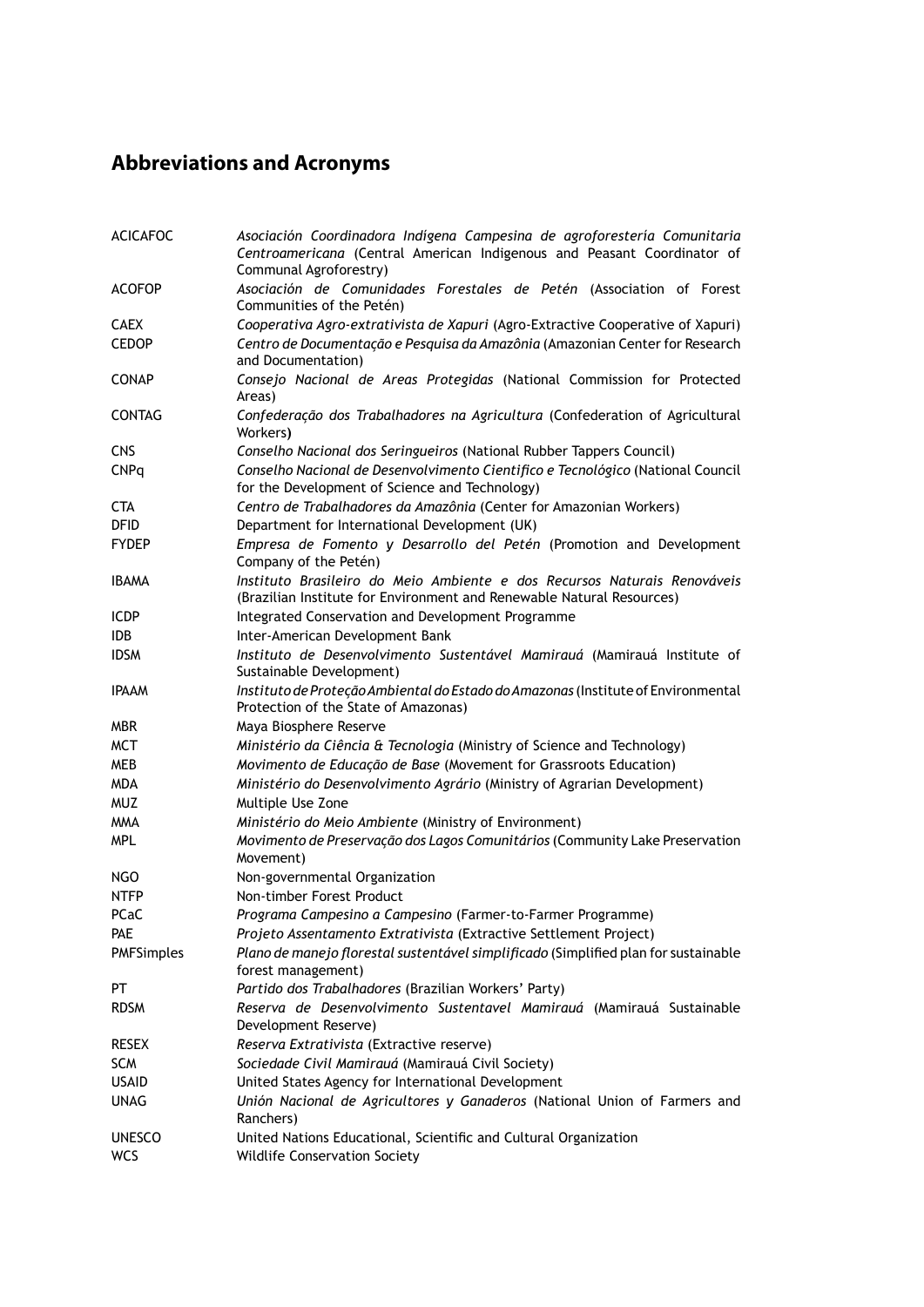#### **Acknowledgements**

We are deeply indebted to the authors, researchers and others who contributed to the context studies, participatory community studies and methodological documents underlying this paper. These include Rubén Pasos, Nelda Sánchez, Paulo Amaral, Carmen Garcia, Ileana Gómez, Ernesto Méndez, Nelson Cuellar, Susan Kandel, Eduardo Baumeister, Noemi Porro, Andrea Pires, Hudson Fonseca, Patricia Roth, Magna Cunha dos Santos, Andrés Lizano, Karina Martínez, Miguel Martínez Moran, Omar Antonio Mercado Zamora, Juan Matías, Hector Aldana, Alexia Guerra Baños and Isael Recinos. We also thank the many local community leaders and members of the grassroots forest organizations whose experiences and accomplishments this project has sought to document and strengthen. We particularly want to thank Carol Colfer, Bob Fisher and Marilyn Hoskins for their insightful comments and suggestions in reviewing the paper. Many thanks also go to our editor, Rosie Ounsted, whose revisions and suggestions were crucial for finalizing this document. Finally, we are grateful to the Ford Foundation, whose generous support has made this project possible.

#### **Abstract**

This occasional paper is based on the results of a three-year project examining the emergence of forest-based grassroots movements in Latin America. Funded by the Ford Foundation, the Support to Grassroots Community Forestry Organizations in Central America and Brazil Project sought to understand how grassroots groups develop and influence conservation and development. The project focused on four noteworthy cases in Central America and Brazil, each representing 'successful' broad-based collective action to defend local control and use of forest lands. Cases included the Association of Forest Communities of the Petén in Guatemala, the Siuna Farmerto-Farmer exchange programme in Nicaragua, the Mamirauá Sustainable Development Reserve in the Brazilian state of Amazonas, and the Brazilian rubber tapper movement in Acre. Although the context and outcomes varied, in these cases grassroots collective action to defend local livelihoods emerged when initially weak government institutions attempted to counteract chaotic frontier conditions through the imposition of conservation and development initiatives, provoking local resistance. A combination of indigenous capacity for collective organization and significant external assistance helped produce grassroots forest movements capable of becoming proactive partners in the management and defence of protected areas. These groups still confront external incursions into their hard-won resources rights and strive to respond to changing membership needs. The cases suggest that local communities can become effective forest stewards when acquired rights are duly recognized, avenues exist for meaningful participation, costs and benefits are distributed fairly, and appropriate external support is provided.

Key Words: community forestry, social movements, conservation, grassroots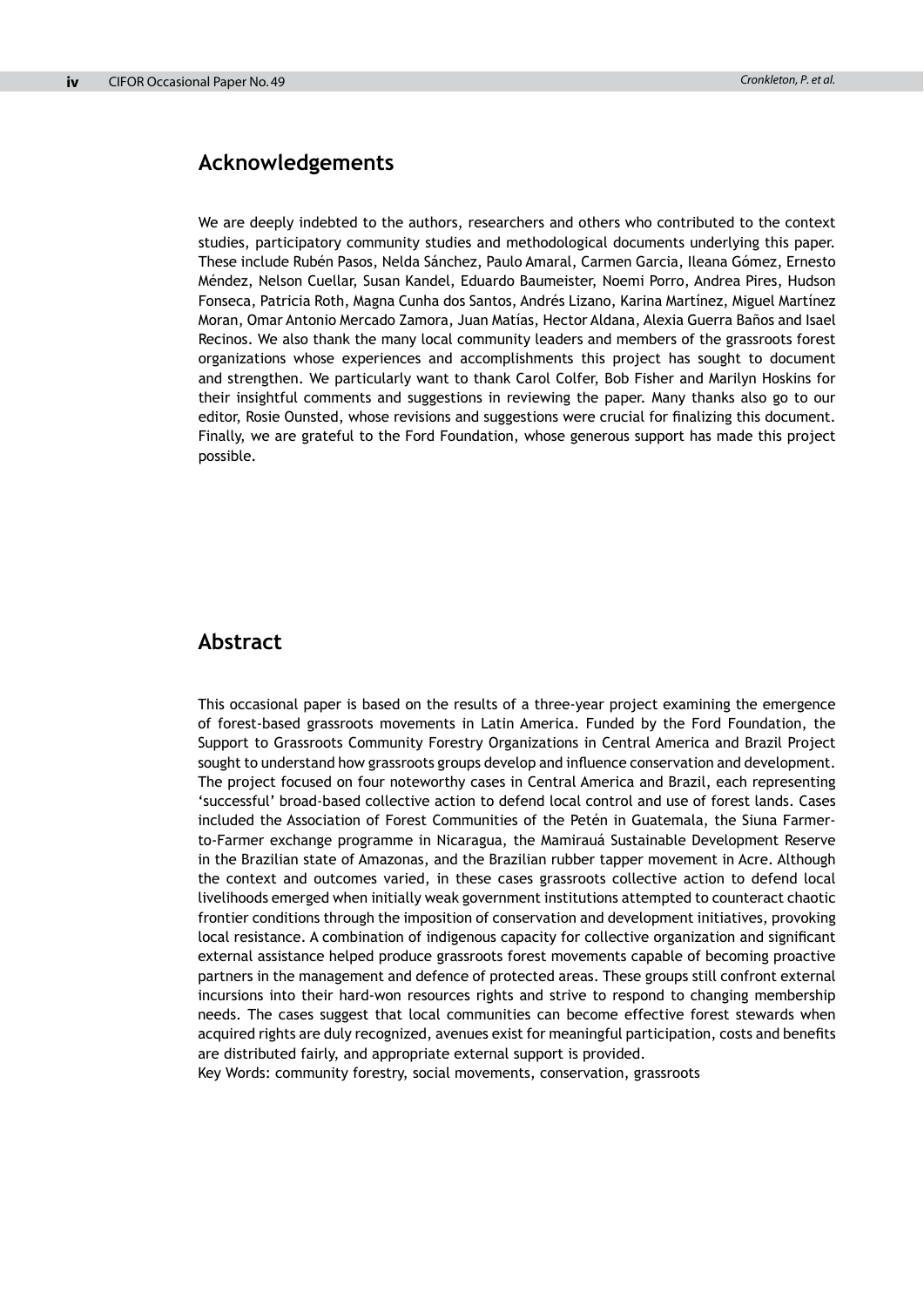# **Forest Conservation, Governance and 1**

**Support to Forest Communities**

Forest-based social movements in Latin America are today helping to introduce a new conservation actor into the governance of protected areas: the forest steward community. These forest steward communities are attaining significant legal recognition of customary access and formal rights to forest resources. They form collective institutions to more proactively govern resource use and management and develop new capacities to learn and adapt to changing conditions. Forest steward communities are linked to a growing network of horizontal and vertical alliances with other groups with shared interests, enhancing their access to information and experience as well as their political influence through collective action. These communities are participating on a more equal footing in negotiations over conservation policy rather than simply appearing as recipients of external aid. They show that at the local level conservation and development need not be opposing strategies. Rather than being part of the deforestation problem, organized forest communities are potentially key allies in environmental governance protecting and managing natural resources for the future (see, for example, Klooster (2000), Taylor and Zabin (2000), Bray and Merino Pérez (2002), and Bray *et al.* (2005) on the importance of the Mexican experience with community-based forestry).

Why do these forest steward communities represent an important new feature of conservation and development in the region's protected areas? What conditions have led to their emergence, and how might they be supported and encouraged through external assistance? Forested regions in the developing world have historically been the object of competing resource-use claims by groups seeking to extract precious minerals, petroleum, timber or non-timber products; to access land for subsistence or commercial agriculture and ranching; and recently, to protect threatened biodiversity and cultural treasures for their intrinsic value or for the development of tourism activities. In this context of intense competition to control and protect the forest, forest-dependent people and their livelihoods are pitted against conservation or development objectives driven by economically and politically powerful interests. Frequently, local people are blamed for forest degradation, lose access to resources or are expelled outright. Sometimes, however, they respond collectively to defend their interests and maintain the forests that support their livelihoods. When such social movements occur they can strengthen governance on forest frontiers and lessen impacts of more deleterious change. This paper examines environmental governance in four cases where forest-based social movements have maintained control over forest resources, continue to base their livelihoods on forest use and, we believe, positively influenced conservation.

Environmental governance not only refers to governmental regulation and law enforcement for conservation but also involves the political, organizational and cultural frameworks through which diverse interests in natural and cultural resources are coordinated and controlled. To combat deforestation and biodiversity loss in highly threatened forests of the global South, national governments, multilateral political institutions and international conservation organizations have set up and administered protected areas, or reserves. One of the first major issues that appeared with the creation of protected areas and reserves, however, was that these lands were usually already in use by rural people and other economic interests. As they have come to recognize the complexity of the social landscape of endangered forests, many conservation organizations have sought to work closely with indigenous and traditional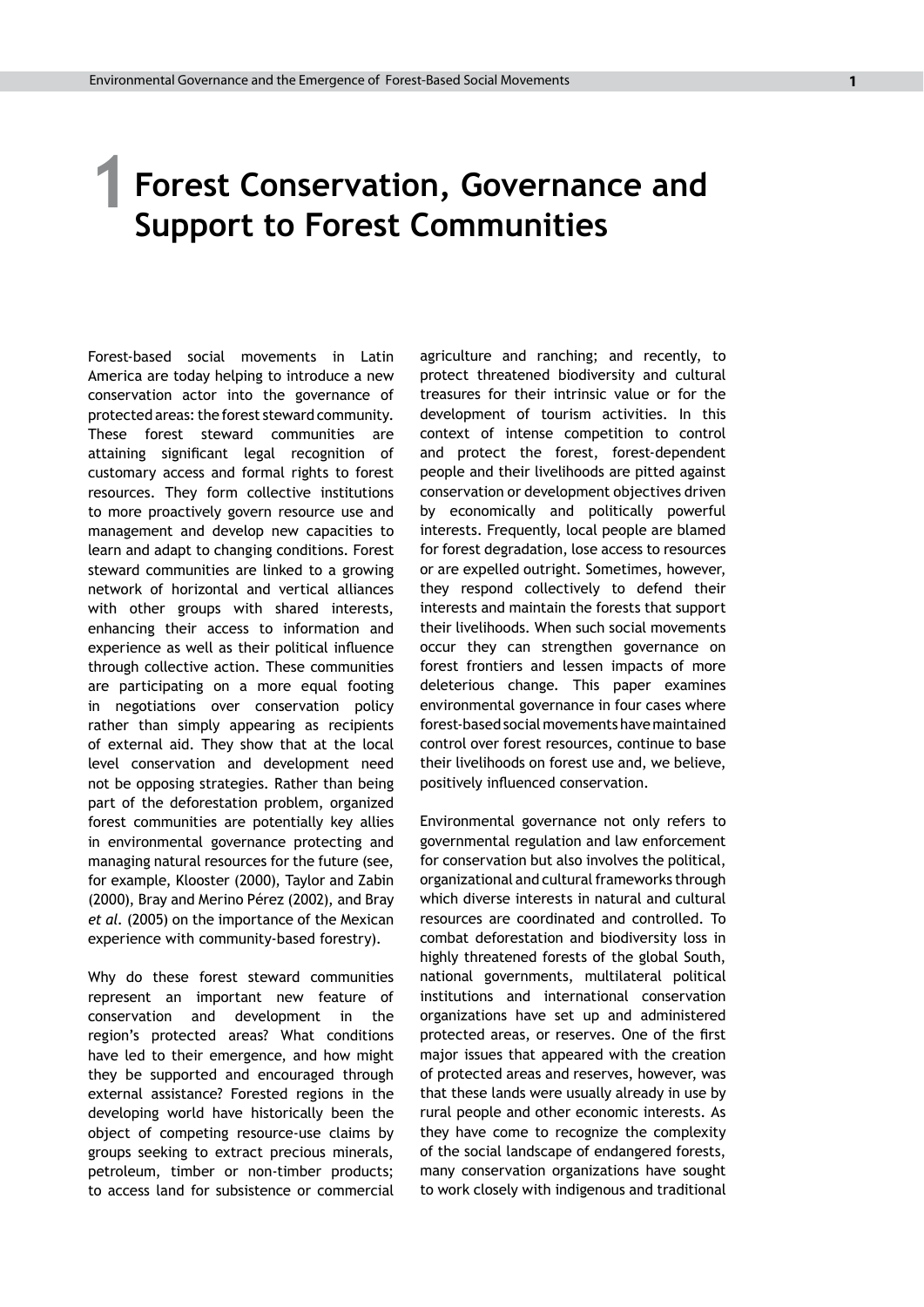communities, often through Integrated Conservation and Development Programmes (ICDPs), which intended to compensate for some of the lost livelihood elements with market-based incomes. Nevertheless, critics of ICDPs observed that they tended to be illconceived and were carried out by conservation organizations unprepared to work in social and economic realms. Moreover, critics often argued that ICDPs ran counter to the need to base biodiversity conservation on rigorous biological science (Bray and Anderson 2005).

A recent exchange in *Worldwatch* among anthropologist Mac Chapin, representatives of major international conservation and development institutions, and indigenous, NGO and academic stakeholders (Chapin 2004) suggests that establishing and maintaining appropriate relationships among highly diverse stakeholders in conservation and development remains a key issue. Although attempts to promote greater community involvement have often had limited success, cases exist of grassroots initiatives in which communitylevel stakeholders have claimed pivotal roles in local resource management decisions and have assured that their voices are considered in policy decisions affecting their livelihoods. Examining such cases can provide insight for developing strategies that reconcile conservation and development agendas with the needs and preferences of local people living in close proximity to forests.

That conservation and community livelihood objectives must be reconciled as part of any forest conservation strategy is becoming increasingly clear. Some 60 million highly forest-dependent indigenous people live in the rainforests of Latin America, West Africa and South East Asia. Another 400–500 million people are directly dependent on forest resources for their livelihoods (White and Martin 2002). Moreover, today as much as one-quarter of the forests in developing countries are community owned or managed (White and Martin 2002; Molnar 2003). According to Molnar (2003), in 2002 communities owned or administered 377 million ha or 11% of the 3.6 billion ha of global forest. If developed countries in which government-owned forests predominate are excluded, the community share of the global forest increases to 25%. These figures represent a doubling over the last 15 years, and some observers predict they are likely to double again in the next 15 years.

Several questions have arisen in the context of growing community involvement in forest management: Under what conditions do local people collectively defend their interests by forming social movements to maintain their access to forests, and how do they develop into forest steward communities contributing to environmental governance? What is the role of the state in producing formative conditions for social movements or in impeding them, and how do the relations between state entities and grassroots groups affect forest governance? What types of or approaches to assistance best support grassroots social movements and encourage the emergence of forest stewardship communities? How can external support engender sustainable local capacity building in pursuit of positive social and environmental outcomes? How can partnerships be developed that recognize the unique capabilities $<sup>1</sup>$  and potentials that each</sup> set of international and local actors bring to forest stewardship?

This occasional paper examines four cases of grassroots forestry organizations which have emerged as significant social movements representing communities living in and around protected areas.

- In Guatemala, the Association of Forest Communities of the Petén (ACOFOP) leads a movement of diverse community-based organizations that have won rights to manage forest concessions in the multiple-use zones of the Maya Biosphere Reserve.
- In Acre, Brazil, the struggle of rubber tappers to secure property rights to maintain their forest livelihoods has allowed rural communities to gain recognition for their traditional landholdings. Residents have remained active participants collaborating

<sup>1</sup> In this paper and its companion paper (Taylor *et al.* 2007), we refer to community 'capability', following the distinction that Morgan draws between 'capacity' (existing skills and behaviour patterns within an organization) and 'capability' (what an organization can do) (Bonis-Charancle *et al.* 2007). Our thanks to Carol Colfer for pointing this out.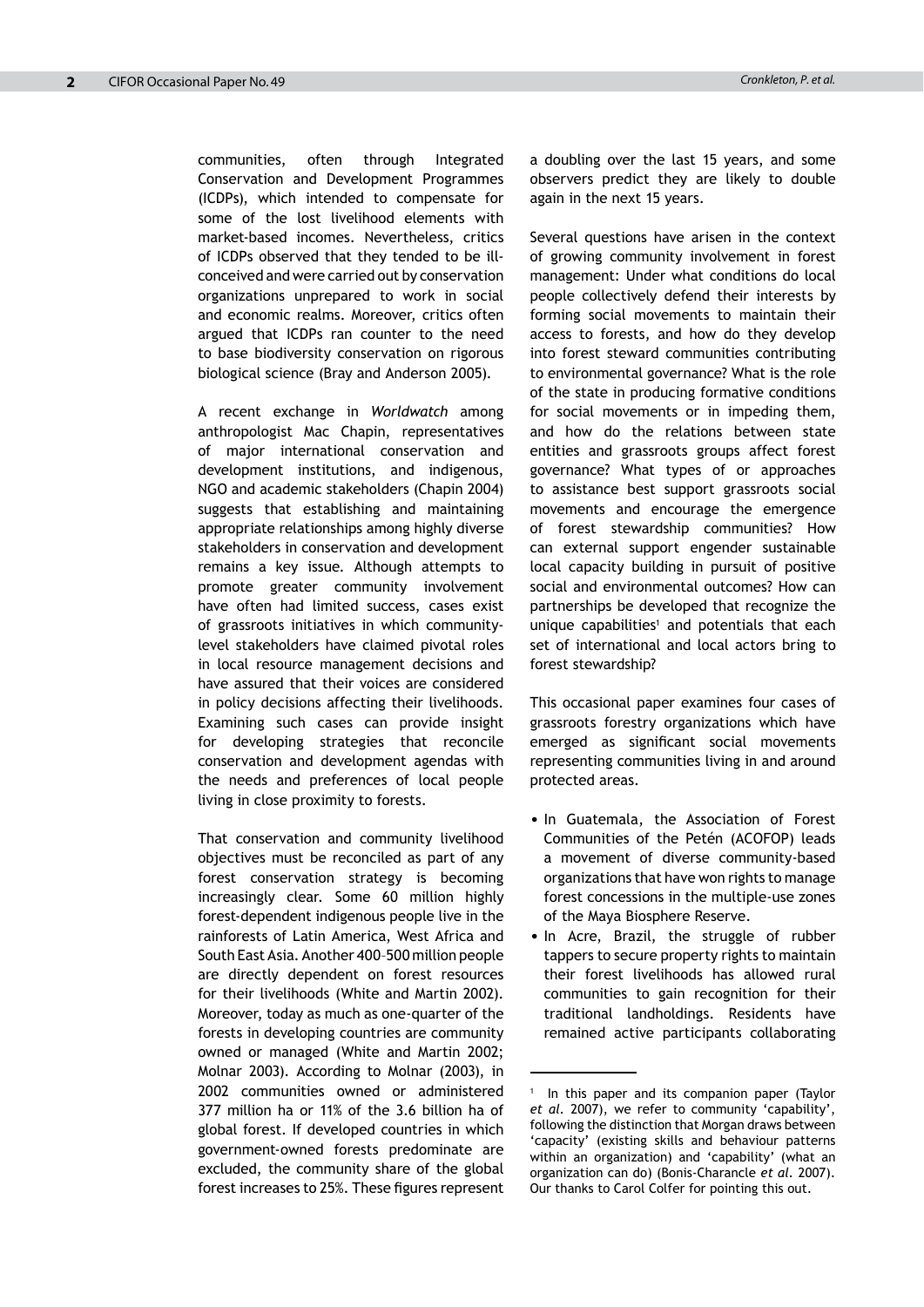with progressive governmental agencies to develop alternative policies supportive of forest peoples in the region.

- In the Siuna region of Nicaragua, the Farmerto-Farmer Programme (PCaC) has developed into a movement which enlists farmers near the Bosawas Biosphere Reserve in efforts to slow the advance of the agricultural frontier, to develop sustainable agroforestry and cattle-raising, and to contribute to the ecological sustainability of Bosawas via peasant biological corridors.
- In the Brazilian state of Amazonas, communities faced with the inclusion of their traditional territories within the Mamirauá Sustainable Development Reserve (RDSM) have been able to organize and negotiate a more equitable plan that allows them to remain and continue traditional extraction activities under sustainable management guidelines negotiated collaboratively.

In these four areas, regional context studies analyzed the nature and development of the four grassroots forestry movements. In the Central American communities, the project facilitated participatory reflective studies by local people examining the communities' experience with forestry and technical assistance (Taylor *et al.* 2007). Finally, project findings were evaluated at an international exchange meeting in the Petén, Guatemala, involving community representatives from participating sites, technicians and external researchers.

Too often, conservation vs. development, and external expert vs. community control, have been framed as 'either/or' propositions. This project<sup>2</sup> aims to help reframe the debate to find common ground for more effective collaboration among major stakeholders in forest conservation and development by identifying instances where broad-based organizations have contributed to positive outcomes by becoming networks of forest steward communities. We believe that a balance

between conservation and development is possible in many situations, and that collaboration with grassroots organizations is not only a potentially successful strategy but is necessary to achieve equitable and sustainable outcomes.

This document is organized into three sections subsequent to this introduction. The next section will focus broadly on the trajectory of the selected grassroots movement cases comparing and contrasting their experiences and outcomes. It will draw largely, but not exclusively, on the context studies generated as part of this project (Cuellar and Kandel 2005; Gomez and Mendez 2005; Stone-Jovicich *et al*. 2007a, b). The fourth section will identify some of the lessons learned from these experiences as well as common tendencies that could guide future technical assistance efforts in support of grassroots forestry movements. The final section provides conclusions from this work.

<sup>&</sup>lt;sup>2.</sup> The Grassroots Assistance Project was sponsored jointly by the Center for International Forestry Research (CIFOR), the Central American Indigenous and Peasant Coordinator of Communal Agroforestry (ACICAFOC) and the Amazon Institute for People and the Environment (IMAZON). The Central American team was led by Rubén Pasos and Nelda Sanchez, sociologists and community development specialists associated with ACICAFOC, and included researchers from the Salvadoran research NGO, PRISMA. The Brazil team was led by Paulo Amaral, senior environmental researcher at IMAZON, with Samantha Stone-Jovicich taking the lead on the Brazilian context studies. Staff from Colorado State University and the University of Florida provided technical and advisory support. The project was carried out in collaboration with these grassroots organizations to better understand their experience defending their environmental, economic and political interests, to distinguish factors that contributed to their success, including technical assistance and development programmes, and to examine the influence of these groups on forest conservation. A key objective was to identify assistance approaches that could be adapted to support these groups and similar movements in other places.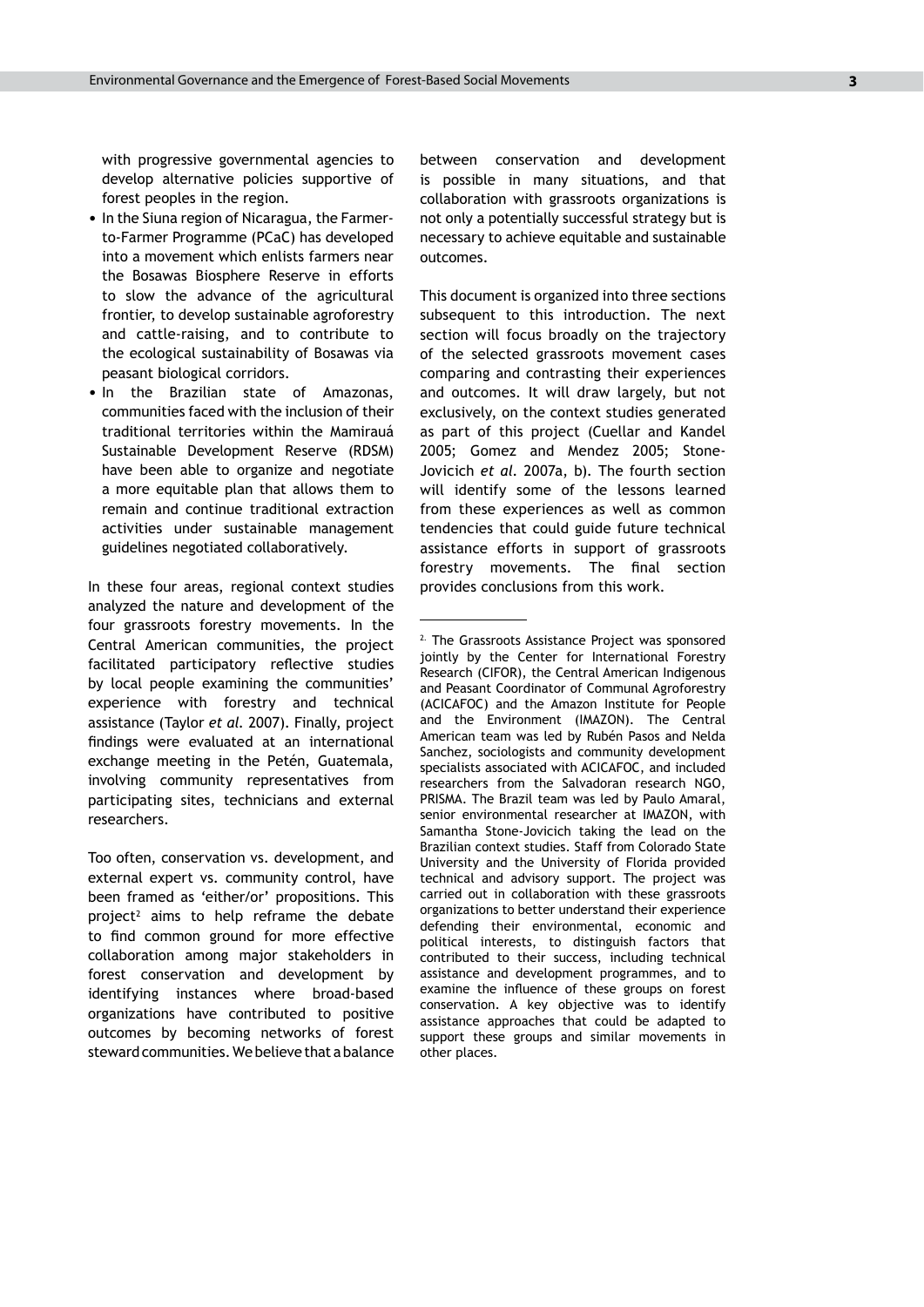## **The Development of Forest-Based Grassroots Movements and Models of External Technical Support 2**

The Grassroots Assistance project's regional context studies analyzed the historical roots of the four grassroots organizations and the emergence of forest stewardship communities that build on the organizations' networks of horizontal and vertical alliances. The studies examined the impact of these groups on forest governance and their contribution to conservation and development. They also explored the role of external assistance and how different models have facilitated the growth and increased the capability of these organizations.

Each case study illustrates innovative experiences with the protection of natural and cultural resources via pursuit of conservation and community livelihood strategies. All of these grassroots forestry organizations emerged in response to uncertain tenure, weak governance resulting in high levels of environmental and/or social conflict, and little official mediation due to weak or unsympathetic state institutions. These were conditions which some Central American partners have characterized as 'ingovernability'. Each grassroots movement has received significant state and international technical assistance, but a critical common thread was early assistance that emphasized strengthening local institutions, establishing the basis for networking, and facilitating reflection on common problems. The communities' collective responses pressured governments to recognize their rights to and control over their landscape and gave them important influences on the direction of conservation and development initiatives in high conservation value forests. Now, with basic access to resources largely achieved, the forest-based community movements and their organizations struggle to adapt to the changing needs of their membership while maintaining and extending external political support for their role in resource management. These

pressing challenges call for new approaches to external assistance that can provide needed skills and resources while enhancing local capacities for effective management.

#### **2.1 Communities and Forest Concessions in the Petén, Guatemala: The Case of ACOFOP**

In Guatemala the Association of Forest Communities of the Petén (ACOFOP) has shown how by demanding and gaining control over forest resources organized communities can stabilize and maintain forests in volatile frontier regions. This grassroots forest organization, whose members administer a large proportion of the best managed forests of the Petén, emerged because of the direct threat to communities' wellbeing posed by the initial design of the Maya Biosphere Reserve (MBR). While representing a strong social movement, the communities' interest in forest management also dovetailed with larger political openings created by the 1996 Peace Accords and international reluctance to give industry the predominate role. In this context, they managed to establish an effective indigenous organizational voice capable of promoting their interests in legal and political arenas.

The Petén is located in northern Guatemala, bordering with Mexico to the northeast and with Belize on the southeast (See Figure 1. The Petén and Siuna, Central America). The lowland tropical forests of the Petén are recognized worldwide for their wealth of biological diversity, and ancient Mayan archaeological sites. The MBR, established in 1990 as part of the United Nations' Man and the Biosphere Programme, aims to conserve the region's archaeological and biological treasures, safeguard its diverse ecosystems, and promote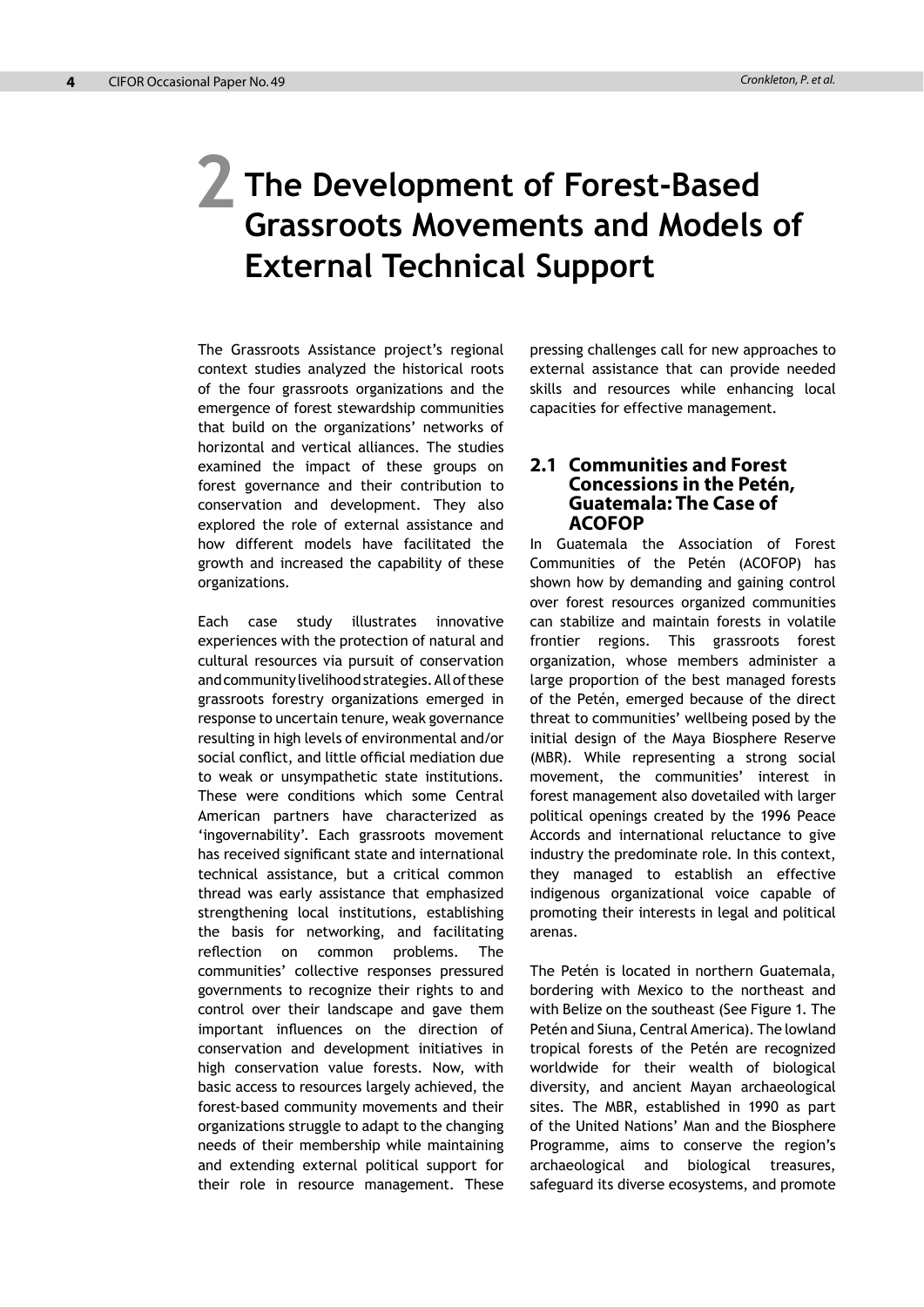

**Figure 1. The Petén and Siuna, Central America**

opportunities for sustainable use of natural and cultural resources (Gómez and Méndez 2005; CONAP 1996; UNESCO 1996). Although ACOFOP is a successful manifestation of this type of integrated approach to conservation and development, it continues to struggle to maintain its position and control over tropical forests held in concession.

For many years Guatemala's most geographically and politically isolated region, the Petén has been shaped by competition among different stakeholders to control its wealth of natural resources. The Petén's communities are quite diverse in historical origin, ethnic composition and productive activity. Throughout the twentieth century the region was settled by consecutive waves of official and spontaneous settlements, so today the Petén's 367 000 inhabitants are mostly migrants from other departments. Extractivist communities were established as early as the 1920s as harvest camps for *chicle* gum (*Manilkara* spp*.*), and the ornamental greenery *xate* (*Chamaerdorea elegans, C. oblongata*  and *C. ernesti-augustii*), and have diverse economic strategies centring on non-timber forest activities. Beginning in the 1960s, statesponsored colonization policies used the Petén as a safety valve for social conflicts generated by demands for land in Guatemala's interior provinces. *Campesino* (peasant) communities were established during this time by indigenous and *ladino* (mestizo, or mixed) settlers to pursue swidden agriculture and even largescale ranching. Other stakeholders arrived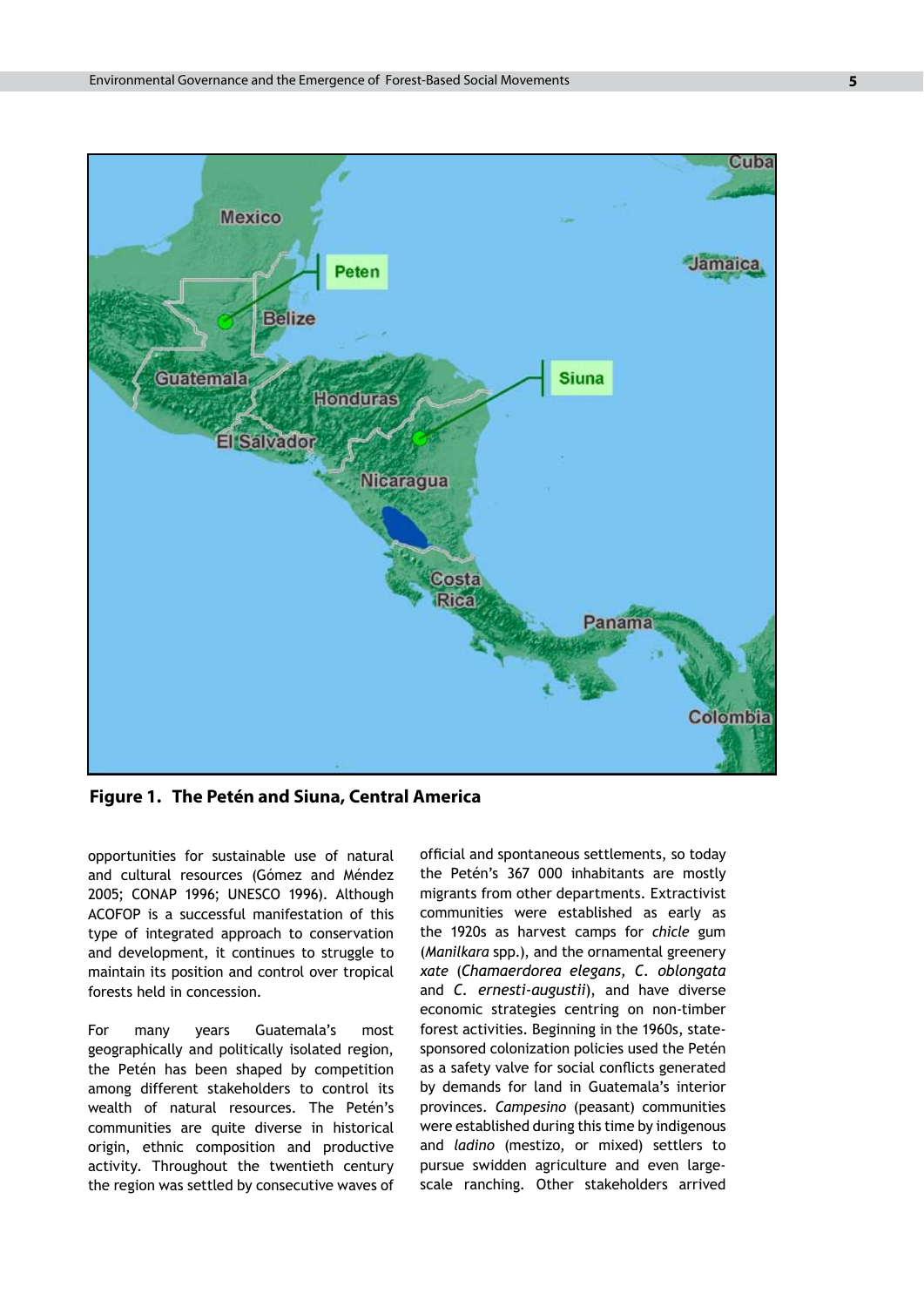to extract petroleum, precious minerals and timber. These new arrivals greatly accelerated forest conversion.

During the latter period of the counterinsurgency war in Guatemala (1994–6) and the period of transition into the postwar period, refugees forced from the highlands into exile in Mexico were given the option to return to the Petén, where they encountered a mixture of extractivist communities and other recent migrant families settled on public forest lands. Oral histories tell of encounters filled with tension as some 'newly arrived' communities and ex-guerrilla leaders proposed parcelling the land for agricultural purposes, while forest-dwelling communities defended the forest and their forest-based livelihoods. Over the years, as migration to, passage through and plans for the Petén increased, it became clear that the Petén had evolved from being the vast 'empty' hinterland of Guatemala to become the grounds for competing interests and political instability. This context of demographic, cultural and economic diversity was exacerbated by growing pressures for land and problems such as contraband and illegal narcotics activities.

The Petén has also been shaped by a weak state presence and policies that are often ambiguous or contradictory. Between 1959 and 1987, the FYDEP (Promotion and Development Company of the Petén) was the only government agency with a significant presence in the region. FYDEP aimed to incorporate the Petén into the economic life of Guatemala through policies promoting resource extraction and colonization (Schwartzman *et al.* 2000; Gómez and Méndez 2005). In 1989, the National Commission for Protected Areas (*Consejo Nacional de Areas Protegidas* – CONAP) replaced FYDEP and was charged with administering what would become the MBR. The appearance of CONAP signalled the movement of an environmental agenda to the forefront of state policy in the Petén.

The MBR's design and implementation have been profoundly shaped by the Petén's high levels of conflict and frequent absence of formal state control, the aforementioned 'ingovernability'. The MBR's original territorial scheme, which encompassed 2 112 940

ha, included a Nucleus Zone under strict conservation rules, a Multiple Use Zone (MUZ) representing about 50% of the MBR in which various sustainable non-timber activities could be carried out, and a Buffer Zone in which land and resource use was to be stabilized to relieve pressure on the MBR. Within this framework, CONAP's mandate was to halt illegal logging, the advance of the agricultural and cattle frontier, the sacking of archaeological sites and illegal traffic in drugs, fauna and migrant workers (Nittler and Tschinkel 2005).

Unfortunately, as has often occurred elsewhere with protected areas and forest reserves (McShane 2003), the MBR's original policies for use of the MUZ and buffer zones did not take into adequate account the complexity of the region's pre-existing diverse population and natural resource-use patterns. On the contrary, bans and other restrictions on usage were originally imposed on populations both within the reserve and in its surrounding buffer zones. The MBR's initial restrictive policies triggered serious conflicts with the local population. These conflicts were complicated by a new wave of internal migration in the 1990s caused by the economic crisis and the return of displaced refugees (Elías *et al*. 1997 in Gómez and Méndez 2005). New waves of *agarradas* (land seizing) were established *de facto* by squatters. As competing interest groups attempted to guarantee their access to land, resources and passageways through the forest, the establishment of a conservation 'regime', which was premised on social exclusion from the forest, met with unexpected resistance. Violence, including burning vehicles and guard posts and kidnappings, was unleashed against CONAP staff (Cuellar in Gómez and Méndez 2005).

By the late 1990s it had become clear that CONAP was experiencing great difficulty in managing the contradictions in state policy and social conflict arising from the MBR. Significantly, the terms of the Peace Accords that had put an end to three decades of civil war in Guatemala included provisions for distribution of land to ex-combatants and returned refugees. In numerous cases, these land grants overlapped with areas of forest formally under the protection of the MBR. The government's complex political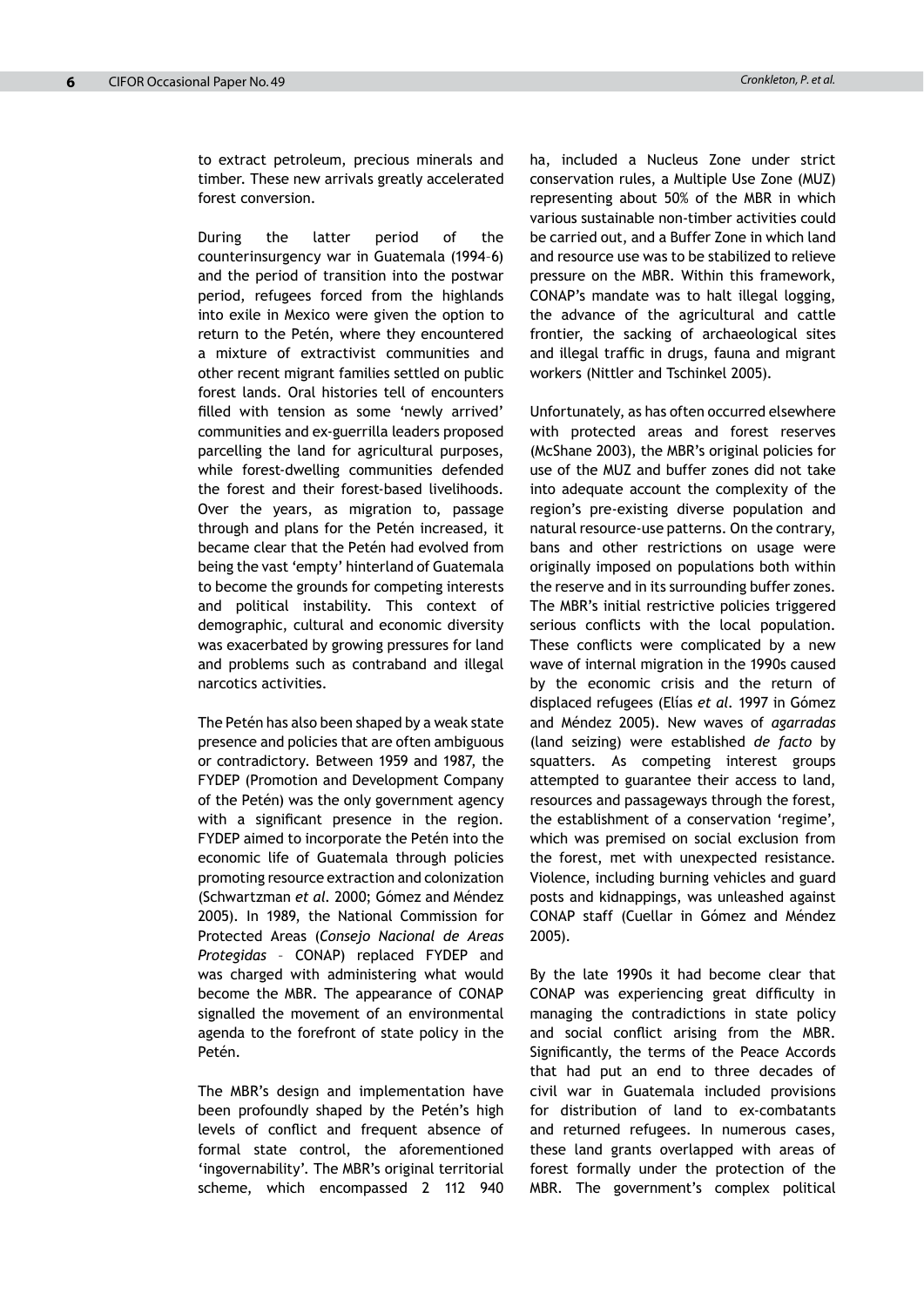commitments worked at cross-purposes with its own environmental agenda and complicated the MBR's administration. In this context a combination of factors opened the way for greater community participation in the MBR and for the emergence of the grassroots forest organization, ACOFOP. The MBR was a key piece of a larger international strategy of protected areas and reserves in Central America. Influential international stakeholders including donor governments and international conservation organizations such as Conservation International, The Nature Conservancy, and other institutions wished to mitigate conflict surrounding the MBR's administration and address the government's inability to exercise control by promoting broader community involvement in the management of the reserve.

The granting of forest concessions around the MBR was seen as a promising option for mitigating social conflict and facilitating more effective management of the reserve. An intense debate ensued over whether to grant forest-management concessions to the timber

industry or to communities. Forest industrial interests lobbied hard to gain the concessions, supported by allies in the government. In 1995 community-based groups established an organization to pursue forest-management rights that would become ACOFOP, with the objective of improving 'the standard and quality of life of the Petén's forest communities, through sustainable management of the forest's resources' (ACOFOP 2005). International conservation groups, for their part, opposed industrial concessions, and while they saw migrant farmers as 'predators' on the forest they argued that *peteneros* (long-term residents with traditions of *chicle* and *xate* extraction) had a 'forest culture' compatible with sustainable forest management (Gómez and Méndez 2005). The controversy was ultimately resolved, at least temporarily, by the granting of 25-year forest-management concessions to six local communities within the MUZ, six communities bordering the MUZ and two local forest industries (Nittler and Tschinkel 2005; see Figure 2. Community Concessions in the Petén). ACOFOP was key in the communities' winning the concessions. Gómez and Méndez



**Figure 2. Community Concessions in the Petén (**based on PRISMA 2005)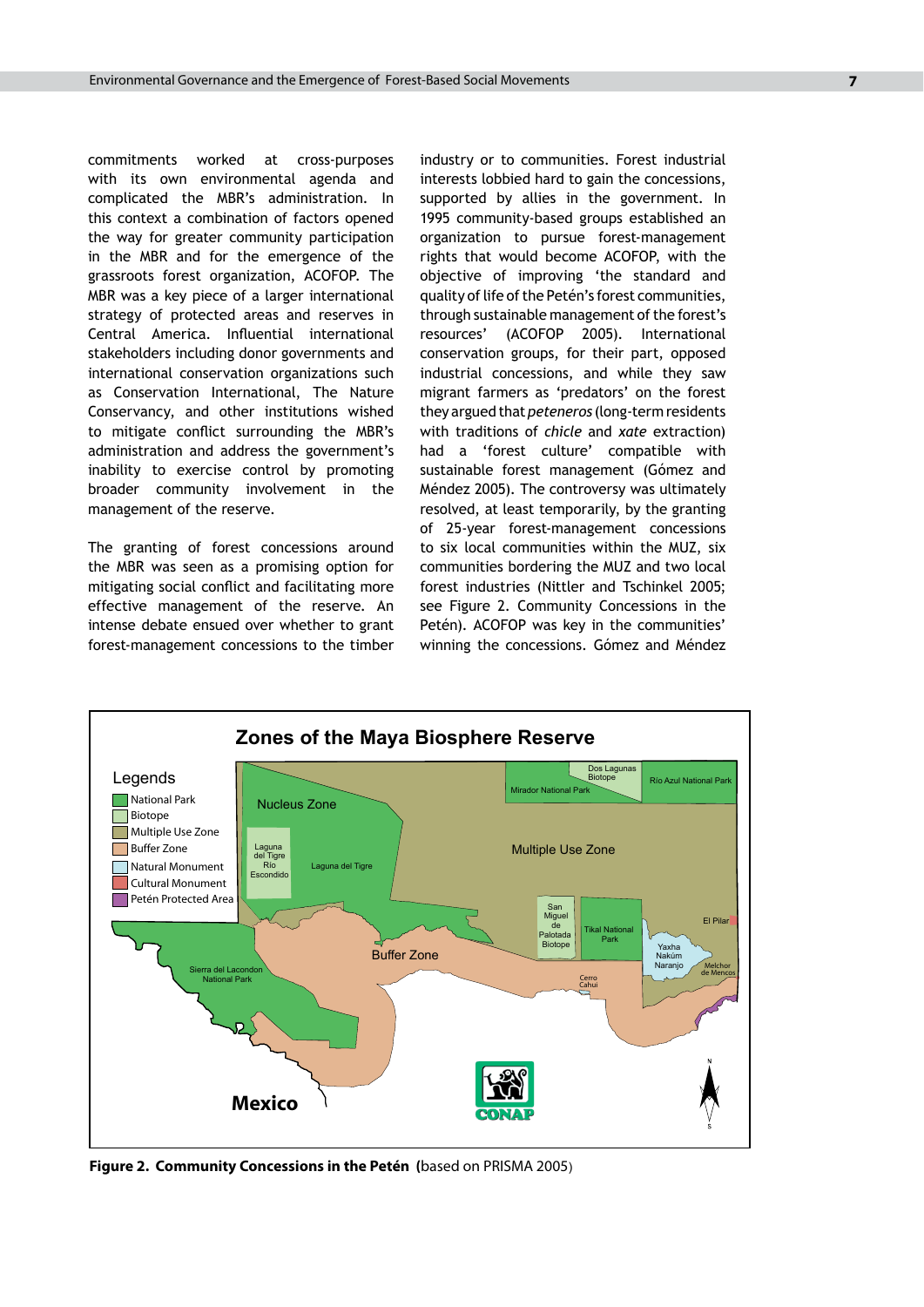(2005), point out, however, that international support for granting community concessions signalled more an opposition to industrial concessions than a strong belief in local communities' capacities.

During the definition of the MBR international donor and conservation institutions played a crucial role in pushing conservation and development dialogue and in promoting the inclusion of community-level actors. Principal donors in recent years have included the United States Agency for International Development (USAID), the World Bank, the German *Kreditanstalt für Wiederaufbau* (KFW), the British Department for International Development (DFID), and the Ford Foundation. USAID alone invested an estimated \$40 million in the Petén between 1990 and 2004 in support of CONAP and protected area management, including direct support to the communities with forest concessions. USAID also promoted the close involvement of international conservation organizations such as Conservation International, The Nature Conservancy, and CARE (Gómez and Méndez 2005).

The community concession contracts originally required communities to sign exclusive technical assistance contracts with local non-governmental organizations (NGOs), themselves linked with the larger international conservation organizations. These international NGOs and their national counterparts played a positive role in many ways. They helped communities satisfy legal and bureaucratic requirements to gain forest concession rights. They carried out socio-economic and technical planning, and provided valuable technical assistance and training in forest management, tourism and marketing. '…These donations generated significant technical knowledge and capacities related to forest management, which were appropriated by community members as well as by government institutions and NGOs' (Gómez and Méndez 2005). Moreover, community members learned and appropriated ecological perspectives and were pushed to organize more effectively. This 'official' model of technical assistance has had important strengths. It is highly effective at mobilizing large-scale financial resources and in contributing technical knowledge and skills.

It has recruited the participation of important institutions in technical areas of ecology and natural resource management (Gómez and Méndez 2005).

However, the relationships between communities and the NGOs, according to many community members and observers, were ultimately characterized by paternalism and dependency. ACOFOP and its associated communities and organizations complained that the NGOs' methodology did not allow communities to develop their own capabilities for integrated forest management, administration and business. '…the relationship between communities and the NGOs that accompanied them was imbalanced from the start, since the NGOs managed and administered the funds without promoting community institutional strengthening and self-management' (Gómez and Méndez 2005). In numerous cases, NGOs providing assistance to community concessions operated much as technical service 'buffets' selling services, an organizational orientation with little vested interest in turning over increasing responsibilities to communities. Pasos (2006) remarks that the NGOs were designed from the top down and tended to evolve into project implementers, reducing the community to the role of 'beneficiary'. Their staff tended to focus on satisfying donor requirements and, as they were hired by the NGO rather than selected by the community, they ended up working for the NGO in the community rather than working for the community.

From the perspective of ACOFOP and its associated communities and associations, with few exceptions, the external investment in assistance was rarely oriented 'toward the strengthening and training of the communities or ACOFOP in financial and administrative management' (Gómez and Méndez 2005). Traditional models of technical assistance assumed that communities were made up of inexpert people, with little capacity to participate actively in management (Pasos 2006). In many cases, as the NGOs were born from or engendered by the larger international conservation organizations, the staff were not familiar with development, much less with community forestry, but rather with approaches more akin to conservation (Cortave personal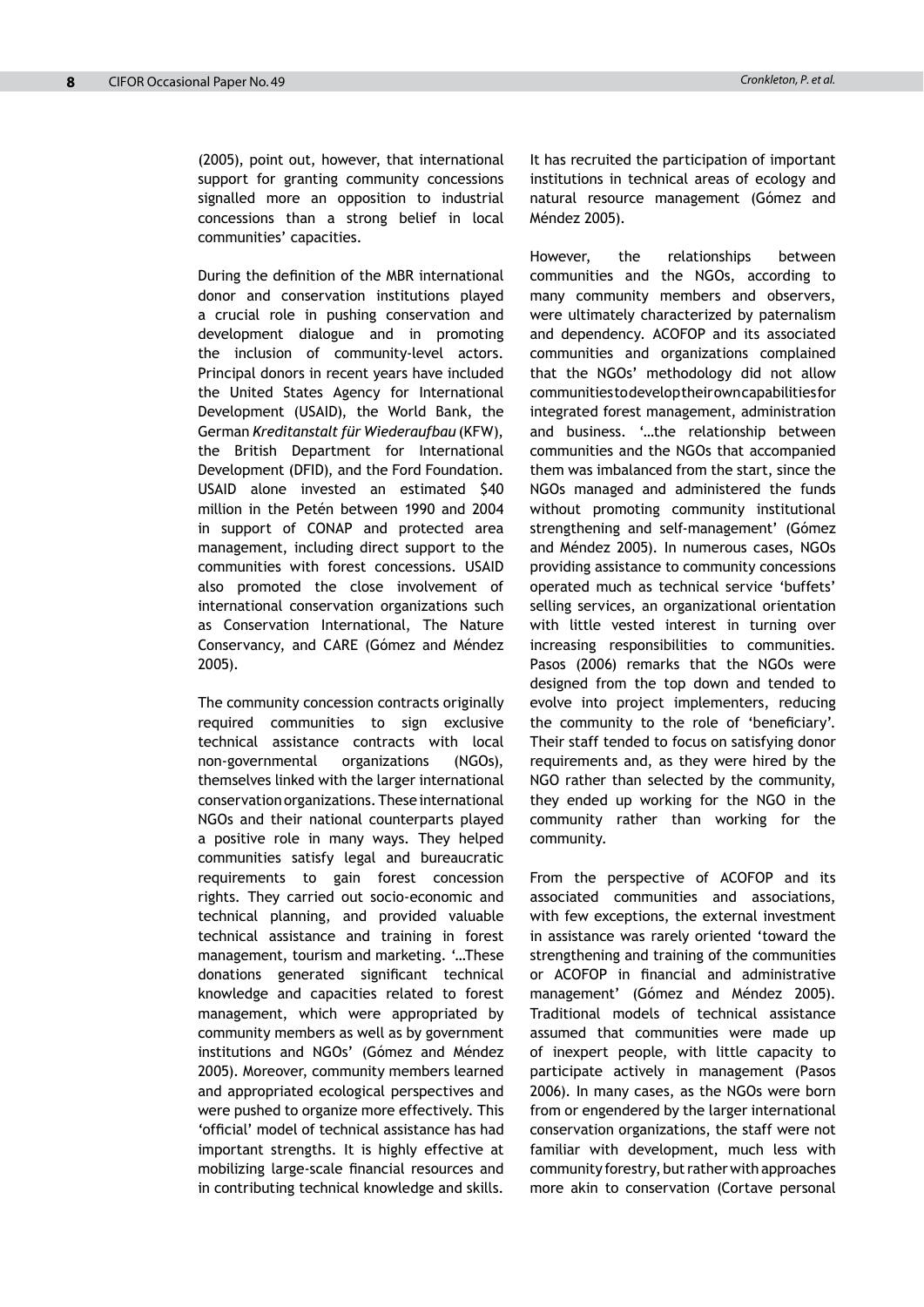communication). The model allowed NGOs to end up taking the place of communities in making decisions, competing with community administrative councils, and limiting access to key information. In numerous cases, the NGOs 'assumed a protagonist role in the process and instead of being accompanists or facilitators, they turned into service providing firms', which also controlled commercialization, effectively becoming new intermediaries (Gómez and Méndez 2005).

ACOFOP's leaders learned that CONAP had divided up the region and, together with USAID, had 'assigned' different NGOs responsibility for each region without community consultation, an arrangement common in the history of forest services or extension in other countries. After numerous accounts of disrespect and excessive 'gate keeping' by NGO personnel, the Petén community concessions countered this arrangement. With pressure from ACOFOP, including international internet-based campaigns and, crucially, support from USAID, this obligatory NGO model was ended in 2001. USAID began directly strengthening the community concessions in 2002, emphasizing reduction of subsidies, strengthening of business management and reduction of assistance agencies (Gómez and Méndez 2005). Communities gained greater freedom to seek technical assistance adequate for their needs, within a framework of compliance with the technical requirements of the concessions' contracts. Several NGOs continue today to provide technical assistance to the concessions, though on terms more acceptable to the communities. ACOFOP's member communities have now crafted a protocol which lays out the parameters of a respectful, negotiated set of principles and procedures for 'gaining access' to the communities as service providers (Cortave personal communication). A number of NGOs have been converted into private service providers, which can be acceptable to communities, given adequate transparency in roles and responsibilities. Today, several of ACOFOP's associated members obtain forestry technical guidance, including support for forest certification procedures and timber commercialization, from a community-owned forest services firm, FORESCOM (Gómez and Méndez 2005).

In the Petén over the last 10 years, experience with an alternative model of technical 'accompaniment' has contributed valuable resources for development of the community concessions and of ACOFOP. Several key international institutions and foundations, including the Ford Foundation, Project Agricultural Frontier, the CIR (*Iniciativa Cristiana Romero*), the Inter-Ecclesiastic Organization for Cooperative and Development, the German Service for Social Cooperation, and Helvetas of Switzerland, have explicitly directed support to community concessions in ways which promote the development of the communities' organizational and political capacities. These institutions have differed from traditional technical assistance by channelling their investment directly to the incipient community institutions. The Ford Foundation, for example, targeted its investment of \$US 470 000 between 1999 and 2004 directly to the institutional development and capacity strengthening of ACOFOP.

These institutions' financial contributions have been more modest than those of official assistance, but their focus has led them to assume a role of 'accompanist' of a social process rather than a provider of assistance towards a set of largely externally defined project objectives. The authors use the term 'accompanist' to highlight the level of partnership between communities and external institutions promoted by alternative assistance models, in contrast to assistance that creates dependency relationships.

In this accompaniment process, external support institutions and communities 'travel together generating ideas and identifying challenges to the consolidation of community forest management' (Gómez and Méndez 2005). This 'pro-community' model of technical assistance aims to promote both the organizational and political capabilities of communities and their grassroots organizations. It does this by promoting: a) direct funding to the community institutions, b) a focus on helping improve the abilities of the community organization itself in information gathering, self-diagnosis of member needs, expansion of their institutional presence and communications capacity, c) methodological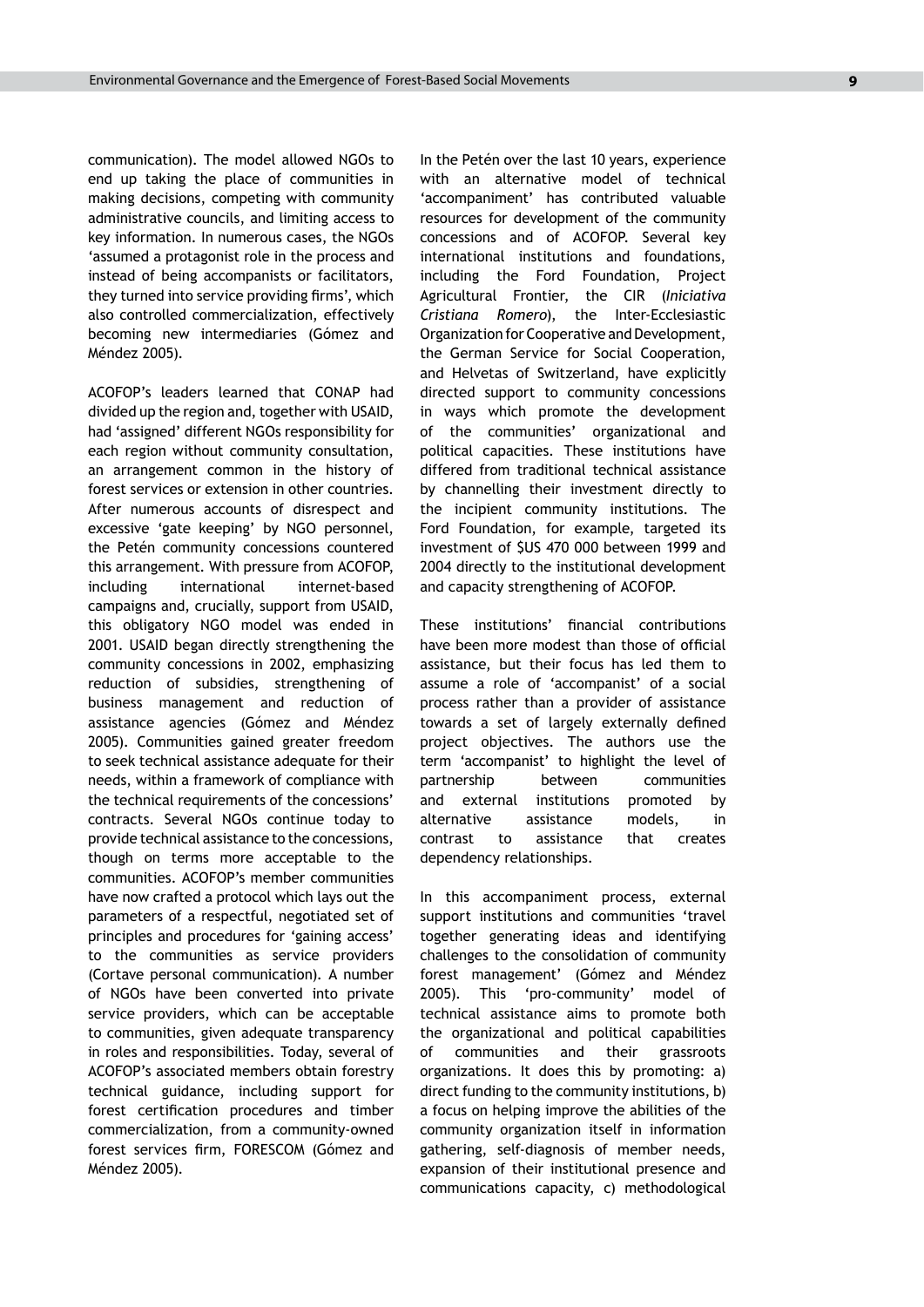training in shared learning, d) development of social networks at national and international levels, and e) provision of inputs and resources such as access to external information, linking with relevant processes and events worldwide, as well as complementary financial support to other 'allied' organizations that can provide crucial technical inputs. In fact, horizontal networking has been key for ACOFOP's members. For example, early in the concession experience they sought advice on community-based forestry and forest certification from community members and forestry technicians from the highly successful *Plan Piloto Forestal ejidos* of Quintana Roo, Mexico. The pro-community model '. . .implies a more flexible model of cooperation, more horizontal, and closer to populations and their processes. Not being tied to project logic, this type of cooperation maintains a supportive orientation to a long term process' (Gómez and Méndez 2005). Significantly, despite the fact that its primary role is not to provide technical support to community concession organizations, ACOFOP has developed in its own right into a key indigenous accompanist to the community concession process in Guatemala, a common role for secondary-level organizations comprised of community organizations.

By 2005, ACOFOP had 22 member communities and organizations representing some 14 000 individuals in 30 communities. ACOFOP's members manage what, at 500 000 ha, is termed the largest expanse of forest under community management in the world, nearly 70% of which has been certified by the Forest Stewardship Council as sustainably managed (ACOFOP 2005; Nittler and Tschinkel 2005).

On balance, the community concessions have produced highly positive impacts on conservation and economic wellbeing in the communities. Recent satellite and on-site observational data show that natural and cultural resource areas under community concessions have suffered far less degradation from fires, illegal settlements, theft and vandalism than those in the MBR's nucleus, parks and protected areas, and buffer zones. 'Despite constant challenges, the evidence indicates that forest management in the Petén is functioning, from the perspective of resource management, community income

and conservation of biodiversity' (Nittler and Tschinkel 2005; also see Radachowsky 2004; Roney *et al.* undated). The community forest concessions generate an annual value of \$US 5 million in wood products and \$2–3 million in non-timber forest products (NTFPs). Members of community firms receive an average of \$US 1 120 for wood-product extraction and processing, and on the whole in 2003 generated over 50 000 person days of work with a value of nearly \$US 360 000 (Nittler and Tschinkel 2005). ACOFOP observes, moreover, that its members' forest concessions in 2003 generated over \$US 424 000 in taxes (ACOFOP 2004).

Today, ACOFOP and its members are seeking to move beyond commercial timber extraction, to develop a more integrated management approach including the harvest of NTFPs such as *xate* (jade palm) and *chicle* (natural gum), environmental services, community-based ecotourism and cultural site protection. They hope that this more integrated approach will help consolidate the community concessions for the future, responding to conservationist concerns about timber exploitation and opening up new opportunities for both concession members and non-members (Taylor 2007).

The community concessions of the Petén face significant obstacles today, especially those operations with the weakest organizations and the least commercially valuable forests (Nittler and Tschinkel 2005). They also face scepticism and outright opposition from industry and some NGOs (Gómez and Méndez 2005; see Tropico Verde 2005). CONAP has come to strongly support community involvement in forest management, yet it is not the only government institution with influence in the Petén and in the MBR. Guatemala's tourism and cultural ministries, for example, have overlapping jurisdictions which shape resource management in the region.

The right of communities to participate in forest management continues to be an ongoing struggle in a context in which natural resource conservation and development are shaped by powerful external actors. Numerous times over the past 10 years, for example, the Guatemalan government has attempted to expand petroleum exploration and exploitation in areas under community forest concessions.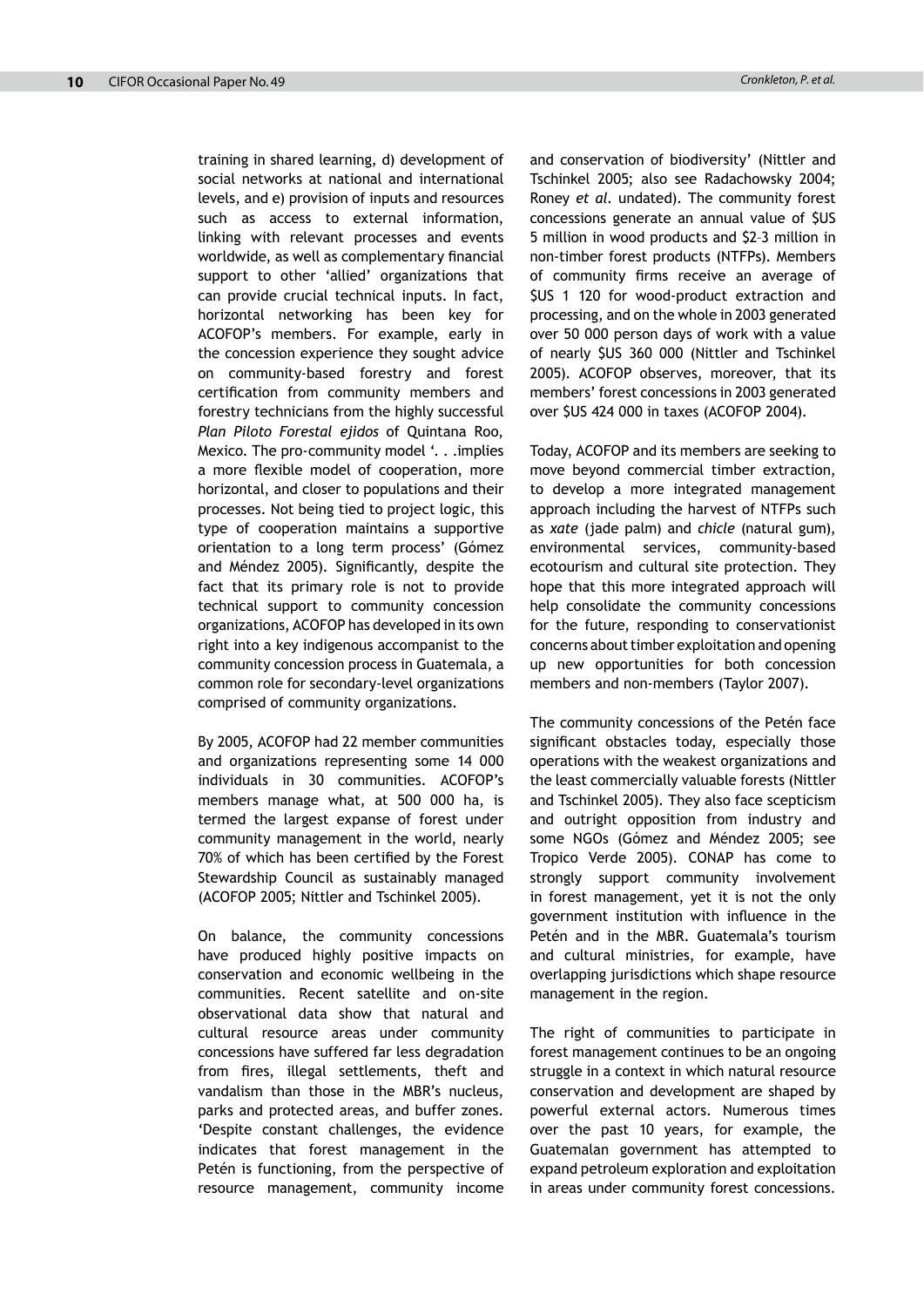According to community leaders, it is common for the army to be deployed to accompany petroleum technical missions. ACOFOP and local concession members have systematically opposed these endeavours and mobilized to bring national and even regional-level attention to this violation of their agreements and rights. In most cases, they have been successful in thwarting further action on behalf of the authorities and the petroleum companies (Cortave personal communication).

In 2003, however, a new proposal to protect the Mirador Basin in the northern Petén emerged which posed threats to the gains that communities had achieved in natural resource management. The US-based Foundation for Anthropological Research and Environmental Studies and the Global Heritage Fund proposed a new NTFP initiative to protect approximately 2000 km<sup>2</sup> of an area including the Mirador-Rio Azul National Park, the Naachatún-Dos Lagunas Biotope and six community-forest concessions. The plan's proponents argued that illegal hunting, logging and archaeological theft threaten the area's biodiversity and its ancient Mayan cultural treasures. The proposal would have halted the forest management and livelihood strategies in concessionaire communities. It proposed integrating community members into private 'sustainable eco-tourism initiatives' with monetary compensation for halting timber harvesting.

The plan had substantial international and national political and financial support and was supported by the Office of the Guatemalan President at that time. Nevertheless, the Cuenca Mirador project appeared to bypass CONAP's jurisdiction and to contradict MBRrelated policies and laws by proposing to eliminate significant portions of existing community and industrial concessions. The project was challenged in court by ACOFOP on behalf of the community concessions and their allies (including some industrial groups). They argued that the Mirador Basin Project was a 'top-down' initiative which emerged without consultation with affected communities (Gómez and Méndez 2005). The project's plan to develop tourism also contained significant contradictions which might actually increase pressures on the integrity of the MBR (ACOFOP 2005). The project's legality was overturned by Guatemala's Supreme Court in mid 2005 (ACOFOP 2005). The future of the Mirador Basin and its relationship to community management of the MUZ continues to be unclear. A new proposal emerged in late 2005 for UNESCO to declare the region a global Cultural Heritage site (Cortave personal communication)*.* In 2007, discussions were under way in the Petén of new projects to develop the tourism potential of Mirador. An Inter-American Development Bank (IDB)-supported Sustainable Development Project for the Petén was awaiting Guatemalan congressional approval. However, ACOFOP and its associated communities had succeeded in gaining more formal participation in negotiations related to these and other proposals affecting the community concessions (Cortave personal communication; Córdova personal communication).

#### **2.2 The Struggle for Property Rights and Forest Livelihoods in Acre, Brazil**

Acre is a small, remote state located at the far western edge of the Brazilian Amazon, on the border with Peru and Bolivia (see Figure 3. Acre and Mamirauá, Brazil). It is a state probably best known as the birthplace of the rubber tapper movement, the movement's most famous leader, Chico Mendes, and for the struggle to gain recognition of property rights through the creation of extractive reserves (*Reserva Extrativista* – RESEX) and extractive settlement projects (PAEs). Both the first PAE in Brazil, São Luis do Remanso, established in 1987, and the first RESEX, Alto Juruá, established in 1990, are located in Acre (MDA *et al*. 2001; IBAMA 2005). Two of the reserves best known nationally and internationally are located in the state: the Chico Mendes RESEX, encompassing 970 570 ha, and the 24 898-ha Chico Mendes PAE (otherwise known as Cachoeira). Since the 1990s, 48% of the state of Acre has been placed within conservation units, which include RESEX and PAEs (Governo do Estado do Acre - SEIAM 2005). As a result of these conservation efforts and the state's relative isolation, Acre still retains approximately 90% of its original forest cover. The rubber tapper movement in Acre played a pivotal role in the shift in forest policy in the Brazilian Amazon, and it is remarkable that a network that began as a movement of impoverished forest people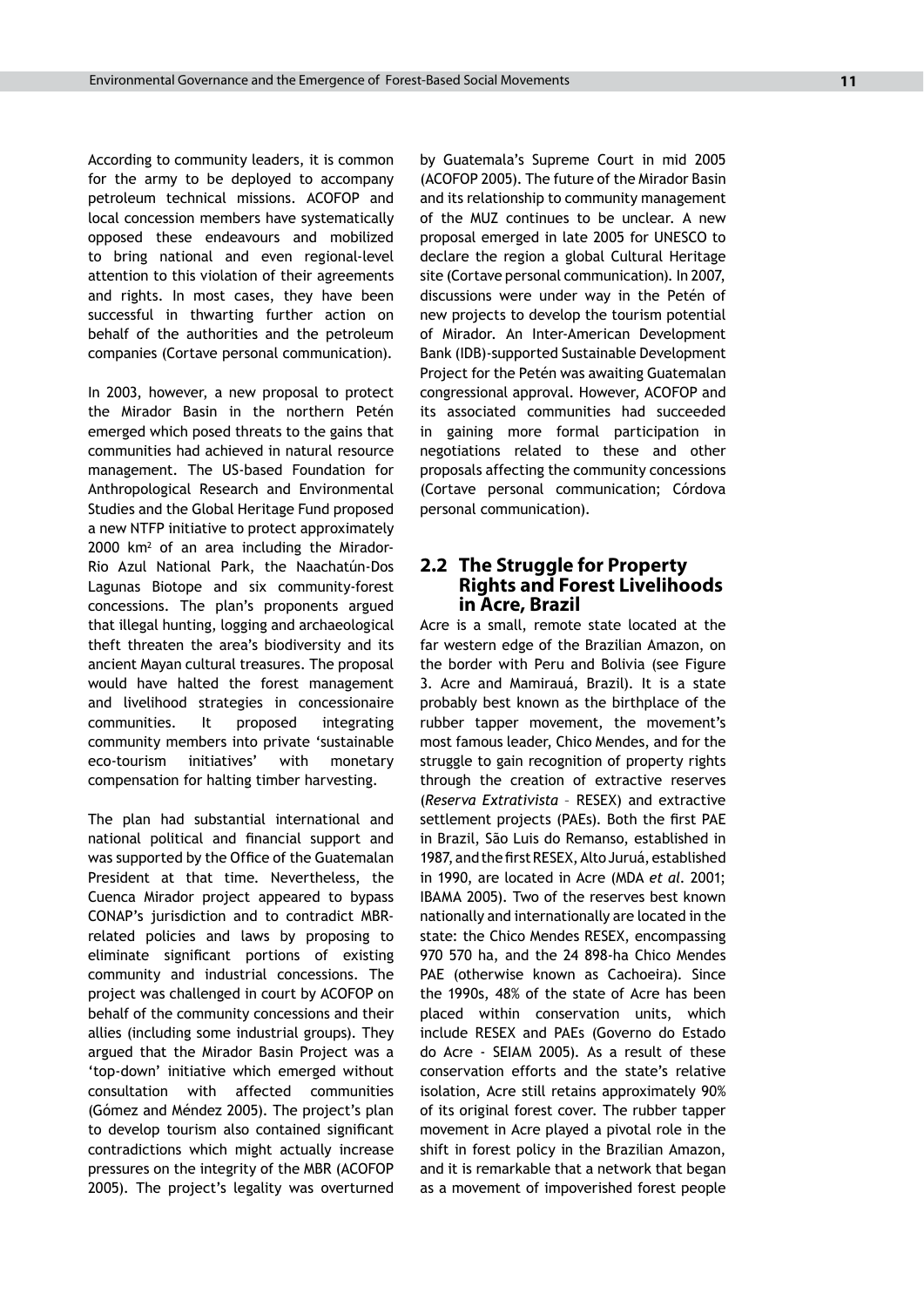

**Figure 3: Acre and Mamirauá, Brazil**

defending their livelihoods could successfully form alliances with key international actors and influence policy at the regional scale.

Acre traces its historical roots to the rubber boom of the late nineteenth and early twentieth centuries. During the rubber boom, Acre's forests were divided into large estates owned by rubber barons (*seringalistas*), each with a workforce of indebted rural labourers*.*  The workforce was composed of migrants who originally left Brazil's impoverished northeastern states searching for work tapping rubber, but once the rubber trade collapsed during the first decades of the twentieth century the hold over this rural labour force relaxed and many families became semi-autonomous producers, adding subsistence agriculture to their work extracting rubber and Brazil nuts (*Bertholletia excelsa*). Descendants of these

migrants, known as *seringueiros* or rubber tappers, continue to maintain livelihoods that are highly dependent on forest resources.

After the collapse of the rubber economy, Acre, like much of the Amazon region, occupied a marginal position in Brazil's economy. During the 1960s, Brazil's military government viewed the Amazon as an empty region that needed to be integrated into the national economy, made more productive and populated (Mahar 1989). Massive governmental development initiatives provided incentives for the entrance of large-scale enterprises and established huge colonization projects to resettle displaced and landless families from other regions (see also Schmink and Wood 1987, 1992; Revkin 1990; Binswanger 1991; Souza 2002). In the early 1970s, the regional development bank, BASA (*Banco da Amazônia* – Bank of the Amazon),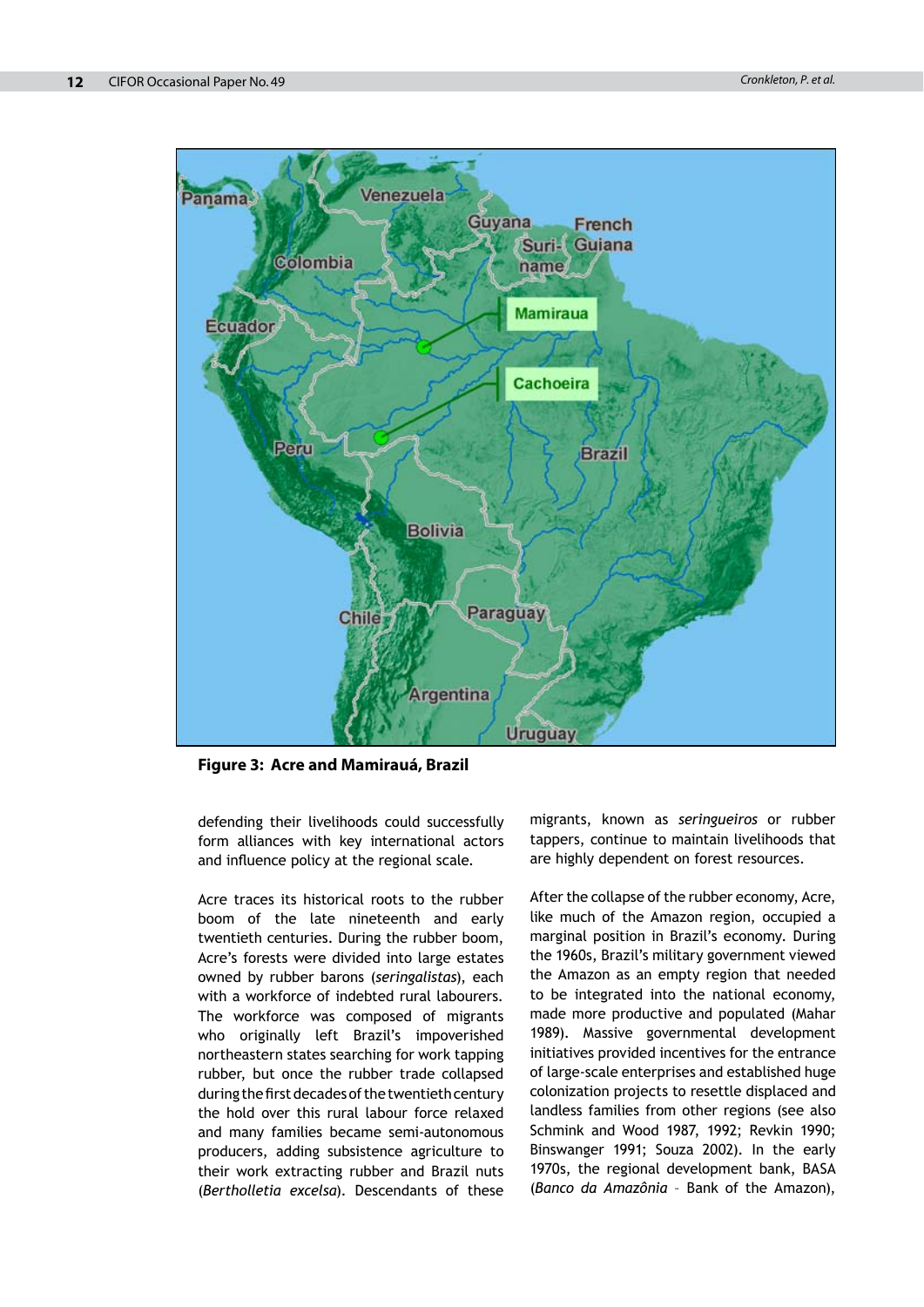discontinued credit lines for rubber extraction, forcing many of the remaining *seringalistas* into bankruptcy.

While the *seringalistas* were being forced out of business, the state government began encouraging investors from southern Brazil to invest in Acre, primarily in large-scale agricultural and cattle projects. As a result, landholdings passed to new owners and began to be further concentrated. From 1970 to 1975, 38% of Acre was sold to only 284 investors (Cavalcanti 1994). At the same time, the state refused to recognize the traditional land rights of the rubber tappers occupying the forests. Instead, when investors began clearing forest the government offered to relocate these families to colonization projects elsewhere in the state. However, promised support for colonization projects often proved inadequate. Many families were pulled from their existing social support networks in the relocation process. Colonization plots were too small for traditional extractive activities, and most relocated families lacked capital to invest in agriculture. These problems were compounded by a mixture of poverty and disease that caused extreme hardship and forced families to abandon homesteads and move instead to peri-urban shanty towns (Bakx 1988). As news spread of the difficulties faced by families pushed into colonization projects, resistance to official development policy grew in the countryside.

Being dispersed and isolated in the forest did not provide rubber tappers with ideal conditions for organizing collective action. However, a series of efforts by outsiders helped establish the basic conditions for rubber tappers to begin organizing to defend their rights. One important institution was the Catholic Diocese of Acre and Purus, which was strongly influenced by liberation theology for the defence of human rights. With the arrival of Bishop Dom Moacir Grechi in 1973, the church began emphasizing the formation of ecclesiastical base communities, religious organizations at the community level that also provided space for political discussion (Souza 2002). In 1976, Bishop Moacir denounced the expulsion of rubber tappers and instructed rural priests and nuns to begin informing rubber tappers of their land rights. Parallel to the actions of the Catholic Church, labour organizations began working in the region using the base created by the religious organizations to form rural labour unions. The first such union was formed in the rural town of Brasiléia in 1975, and by 1980 there were eight union groups in Acre (Sandri 2003). These groups were united under the banner of the Confederation of Agricultural Workers (*Confederação dos Trabalhadores na Agricultura* – CONTAG), which opened an office in Rio Branco, Acre, in 1975.

Catholic lay volunteers and union organizers from CONTAG focused on establishing local organizations, explaining legal rights and discussing the collective interests of isolated forest families. As the movement grew in strength, local unions made explicit efforts to raise consciousness and build consensus around the rubber tappers' collective interests. Linking rural wellbeing to the forest became a key component of an emerging rubber tapper identity (Grzybowski 1989). In 1981, a series of NGOs including CEDOP (*Centro de Documentação e Pesquisa da Amazônia –* which later became the CTA: *Centro de Trabalhadores da Amazônia*), CESE (*Coordenadoria Ecumênica de Serviço*) and CEDI (*Centro Ecumênico de Documentação e Informação*) along with the anthropologist Mary Allegretti initiated a rural education programme called the *Projeto Seringueiro* (Cordeiro and Castelar 1988). Inspired by Brazilian educator Paulo Freire (see Freire 1970), by drawing examples from the region's forest context for teaching materials the project made education more accessible but also implicitly validated the rubber tapper identity.

One of the innovative ways in which the rubber tapper movement developed to resist expulsions was through the use of a nonviolent collective action called an '*empate*'. In an *empate*, families from surrounding communities would occupy areas slated for clearing by ranchers. With the targeted areas filled with men, women and children, it was impossible for work crews to cut trees or enter with bulldozers. In 1976, the Brasiléia rural union organized the first *empate* in a property called Seringal Carmen, but the Xapuri rural union, formed in 1977, quickly became the most active in the organization of *empates* (Sandri 2003). Between 1976 and 1988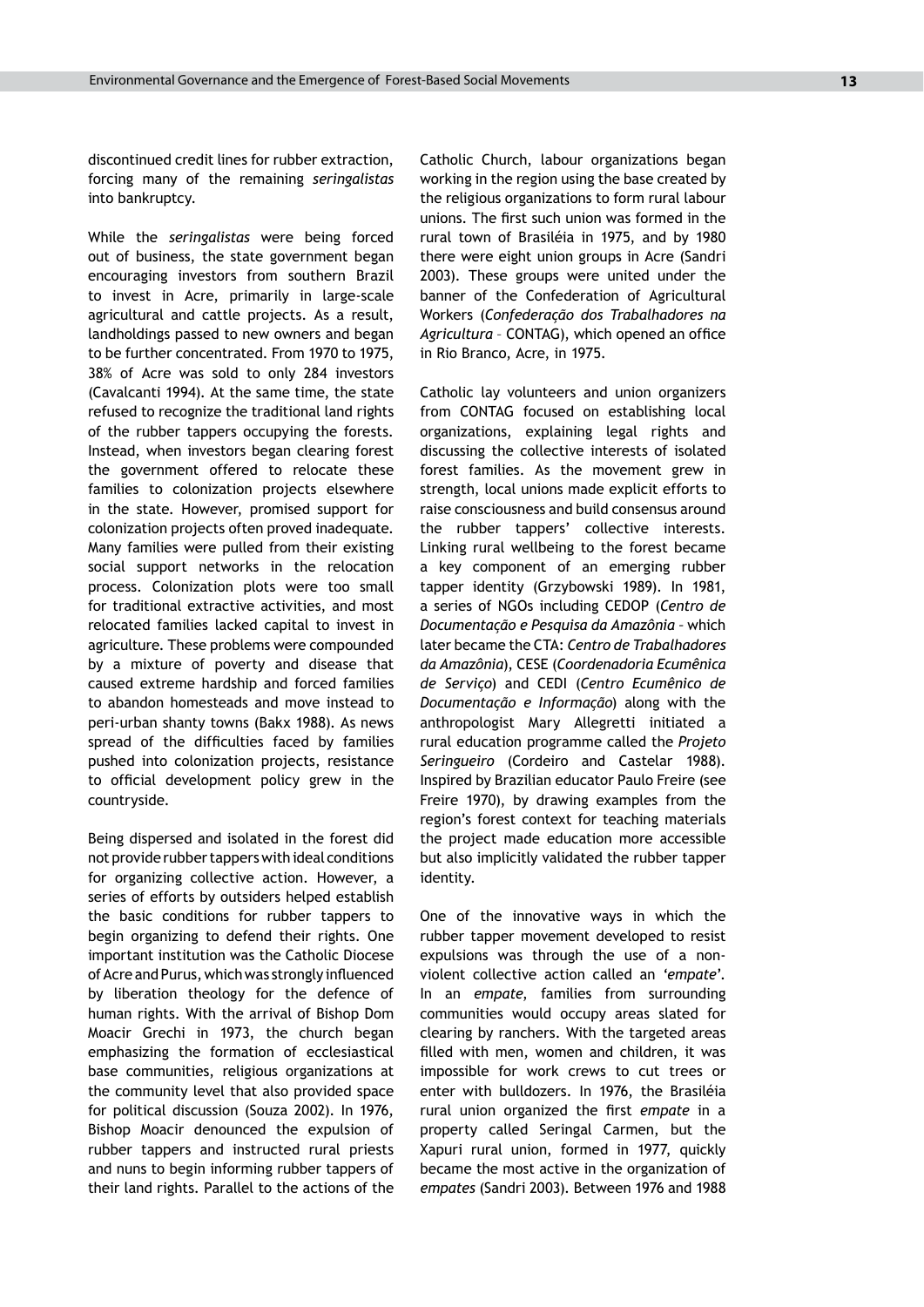there were a total of 45 *empates*, of which 15 successfully halted forest clearing (Assies 1997). While unable to halt deforestation completely, this non-violent activism drew national and international attention to the rubber tapper cause.

The efforts at forming community-level organizations began to coalesce into wider networks as communities united in response to threats to their livelihoods. In 1985, the first national meeting of Amazon rubber tappers was held in the national capital, Brasília. During the meeting, the National Rubber Tappers Council (*Conselho Nacional dos Seringueiros*, CNS) was formed; this was the first national organization capable of representing the interests of rubber tappers and other forest workers in Amazonia effectively (Schmink and Wood 1992). The CNS was led by the charismatic president of Xapuri's rural union, Chico Mendes.

The CNS rapidly began to garner greater attention through its collective actions and strategic alliances with international environmental organizations, notably the Environmental Defense Fund and the National Wildlife Federation (Schmink and Wood 1992). As this happened, the rubber tappers gained momentum in their struggle to force the government to recognize the property rights of traditional peoples living in the Amazon. In 1987, after Chico Mendes was invited to Washington by the Environmental Defense Fund, mounting pressure forced the IDB to halt funding for paving the BR-364 highway between Porto Velho and Rio Branco, the capital of Acre. Resumption of the project was contingent on the enforcement of the social and environmental protection programmes (an IDB programme known as the Programme for the Protection of the Environment and Indigenous Peoples PMACI) by Brazil's federal government. Eventually the federal government gave in to the CNS's principal demand for the recognition of traditional property rights by creating RESEX and PAEs. Both RESEX and PAEs recognized the existing land rights of rubber tapper families, allowing them to maintain their traditional livelihoods.

Once property rights had become more secure, assistance programmes shifted towards projects intended to help rubber tappers improve their wellbeing and use of forest resources. A good example of this trend was the formation of the Brazil nut cooperative CAEX (*Cooperativa Agro-extrativista de Xapuri*) in 1988. The cooperative was initiated by Xapuri rural union with assistance from several national and international NGOs including Cultural Survival, the Ford Foundation, Inter-American Foundation and WWF (Assies 1997). In 1990 CAEX received financial and technical assistance to build the Chico Mendes Brazil Nut Processing Plant to offer members a better price by selling nuts directly to international markets. However, CAEX was unable to operate the plant at full capacity and because it was difficult to compete against lower-priced nuts from Bolivia the plant nearly stopped operating after a couple of years (Assies 1997). In 1992, CAEX shifted its strategy to decentralize production by introducing mini and micro factories in communities around Xapuri. This was an attempt to lower production costs, to directly increase incomes of rubber tapper families, and to provide an incentive to stay in the forest, but this change did not resolve the principal problem – which was competition from lower-priced nuts from Bolivia (Assies 1997). Although the decentralization plan provided a new source of income for women and young people in the rural areas, it was short lived (Campbell 1996) in part due to problems with quality control. The establishment of the main plant and the smaller factories was CAEX's principal strategy for increasing the economic return that rubber tapper families received from NTFPs. However, given the limited success of efforts to generate increased income by processing Brazil nuts, the need for forest-based production alternatives for rubber tapper families remained.

The rubber tapper movement continued to expand alliances and to gain political influence. The assassination in 1988 of Chico Mendes deprived the movement of its charismatic head and an innovative leader but it also increased long-term international and national attention on the issues and mobilized the rubber tappers. The strength of the movement was crucial in supporting efforts by the rubber tappers' allies to gradually take control of local and state governments after Brazil's military government stepped aside and democracy returned to the country in 1986. As the rubber tappers' allies occupied seats of power they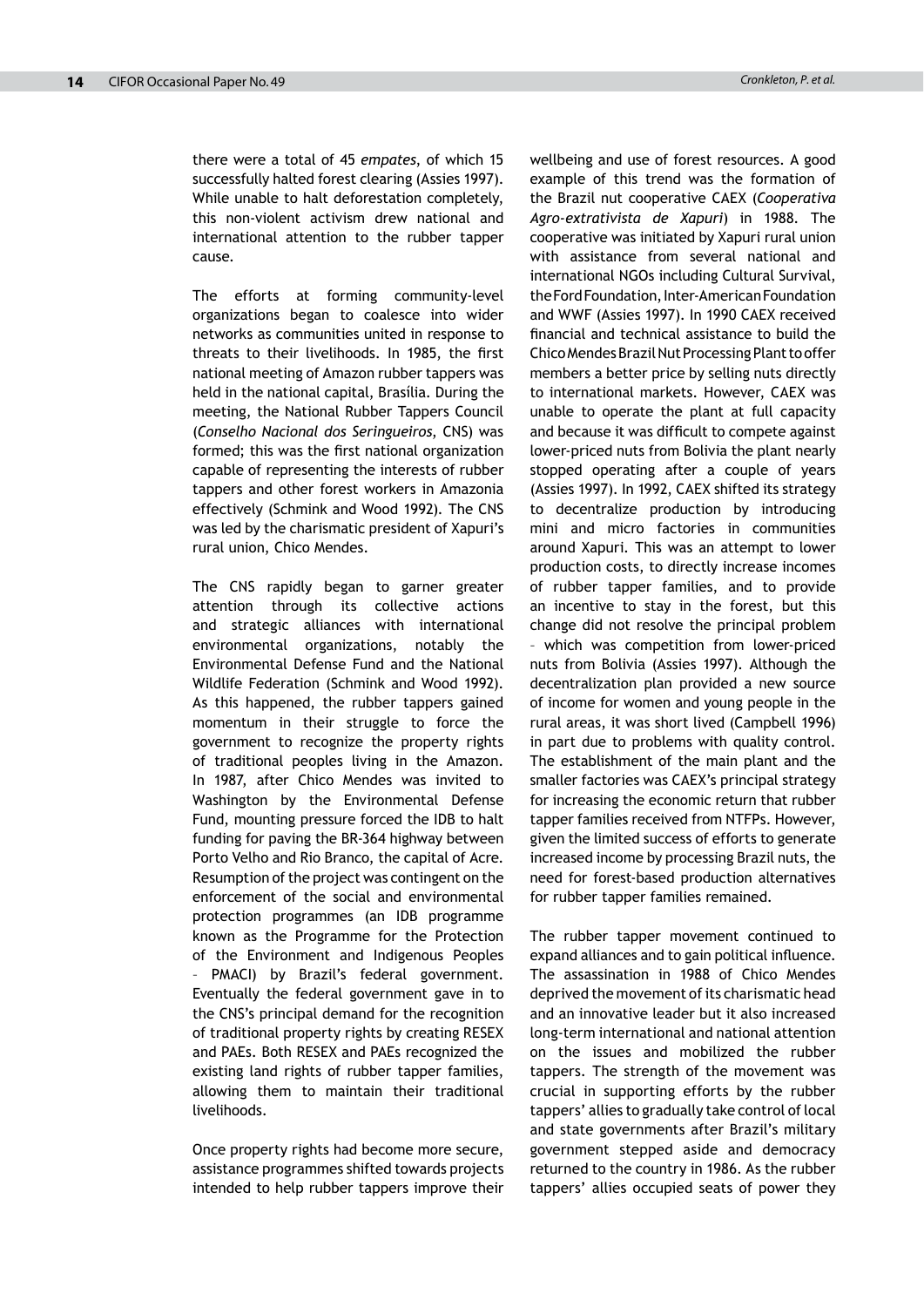began channelling increased assistance and projects to rural communities, while the state government actively participated in defining an alternative development vision in the 1990s and continues to do so*.* In Acre, the rubber tapper movement became closely aligned with the Brazilian Workers' Party (Portuguese acronym: PT) and what became known as the 'popular front', a coalition composed mostly of small leftist parties (Fernandes 1999). In 1992, a leader from the CNS was elected mayor of the Xapuri municipality (and the movement also gained control of the important Rio Branco municipality). In 1998, the PT candidate was elected governor. This government prioritized the maintenance of the state's forests and began implementing policies and strategies to promote sustainable development in partnership with the state's traditional forest people (Witoshynsky 2002; Duarte 2003; Kainer *et al.* 2003). Shifting dramatically from the policies of earlier governments, the 'Forest Government', as it became known, announced the goal of halting deforestation at 18% of the state's surface area and placing 25% of the state's forests (approximately 4 million ha) under sustainable forest management (Caminoto 2000). Community forest management was to play a key role in the government's plan for reaching this goal (MMA/Governo do Acre 1999; Witoshynsky 2002).

The success of the rubber tapper movement and its allies has pushed the pro-forest, procommunity agenda to the forefront of regional debates. Sustainable, multiuse forestry has become a principal tenet of dominant political discourse in the region. There are disputes over emphasis on NTFPs or timber, but there is broad general agreement that forest management should be a priority for community development in Amazonia. The rubber tapper movement is not solely responsible for all of this change, but the movement played a key role in propelling current decision makers to office. The movement was a crucial force in changing or at least broadening development discourse and action to consider pro-forest approaches to the Amazon.

While the new property rights sheltered rubber tapper families from loss of livelihoods, they were still under pressure to adapt and change. Profits from rubber, which had been the mainstay of rural livelihoods in Acre, declined after removal of national subsidies in 1986 and price supports in 1992. Rubber was replaced by Brazil nuts, but prices have historically fluctuated, indicating the continued risks from boom–bust extractive cycles.

When the 'Forest Government' increased support, services and the construction of infrastructure for forest communities, a priority programme was the promotion of sustainable forest management, particularly timber management at all scales including the community level. The government created an agency charged with supporting forest development programmes, the *Secretaria Executiva de Florestas e Extractivismo* (SEFE), and reorganized the state's extension service, the *Secretaria de Assistência Técnica e Extensão Agroforestal* (SEATER) to better meet the needs of forest populations by shifting from an exclusive emphasis on agriculture to one that includes forestry topics in extension programmes.

Efforts to expand and diversify rubber tapper livelihoods began to focus on alternatives such as timber management. The Xapuri municipal government, controlled by a former CNS leader, wanted to develop a small woodprocessing industry to generate economic activity in the region. However, it was not easy to find communities willing to participate. The introduction of timber management into PAEs or RESEX communities was perceived by some as a contradiction of the rubber tapper movement's basic principles to protect the forest. Cachoeira, due to its strong political ties to leaders in Xapuri, agreed to participate, and 10 families initiated work on a trial basis in 1999.

The results produced by introducing timber management have been mixed. The participating Cachoeira families quickly mastered the management techniques, however some aspects of the production process were beyond the communities' control. The Cachoeira project revealed persistent obstacles with the administrative bureaucracy of the *Instituto Brasileiro do Meio Ambiente e dos Recursos Naturais Renováveis* (Brazilian Institute for Environment and Renewable Natural Resources – IBAMA), and limited market access of small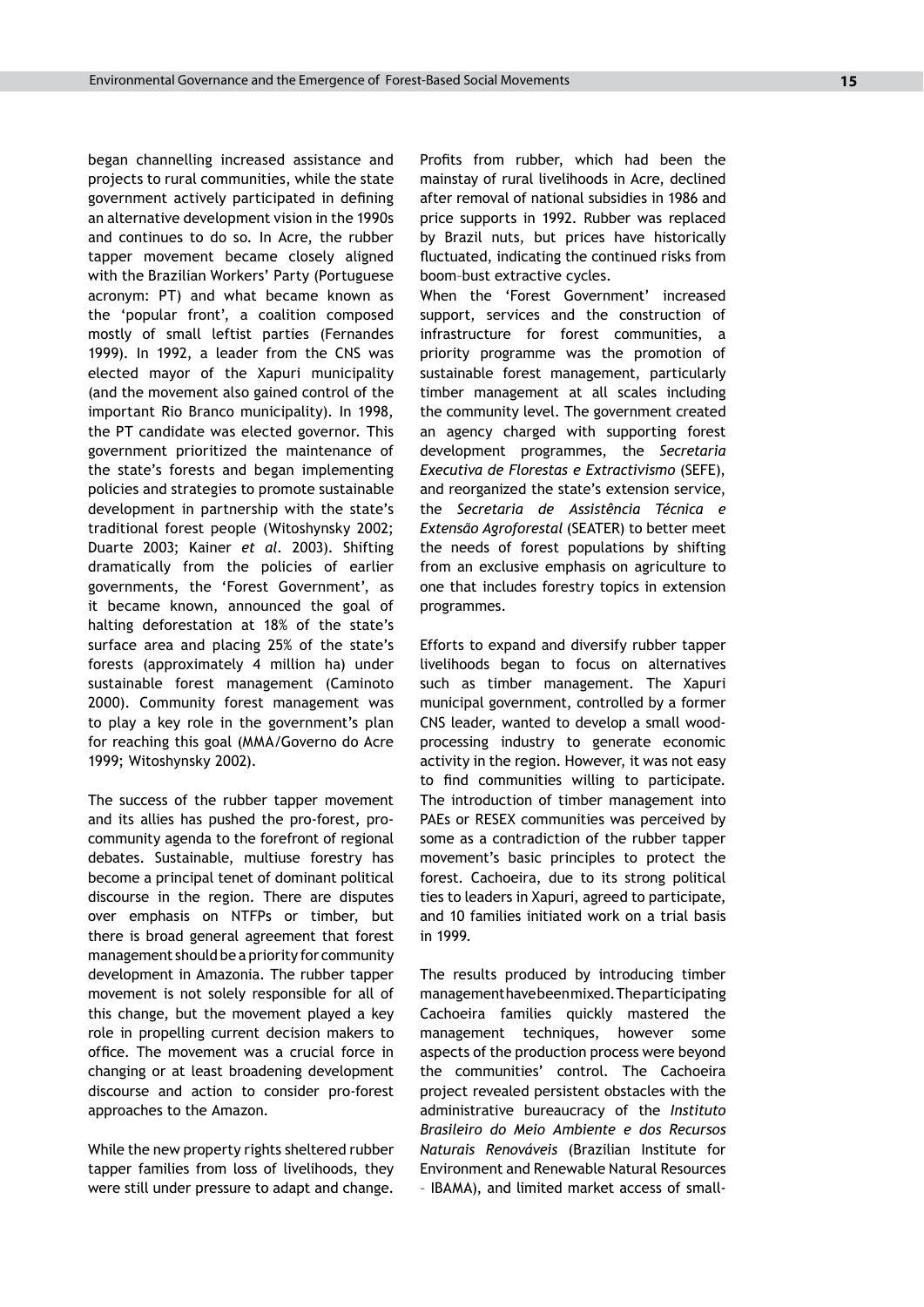scale producers, problems that have required considerable external assistance (Stone-Jovicich *et al.* 2007b). As a result, even after the initial phase Cachoeira's families have had to rely on continued technical assistance from the state and NGOs, and there has been limited success in expanding the model beyond the original 10 families. Also, the timber management project has primarily benefited a small segment of the population with the negative consequence of increased internal divisions within the community. As a result, families in less accessible sections of the community have become disgruntled and have even formed a parallel community association (Stone-Jovicich *et al.* 2007b). This raises the question of whether these types of initiatives will have long-term benefits once support from the state ends. Despite these challenges, since 2000 the state government has expanded its technical forestry assistance to approximately 26 other communities living in RESEX, PAEs and colonization projects interested in sustainably harvesting timber (Governo do Acre – SEIAM 2005). In 2005, the state, with the support of CNS, formed the first cooperative in the Amazon of community-level timber producers (*Cooperativa dos Produtores Florestais Comunitários – Cooperfloresta*) in an effort to help communities produce sawn lumber and market their timber in larger volumes.

The majority of RESEX and PAEs in Acre were established in regions marked by conflicts between rubber tappers and ranchers and, more recently, small-scale agricultural producers (*colonos*). While the creation of these federally-owned conservation areas has helped reduce land disputes by giving rubber tappers secure usufruct rights to remain on the land and to continue to extract renewable forest products at ecologically sustainable levels, challenges remain. The RESEX and PAE designations gave residents communal title but left the internal division and distribution of resources to their customary practices. The state, through IBAMA, has maintained oversight of forests, mandating the percentage of properties that can be legally deforested for agriculture or other uses, and regulating forest management and logging activities. Strict environmental regulations plus the slow and sometimes contradictory bureaucracy of IBAMA have presented obstacles to efforts to develop innovative forest management systems. Furthermore, because of limited success in improving the livelihood conditions in the forest, rubber tappers families, facing continued poverty and hardship, have increasingly turned to cattle ranching and/or the expansion of agricultural plots.

#### **2.3 Farmer-to-Farmer Collaboration to Slow Forest Degradation in Siuna, Nicaragua**

In the Siuna region of northeastern Nicaragua, a local Farmer-to-Farmer Programme (PCaC) has developed into a rural network strengthening environmental governance around the Bosawas Biosphere Reserve (see Figure 1. The Petén and Siuna, Central America). The region holds ecosystems of rich biodiversity, and the Bosawas Reserve, together with three neighbouring protected areas of Honduras (Río Patuca National Park, Tawhaka Anthropological Reserve and Río Plátano Biosphere Reserve), forms the heart of the Mesoamerican Biological Corridor and represents the largest protected area complex of tropical montane moist forest north of the Amazon basin (Cuellar and Kandel 2005; UNESCO 2005). The development of PCaC-Siuna illustrates how the exchange of shared experience has allowed rural producers to respond to the more deleterious consequences of frontier expansion and ameliorate negative conservation trends.

Siuna has a history of geographic, political and economic isolation as an extractive enclave with relatively little state presence. The result has been conflict and weak governance, with diverse social groups competing to extract the wealth of its mineral, forest product and agriculturala and ranching potential. Many of the earliest inhabitants of Siuna arrived to work in the region's mines, on its banana plantations and in its timber industries or simply sought land for small-scale agriculture and animal husbandry. Siuna served as an escape valve for pressure for landless people elsewhere in Nicaragua where land was more concentrated in the hands of large *terrateniente* landowners and as state policies promoted official and spontaneous colonization (Cuellar and Kandel 2005).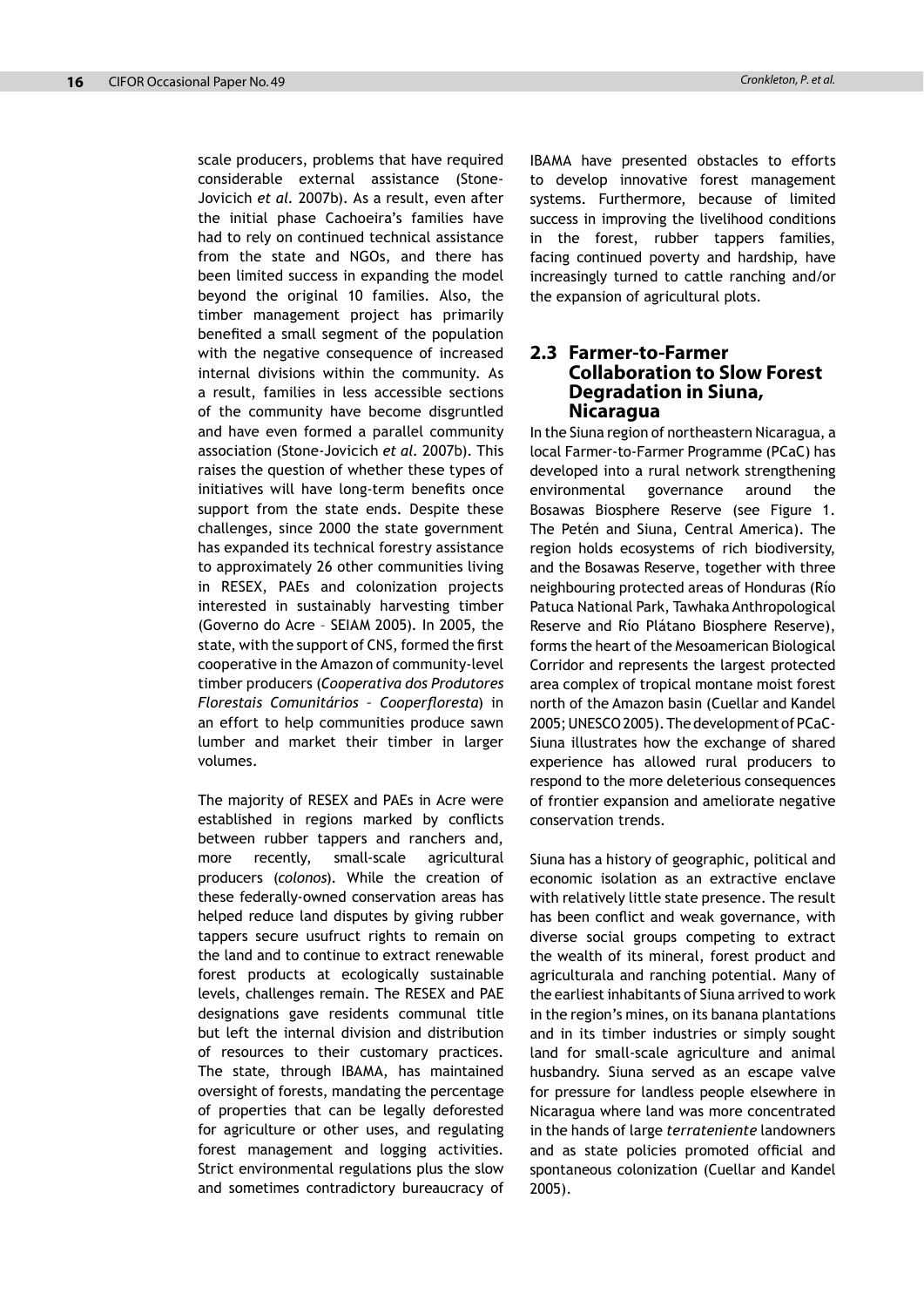In the 1980s, during Nicaragua's Civil War, Siuna was an important source of support for antigovernment rebels and the site of protracted conflicts in the countryside between Contra and Sandinista forces. After the war, Siuna's population increased significantly, as displaced peoples returned and as the government distributed land to ex-combatants. In the early 1990s, nearly 500 000 ha of land were distributed to ex-combatants, with 66% of this land being given to ex-Contras (Cuellar and Kandel 2005). Even after the Nicaraguan Peace Accords of 1987 that ended the armed conflict between Sandinista government troops and Contra fighters, Siuna continued to experience a high level of conflict as armed movements sought reparation for civil war losses, indigenous and mestizo groups and national and international extraction industry disputed resource access and tenure, and illegal loggers, drug traffickers and others struggled for control of the area (Kaimowitz 2002; Cuellar and Kandel 2005). 'The region was a no man's land. Only the army, armed groups and PCaC moved about freely' (Cuellar and Kandel 2005).

The 1987 establishment of the RAAN and RAAS (Autonomous Regions of the North and South Atlantic, respectively) reflected acknowledgement by the state that to improve relations with indigenous and other local groups the more isolated Atlantic regions required special autonomy. Nevertheless, specific arrangements to devolve state power to the regions were slow to emerge, as the question of autonomy has been shaped by conflicts within national parties and relatively undeveloped regional parties (Cuellar and Kandel 2005).

Furthermore, in Siuna state policies have often pursued ambiguous or contradictory objectives of development and conservation. For example, despite having promoted colonization in the region Nicaragua participated in the move among Central American governments towards policies promoting environmental conservation. Nicaragua supported the development of a Mesoamerican Biological Corridor, declaring Bosawas a National Natural Resource Reserve in 1991; the reserve gained recognition as a UNESCO Biosphere Reserve in 1997. At approximately 2 million ha, Bosawas represents 14% of the territory of Nicaragua. Its Nucleus Zone includes almost 800 000 ha; its Buffer Zone represents another 1.3 million ha (Cuellar and Kandel 2005).

The Bosawas reserve was established with strong international bilateral and donor support, but with little consultation or participation from indigenous and mestizo groups already living in the territory. The international and national institutions helping set up Bosawas did not at first fully appreciate the potential role that communities in the Buffer Zone could play in support of the reserve's integrity. An estimated 25 000 inhabitants of Miskito and Mayangna indigenous communities live in the Bosawas Nucleus Zone. More than 200 000 persons, mostly mestizo *campesinos,* are estimated to live within its Buffer Zone. The Buffer Zone and the community actors within it were mostly overlooked, as most attention focused on primary forests with little attention paid to the important role that buffer zones play in maintaining the stability of ecosystems (Cuellar and Kandel 2005). While attempting to conserve huge expanses of territory, government efforts ran counter to the strategies of the region's existing residents and previously resettled populations. The managers of Bosawas initially sought major restrictions on access to and use of forest resources, although because of the relative haste in which it had been established specific regulations had not originally been put in place. The Bosawas Management Plan limited explicit recognition of communities to those within the Nucleus Zone, which were almost all indigenous. The creation of Bosawas itself sparked a resurgence of indigenous claims for land and the formal, legal demarcation of land boundaries (Cuellar and Kandal 2005). This provoked conflicts that have largely pitted indigenous and mestizo *campesinos* against each other in the competition to define territorial boundaries and use rights, in large part because of the dichotomy maintained between Nucleus and Buffer Zones (Cuellar and Kandel 2005).

Since the reserve was created, Bosawas has faced significant and growing pressure from outside its boundaries as the agricultural frontier has been pushed closer by farmers and ranchers (Cuellar and Kandel 2005).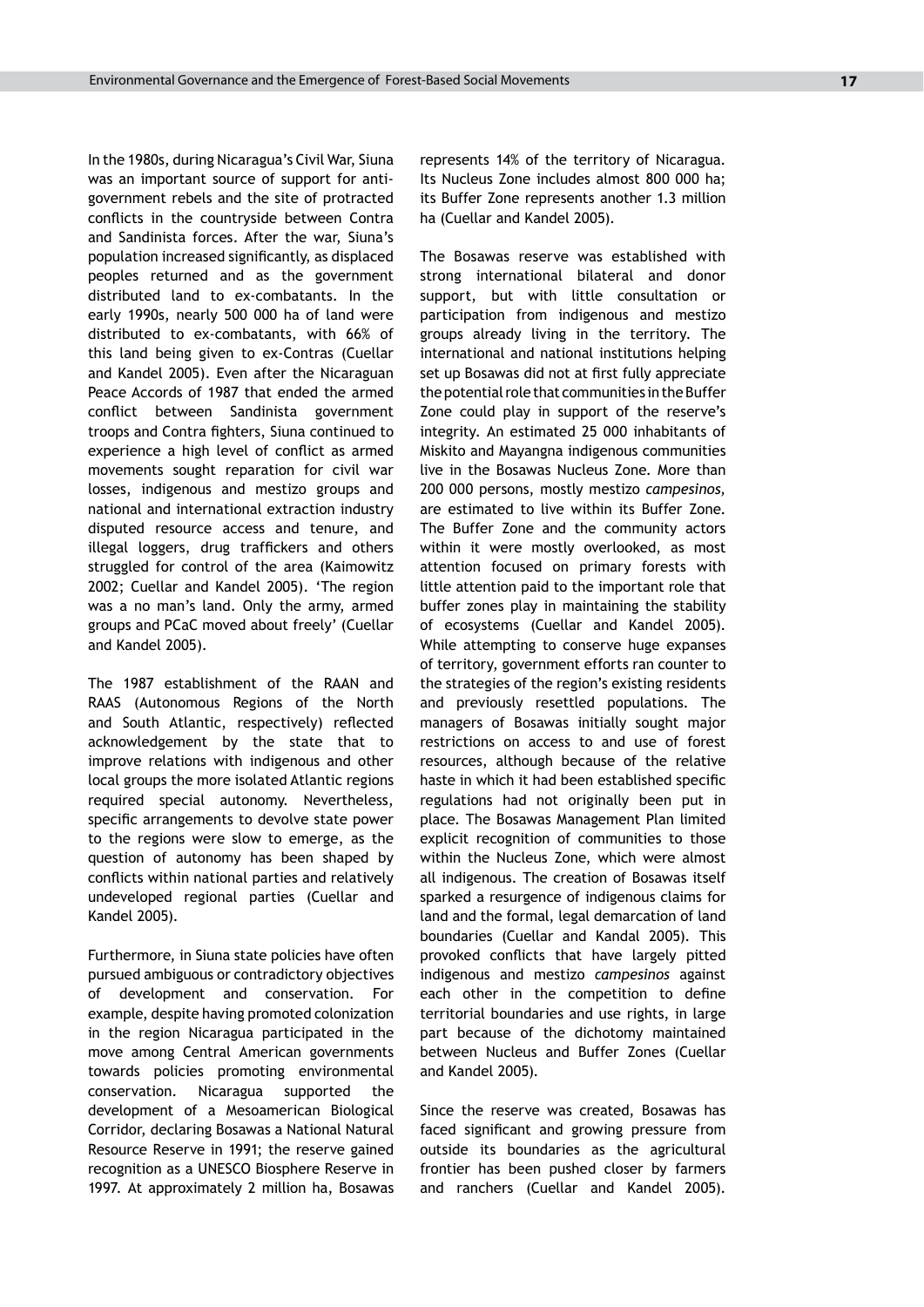Nicaragua's land tenure system as manifest in Siuna has been at the centre of the problem of resource ingovernability along the agricultural frontier. Because of the region's history as a colonization zone and extractive enclave, occupation continues to be the principal method for acquiring land rights. Colonists lay claim to land by felling trees, cultivating crops and erecting structures. Possession rights are legally defensible after one year. Property rights can be acquired with a clear land-grant document after 10 years. Otherwise, property rights for 'improved land' can be acquired after 30 years. While relatively few inhabitants possess clear, legal title to the lands they occupy, paradoxically a thriving but volatile land market exists in which land improvements and existing use rights are traded. Colonists typically claim and 'improve' land, sell it and move on to new sites. The state's rural credit systems reinforce this system of 'property rights through improvements' (Cuellar and Kandel 2005). The result is a dynamic which encourages land-use change, expanding the agricultural frontier which threatens encroachment on Bosawas boundaries. However, as these dynamics progressed and the frontier in Siuna began to close, small-scale rural producers began looking for alternatives.

In 1987, as Nicaragua's official institutions were privileging state agricultural and ranching firms and the cooperative movement, one of the few concrete projects supporting small producers was the introduction of the Farmer-to-Farmer Programme known by its Spanish acronym PCaC (*Programa Campesino a Campesino*). PCaC was introduced by the National Union of Farmers and Ranchers (*Unión Nacional de Agricultores y Ganaderos* – UNAG), the Sandinista-controlled rural union (Cuellar and Kandal 2005). First developed in Guerrero, Mexico, PCaC was part of a growing grassroots movement throughout Central America of farmer-based *campesino* experimentation with farmers teaching farmers in a self-reliant approach aimed at building social and human capital. (See Holt-Jiménez [2006] for a comprehensive discussion of the history of PCaC, from its origins in Guerrero, Mexico, to its evolution into a region-wide grassroots movement). PCaC's participants shared innovations with each other in exchange meetings emphasizing horizontal learning and adaptation, then returned home

to further disseminate useful experiences. After several years of operating at the margins of both governmental and union promoted programmes, the UNAG helped expand the PCaC programme as a means for reflecting on the reasons for the Contra uprising, its support in the country's rural hinterlands, and as a vehicle for reconciliation of opposing sides. PCaC was seen as offering a chance for dialogue and reconciliation among individual small-scale farmers who had been caught up in the Civil War struggle and had not been well served by the government's policies favouring cooperatives.

UNAG introduced PCaC to Siuna in 1993. Oxfam-UK provided the first external support to PCaC through UNAG by funding farmer exchanges and workshops in Siuna's mining areas. Members of the Rosa Grande community travelled from Siuna to Boaco in central Nicaragua and returned with knowledge of the bean cover crop *frijol abono* (*Mucuna pruriens*) which makes possible greater weed control and enhanced soil fertility on farmers' lands. The use of *frijol abono* reduces the need under traditional small-farmer swidden cultivation systems to periodically clear and burn new areas. By the following year, the cover crop experiment had spread to five communities in Siuna.

Oxfam financed a project from 1995 to 1997 to expand experimentation with the bean cover crop sown in combination with maize and to organize exchange visits to share results among farmers. After two years, 25 PCaC-affiliated promoters and 76 producers were using and promoting the cover crop to transform their traditional agricultural practices. Oxfam support eventually made possible expansion to eight more communities, and additional exchanges. Another important source of assistance was the Central American Indigenous and Peasant Coordinator of Communal Agroforestry (ACICAFOC), which regularly organized regional exchanges in which PCaC participants were able to link with international social networks and to exchange knowledge and information with other farmers in the region. As a result, with ACICAFOC support PCaC-Siuna members promoted more than 1000 ha of *corredores biológicos campesinos* (peasant biological corridors)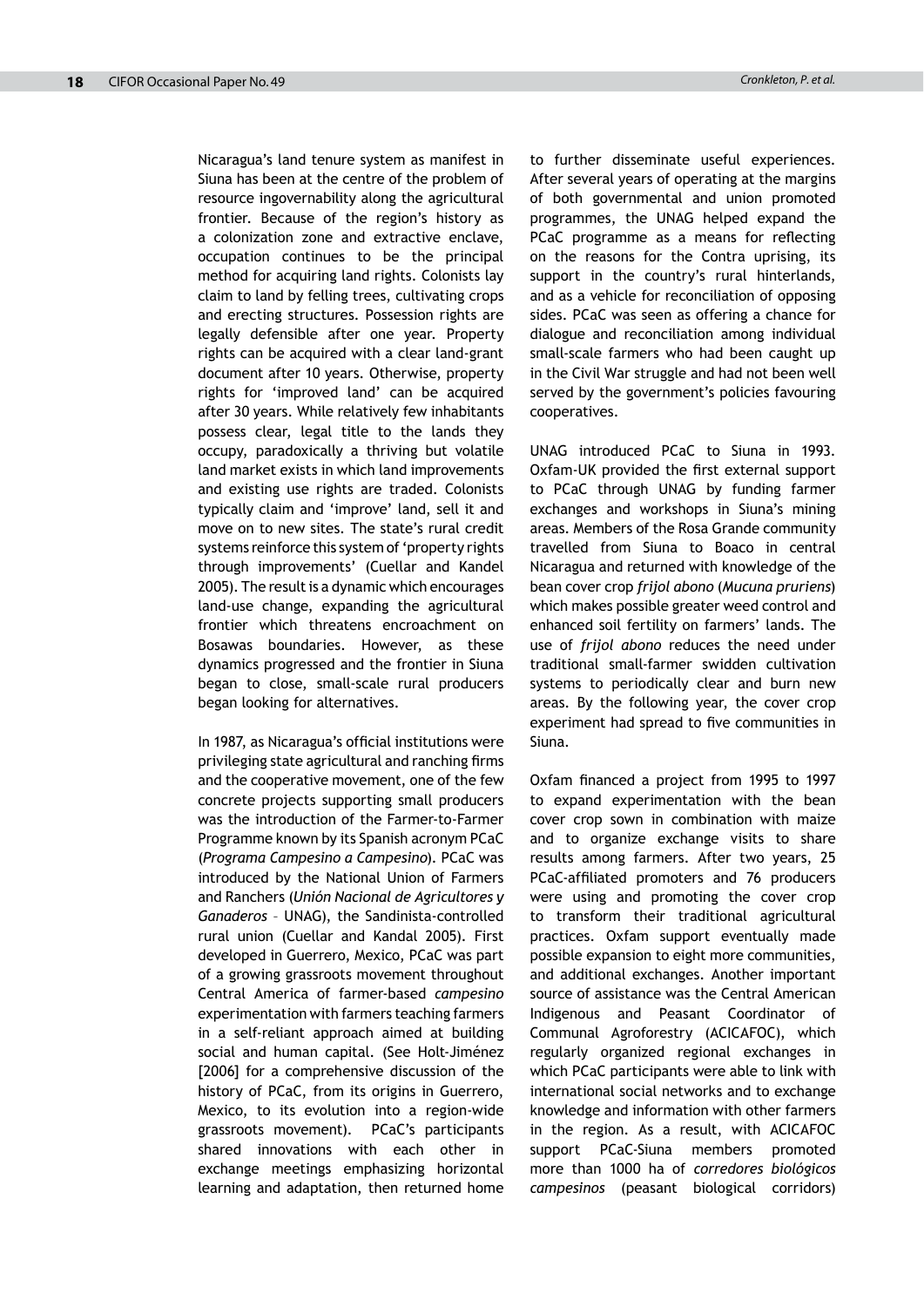to connect their communities with Bosawas (PCaC-Siuna, undated a).

PCaC's experience with technical assistance has been shaped largely by its relationship with its parent institution, UNAG. Shortly after its introduction, PCaC-Siuna was widely viewed as a stronger and more influential organization in the countryside than its parent institution, UNAG. This situation led to internal conflicts, particularly with relation to the channelling of external resources via UNAG to PCaC. The internal tensions were partially rooted in fundamental organizational differences between UNAG and PCaC. While UNAG has a formal, top-down, hierarchically structured organization, PCaC – despite being an assistance programme – took on innovative characteristics better conceptualized as those of a social movement or collective action network. PCaC-Siuna's affiliates are not part of a formal PCaC organizational hierarchy. The strong ties of PCaC-Siuna's network of volunteer promoters are based on PCaC's success and credibility. Communities' and promoters' ties to PCaC have more to do with the shared interests of a social movement rather than positions within a formal framework.

When the national organization attempted to exercise direct control over the disposition of the funds and, consequently, PCaC's activities, PCaC-Siuna members resisted and through local elections managed to place their members in decisionmaking positions in UNAG, thus assuring local influence in decisions. PCaC-Siuna continues to be formally affiliated with UNAG, but after a difficult period of tension and negotiation has achieved a greater degree of autonomy from its parent institution.

Today, PCaC-Siuna directly organizes 120 communities and has indirect influence in another 300 communities through its network of almost 500 volunteer promoters in the region. PCaC has assumed a key role of technical accompanist to its member communities' social processes. PCaC provides the framework for the work of the network of promoters in the communities, organizes technical backstopping for the experimentation and dissemination of sustainable production techniques, and arranges exchange events among farmers. The success of PCaC-Siuna has

drawn the attention of donors and projects. As a result, PCaC has also assumed an important role as interlocutor between external state institutions and international donors with interest in supporting producers in the region.

PCaC continues to work to resolve the tension between its need to seek resources and technical assistance in support of its members' aspirations for more stable and sustainable livelihoods, and the very characteristics of horizontality and process orientation which have won it such widespread support and influence in the region. PCaC's leaders and members have begun to realize that much external technical and financial assistance arrives as formal projects that encourage the development of a rigid, top-down organization like that of UNAG. Official objectives, timelines and financial accountability requirements of projects necessarily lend themselves to, and even require, formal institutional structures and traditional organizational hierarchies of technical experts and community beneficiaries. While such organizational changes often produce benefits such as increased efficiency and transparency, formal project imperatives often run counter to the more horizontal, process-oriented principles of a farmer movement which pursues strong, yet informal social networks of experimentation and exchange.

The contradictions that official projects pose for PCaC as a movement, for example, were dramatized when PCaC found itself responsible for enforcing loan agreements and collecting debts incurred by members participating in a farmer loan project, a relationship that threatened to undermine its capacity to sustain its social networks in the countryside (Cuellar and Kandel 2005). In another example, the World Bank recently supported an NTFP project to harvest and process essential oils in PCaC communities in Siuna. This support led to the formation of a new PCaC-affiliated cooperative with 55 members, COOPESIUNA (Cuellar and Kandel 2005). The surge in support also offered challenges as it undercut the movement's basic organizational logic. For example, in interviews carried out by the authors during March 2004, cooperative members expressed concern about top-down decision making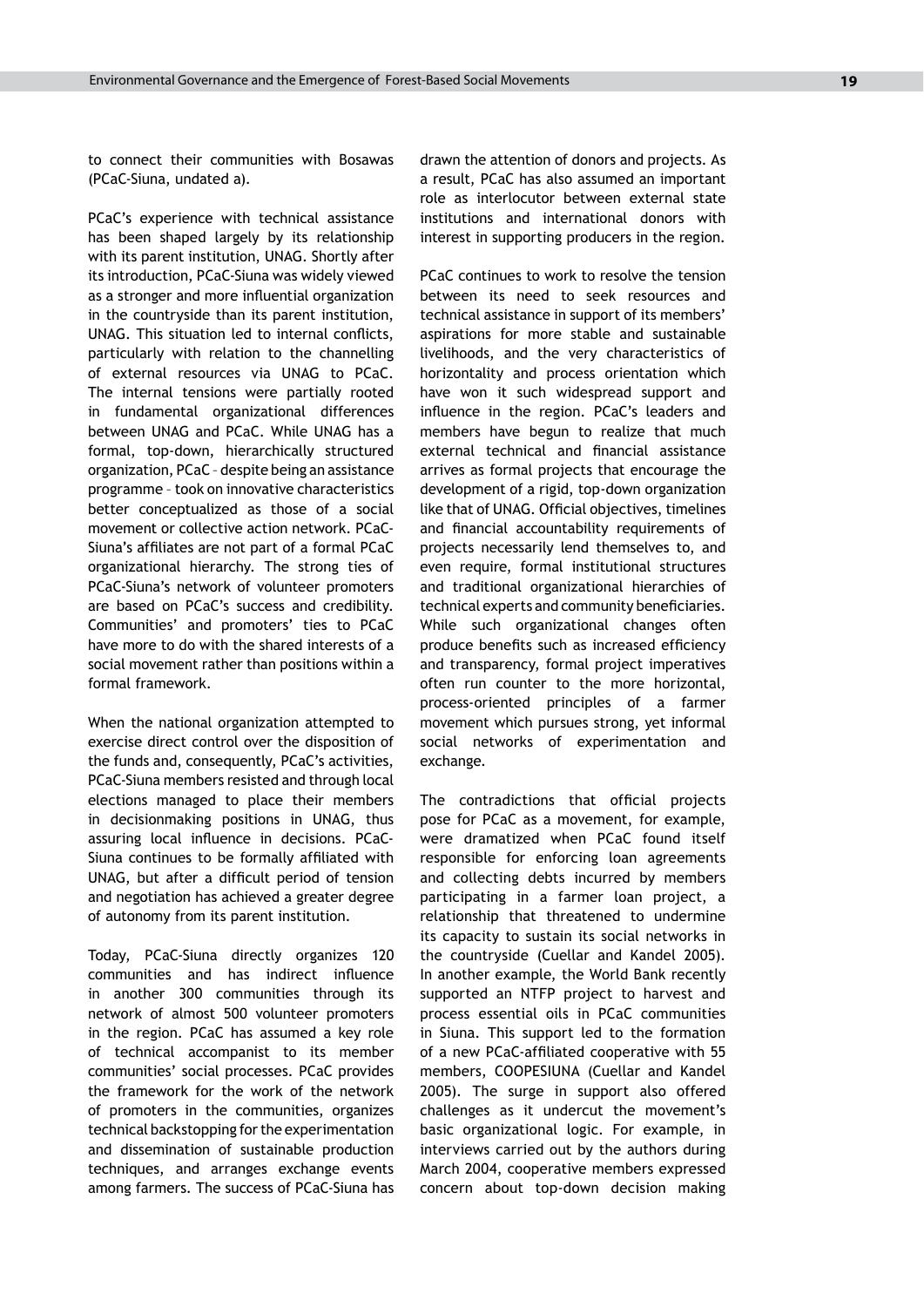and lack of information about the essential oils project, which was driven by outside consultants. As Pasos (2001) points out, such situations are common in many traditional projects: 'it has been the people who end up accompanying the [outsider's] project in execution of its activities' rather than being supported by it.

PCaC has developed into an important movement promoting sustainable agriculture and ranching in the region of Siuna. Though it is first and foremost a loosely knit association of farmers now stabilized on a forest frontier, PCaC has become a major source of support for forest conservation. PCaC has contributed significantly to slowing the advance of the agricultural frontier in Siuna. The vast majority of farmers in PCaC's area of influence have decreased their dependence on burning and have begun replenishing their soils by planting cover crops and practising other sustainable techniques*.* Internal PCaC reports (PCaC-Siuna undated b) state that an estimated 3000 farmers in 80 communities use *frijol abono* on more than 5000 ha. Some 300 families have seen their production operations stabilized, with planned and diversified farms. By increasing family food security, PCaC's participants have greatly reduced the impetus for new land clearing. Their actions have protected 2500 ha of forest from felling over the previous eight years and 15 000 ha of degraded forest have been set aside for restoration in those 80 communities. The group has planted approximately 25 000 Pimienta *Pimenta doica* trees and an additional 10 000 trees of other species in agroforestry systems. The expansion of pasture for cattle continues to be a threat to the forest, even after farmers have stabilized their agricultural plots and homes. Given their focus on the conservation impacts of their agricultural work, PCaC's members have begun to experiment with more intensive pasture management techniques in the forest area.

Cuellar and Kandel (2005) state that a new social *campesino* actor is being promoted by PCaC in Siuna. Contradicting the predominant discourse which labels mestizo farmers as pioneers on the agricultural frontier and environmental predators, the emerging figure of the forest steward community shows that it is possible to conserve natural resources via productive proposals emerging from the communities. One of PCaC's challenges is to establish a new and more explicit role in environmental governance related to the Bosawas reserve.

Of 11 PCaC initiatives in Nicaragua, it is in Siuna where the movement has had greatest success, in terms of leadership and membership growth, and in terms of technological impact on smallscale farming and animal production (Cuellar and Kandel 2005). Pasos (2001) argues that PCaC, however, is more than a collection of methodological tools or agricultural techniques; rather, it has become 'the most important productive movement in the Nicaraguan countryside, through which small farmers and ranchers confront the ongoing crisis in rural life, and it is generating new proposals for development of farms and communities' (cited in Cuellar and Kandel 2005). In a strategic sense, the principal attraction of PCaC in Siuna lies in its methodology of horizontal dialogue, communication, and empowerment.

#### **2.4 Collaborative Community Conservation and Sustainable Forest Management in Mamirauá, Brazil**

The Mamirauá Sustainable Development Reserve represents an innovative case of collaboration between conservation scientists and communities living in and depending on the forests in the Amazon flood plains that fall within the reserve. The Mamirauá Sustainable Development Reserve (*Reserva de Desenvolvimento Sustentavel Mamirauá*  – RDSM) is located in the Brazilian state of Amazonas, encompassing 1 124 000 ha at the confluence of two of the Amazon's larger tributaries, the Solimões and Japurá Rivers (See Figure 3). Mamirauá is the largest reserve dedicated to the conservation of *várzea*  flooded forest in the Amazon, a floodplain landscape of forests interspersed with canals and lakes marked by dramatic shifts in water levels due to seasonal flooding (Queiroz 2001). In part because of its unique várzea ecosystem, the reserve is recognized worldwide for its high biodiversity; it was originally created in 1990 as an ecological station to protect the endangered primate Uacari-branco *Cacajao calvus calvus* endemic to these forests.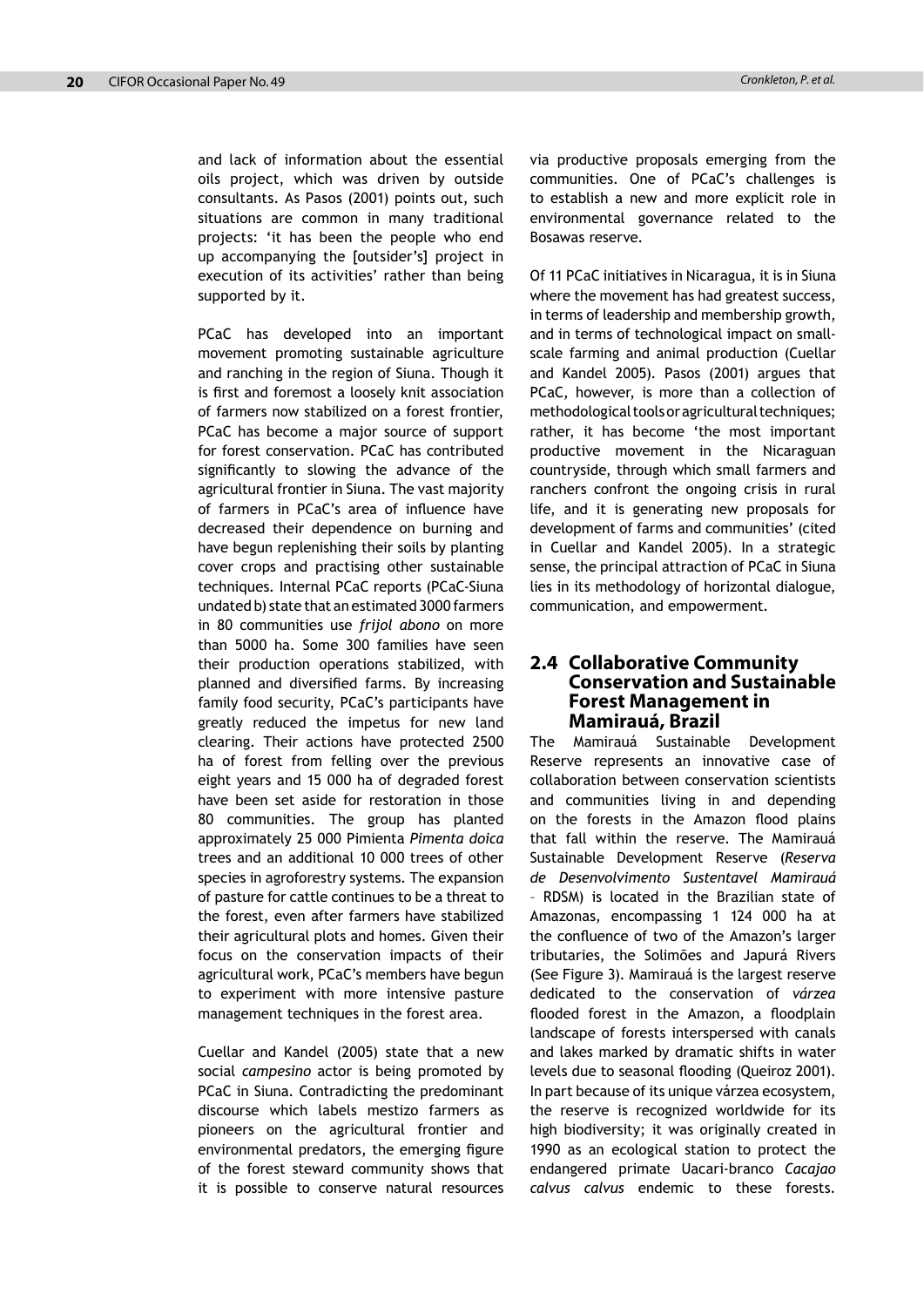However, the site is also noteworthy as the origin of an important innovation in Brazilian conservation policy. In 1996, Mamirauá was transformed from a conservation area to a Sustainable Development Reserve, recognizing the rights of local communities living inside and on the borders of the reserve to remain and to use its natural resources. This exceptional turn of events occurred when organized rural communities in Mamirauá and conservation proponents agreed that collaboration could be mutually beneficial.

The region around the Mamirauá reserve has a long history of intensive extractive activities, in large part because of its location at the confluence of the extensive Solimões and Japurá Rivers. In the late nineteenth century, the rubber boom attracted migrants from the northeast of Brazil who came to work as rubber tappers. With the collapse of the rubber economy at the beginning of the twentieth century, rubber tappers and itinerant merchants abandoned the forests and rivers and founded the first settlements that comprise presentday Mamirauá (Alencar 2002). The collapse of world rubber prices created an economic vacuum that was filled with new products to sustain the debt-peonage system established in the region during the rubber boom. Logging increased in response to demand for wood for steam ships (Alencar 2002). Starting in the 1930s, commercial fishing operations moved into the region from as far away as Colombia and Peru. Loggers started to arrive from the nearby Brazilian cities of Manaus, Itacoatiara and Tefé. These activities predominated until the creation of the Mamirauá reserve.

The current population of the RDSM descended from families that settled during the rubber boom, although the population had declined by the 1960s (Inoue 2003). In 2001 there were 98 settlements and 137 isolated households in the reserve for a total of 5829 inhabitants (Moura 2001 cited in Inoue 2003). Most of these settlements are located along the natural levees of the Solimões and Japurá Rivers and other canals running through the reserve. Because the rivers create a shifting landscape the communities frequently need to change location; the average length of occupation of any one locale is estimated at about 40 years (IDSM 2000; Alencar 2002).

The fluctuating water levels create a unique mixture of aquatic and boreal ecosystems, and families living in this shifting landscape have adapted their livelihoods to match. Fishing in the myriad lakes, canals and river channels allows families to meet their subsistence needs and provides a source of cash income. The forests produce important NTFPs such as fruits and fauna, and timber provides a major source of cash income for some families. The shifting beaches and levees provide soils that allow swidden agriculture, but only briefly during the dry season.

Historically the settlements along these rivers lacked strong organizational institutions. It was only in the 1970s that the Catholic Church began organizing communities and implementing a programme called the Movement for Grassroots Education (*Movimento de Educação de Base* – MEB). The programme promoted a sense of communal responsibility among residents in the dispersed settlements and began training leaders. The organizational development of the communities took another step in 1979 when a Catholic missionary from the Tefé Diocese known as 'Brother Falco' began a programme called the Community Lake Preservation Movement (*Movimento de Preservação dos Lagos Comunitários* – MPL). This programme was an attempt to facilitate coordination among residents to better manage aquatic resources that were vital to local subsistence and income. The communities' resource base had long been under pressure from commercial fishers, particularly those using boats with improved technology, such as nylon nets (Alencar 2002). Management promoted by the MPL consisted of classifying lakes into three use categories: lakes for reproduction, lakes for subsistence and lakes for commercialization. The programme created an expanded role for MEB leaders and strengthened the incipient political organizational structures of the communities. It also initiated a process by which communities began making collective decisions about resource management and were introduced to the idea of 'conservation', which played an important role in their eventual acceptance of the reserve.

The incipient community organizations were put to a test in the mid 1980s as a proposal was launched to create a conservation area encompassing the *várzea* forests and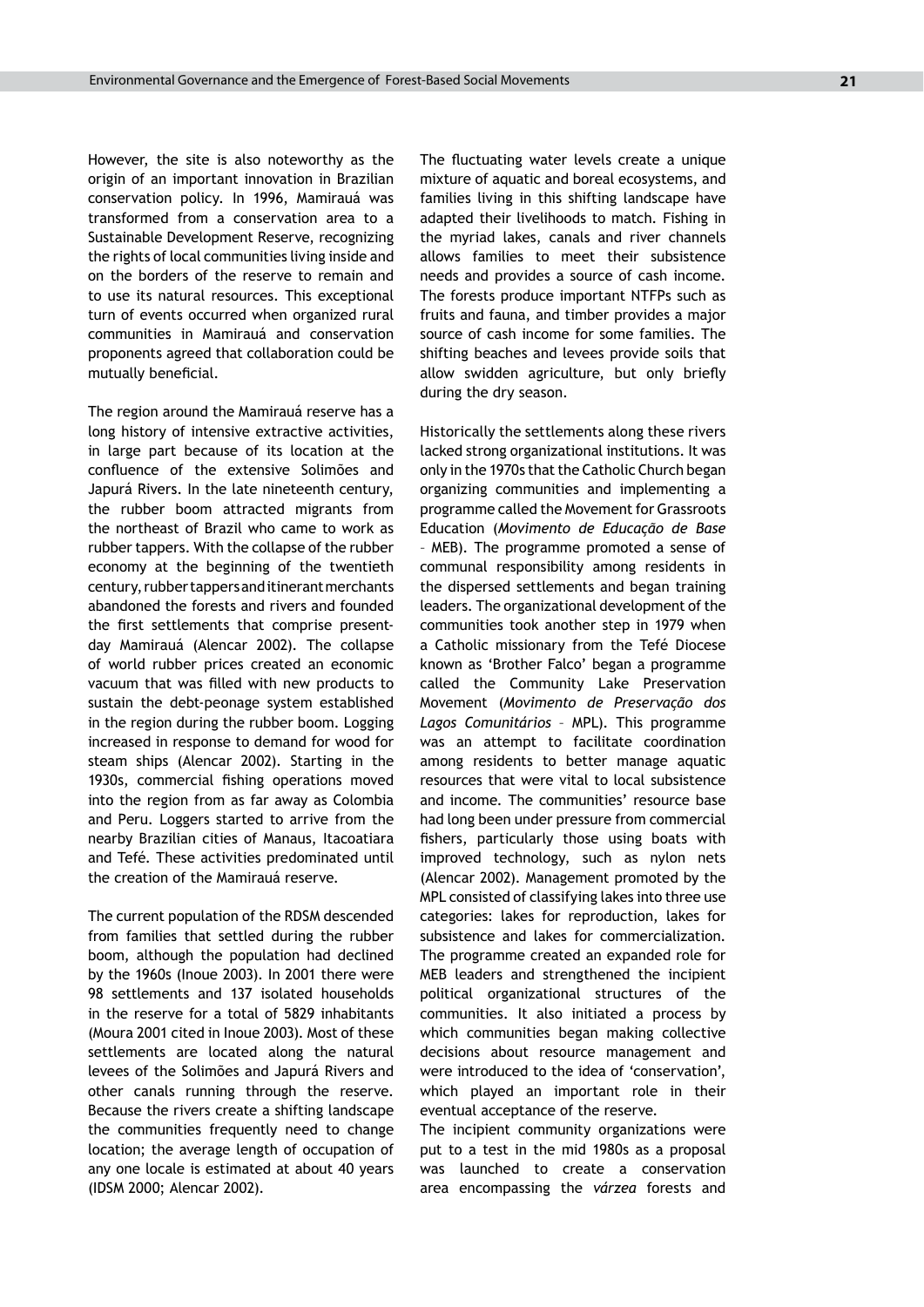lakes at the juncture of the Solimões and Japurá Rivers. A leader in this conservation movement was the biologist José Márcio Ayres, who in 1983 had begun doctoral research on the endangered Uacari-branco found in the forests around Lake Mamirauá. In 1985, Ayres led a group that proposed that the Secretary of Environment from the State of Amazonas (*Secretaria de Meio Ambiente do Estado de Amazonas* – SEMA) turn the area into an 'ecological station' covering 260 000 ha to protect the primate. In 1990 the State Government of Amazonas created the Mamirauá Ecological Station, which covered 1 124 000 ha. Technically the creation of the ecological station would impose severe restrictions on resource use and access, and it would no longer be legal for residents to occupy the reserve. When the conservation proponents began to visit residents to discuss management issues and encountered hostility and distrust from community members, they realized that an alternative to the ecological station was necessary. At the time, the communities had not participated in the process and were largely unaware of changes that were being discussed. One reason for this was that the state did not attempt to enforce the provisions requiring the exclusion of resident families, and the conservationists did not push what they saw as an unrealistic and unjust position. There did seem to be some common ground between the conservationists and the residents as some community members recognized a decrease in excessive fishing and hunting behaviour because the ecological station had restricted access to the region by outsiders (Inoue 2003). The conservation proponents were able to build on this and the local desire to protect a diminishing resource base.

The period from 1991 through 1995 was dedicated to negotiations with the state government to create a new category of reserve, one which would permit local communities in Mamirauá to remain and to use the natural resources sustainably, and the development of a management plan for the area that became the reserve. In 1992 the researchers involved with the proposal formed the non-governmental organization (NGO) *Sociedade Civil Mamirauá* (Mamirauá Civil Society – SCM) to administer the project and facilitate the development of the management plan. An important focus of the assistance given by the SCM project team was to facilitate the participation of the communities in the reserve's management. The SCM team lacked the power to remove people from the conservation area and therefore realized that they depended on cooperation from families living in and around the reserve to make the initiative viable. With that in mind the project team embarked on an effort to develop a more collaborative approach that would involve communities in the process of defining management rules.

The SCM encouraged participation in management discussions by using the community organizations created by the Church's MEB programme as a framework to guide local inclusion. They promoted the formation of community-level associations organized around specific productive activities important to each community, for example fisheries management, timber management, crafts or agriculture, giving residents a voice in and platform for discussions of local management issues related to their livelihoods (IDSM 2001). The SCM requested that each community elect two representatives to participate in the discussions related to the management plan. In addition, the NGO grouped the communities into nine 'sectors' defined by the area of traditional extractive and agricultural activities, each with an elected coordinator (IDSM 2000; Alencar 2002). Each sector held periodic meetings involving community representatives and members of the NGO to discuss management norms and problems specific to the sector (IDSM-OS 2004)*.* The multidisciplinary teams from the NGO worked at the sector and community levels mapping natural resources and customary use by communities as well as defining the limits of strict preservation areas in the sector. After mapping, they mediated negotiations between communities to determine access rights to forest and aquatic resources and assisted with the definition of norms for exploiting these resources. Starting in 1993, annual general assemblies of users of the reserve (*Assembléias Gerais dos Usuários da Reserva*) were organized to discuss the management plan and issues related to the reserve as a whole (IDSM-OS 2004). While representatives of other interest groups,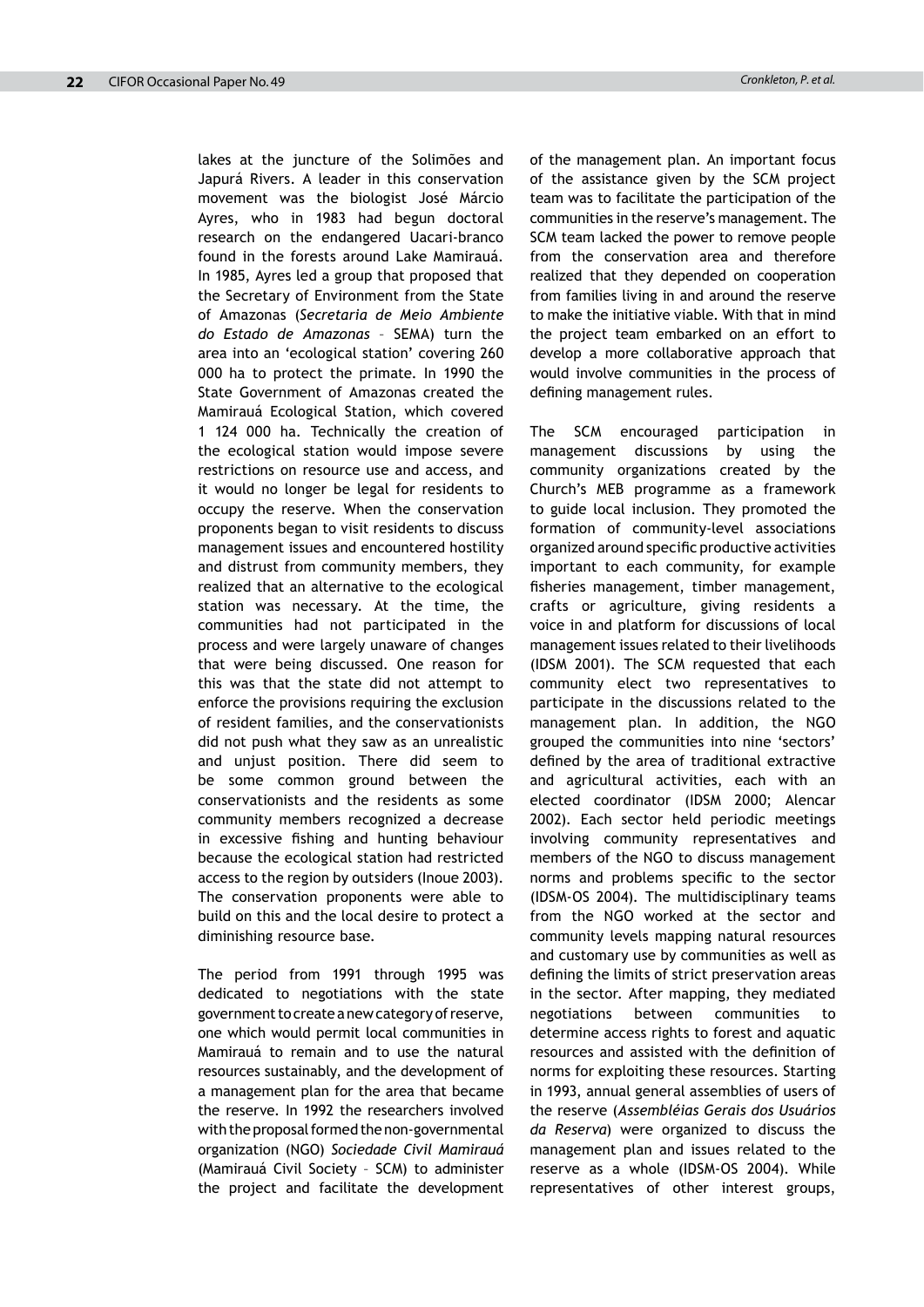governmental agencies and NGOs could participate, only the communities had the power to vote in the assembly.

Besides facilitating the definition of management norms, the NGO technicians began to provide assistance to communities to help them identify alternatives that would lower pressure on natural resources while ideally improving income. The Mamirauá timber management programme merits specific attention since this was a major area of technical assistance offered to the communities. Logging in the *várzea* forests had been an important economic activity for some families in Mamirauá for decades. When the SCM introduced the timber management project they did not try to radically change the traditional system in which flood waters transport logs rather than heavy machinery; instead they helped the communities organize the work, introduced techniques to make the activity more sustainable, helped the communities legalize the activity, and assisted them to negotiate better prices (IDSM 2002).

The roots of the Mamirauá community timber management originated in 1992 with a research project called the Mamirauá Timber Programme (*Programa Madeira do Projeto Mamirauá*) funded by the National Council for the Development of Science and Technology (*Conselho Nacional de Desenvolvimento Cientifico e Tecnológico* – CNPq), which studied biological and socioeconomic aspects of timber extraction in the reserve (IDSM 2000). From 1993 to 1995, besides conducting inventories of forest species, the SCM monitored annual timber harvests, noting volumes, species and harvest locations as well as the residents and buyers involved, prices paid and forms of payment. The monitoring gave the SCM a fuller understanding of local practices, their impact on ecosystems and their role in local livelihoods. Using this information, the SCM facilitated discussions during the general assembly, where communities agreed that current practices were endangering some species and that there was a need to adopt other management practices (IDSM 2000). The timber management programme was finally initiated in 1996 (Stone-Jovicich *et al.* 2007a). In the first year there were no norms or set plans to structure the timber management programme. Instead, the extension team worked with the communities to build stronger relations with local community loggers, tried to identify doubts, expectations and difficulties, investigated levels of existing knowledge, and began introducing management concepts to the loggers (IDSM 2002). In 1997, timber management was incorporated in the Economic Alternatives Programme (*Programa de Alternativas Econômicas*) of the Mamirauá Institute of Sustainable Development (*Instituto de Desenvolvimento Sustentável Mamirauá –* IDSM), which included a variety of proposed activities to compensate residents for the restrictions on access and use established by the management plan (IDSM 2001). The MFC programme had the objective of increasing community income while at the same time conserving forest resources.

In 1998 the Government of Brazil issued *Decreto* 2788, which created simplified norms for community forestry management (known as PMFSimples), making it easier for small producers and communities to sell timber legally. Earlier the Brazilian Forestry Code (from 1965) had prohibited the harvest and commercialization of timber without a technical management plan; such plans were feasible only on a large scale and at substantial cost. In May 1999, IDSM organized a forum with federal and state environmental organizations – the Institute of Environmental Protection of the State of Amazonas (*Instituto de Proteção Ambiental do Estado do Amazonas* – IPAAM) and IBAMA – to discuss the legalization of timber extraction, via the simplified norms, in the RDSM (IDSM 2000). As a result, the IDSM adopted the goal of implementing community forest management in all nine sectors of the RSDM (IDSM 2000), focusing on areas where logging was a traditional practice, where there were high levels of illegal logging and where communities expressed interest. They used participatory methods to delineate community management areas and train community members in the new norms. By 2003 the total number of families participating in the MFC programme had increased to 236 families from 13 communities in 4 sectors (IDSM-OS 2004).

According to Pires (personal communication; see also Stone-Jovicich *et al.* 2007a), there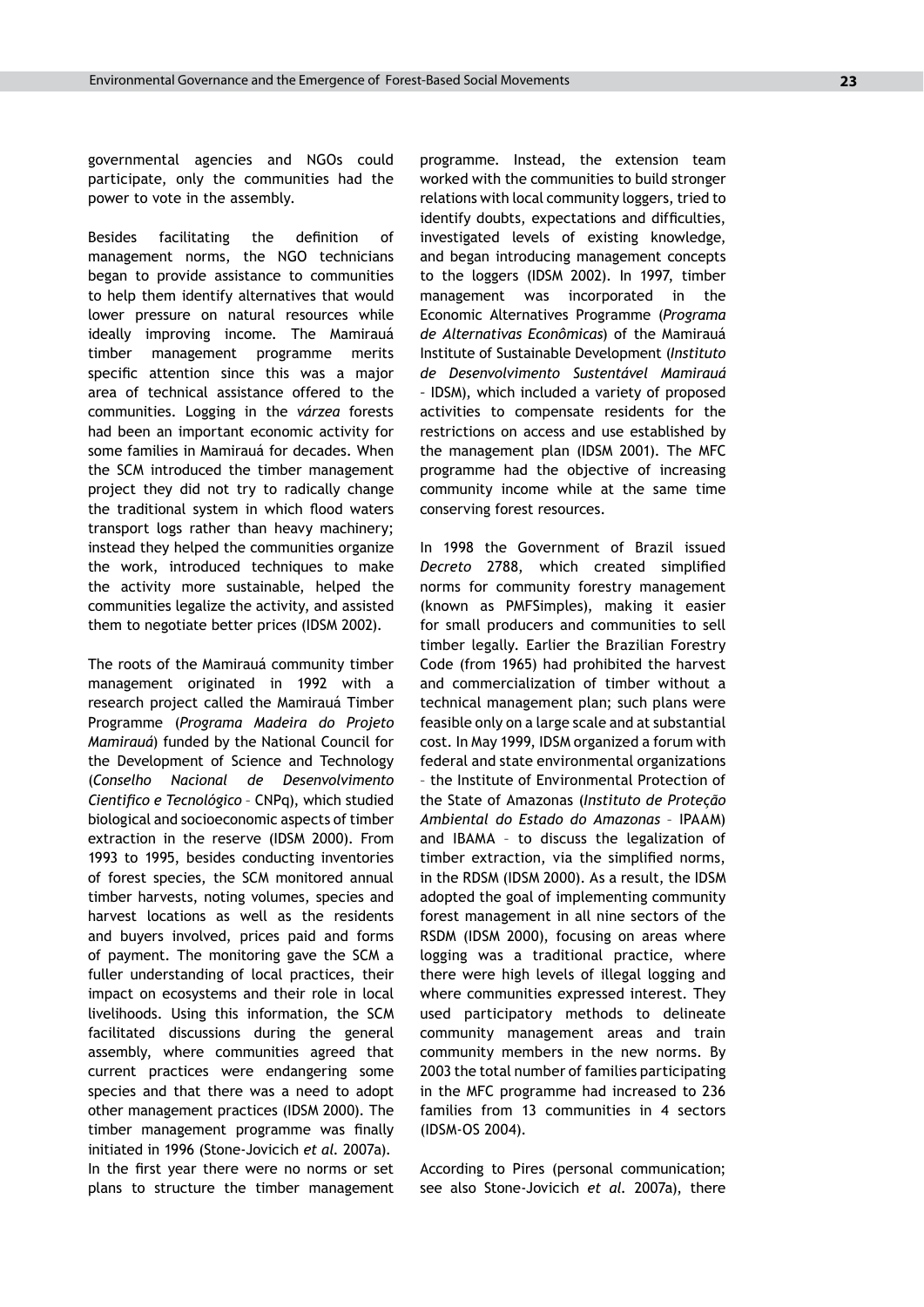are several reasons why the communities were dependent on external assistance to negotiate the bureaucratic process. First, the transaction costs are very high. The communities in Mamirauá lacked capital to cover the costs of forming official associations and many residents lack the required documentation. Even though the simplified norms reduced the paperwork, the forms required for approval of management plans still represented intimidating obstacles for locals, given the low levels of literacy found in the communities. To make matters worse, the forms were not adapted to conditions in *várzea* forests or the techniques used to log these forests, and the technocrats responsible for approving the management applications lacked understanding of conditions in Mamirauá. Finally, the approval process was very slow, taking on average five and a half months, complicating operational planning.

Initially neither Brazil's national government nor the state government of Amazonas actively participated in the process that created the collaborative arrangement between communities and conservationists in Mamirauá. However, over time governmental institutions provided the framework within which the RSDM evolved, and they gradually funnelled increasing financial assistance through the SCM to support the initiative. In the process the NGO responsible for the reserve gained a quasi-official status through agreements with the state government's institute, IPAAM, and the federal government's Ministry of Science and Technology (*Ministério de Ciência e Tecnologia* – MCT) to take responsibility for administering the reserve and programmes intended for inhabitants. In 1994, the reserve began to receive significant financing from the CNPq to cover research, infrastructure and publications, at times reaching 40% of the total funding for the reserve (IDSM 2001). Substantial funding was also provided by the UK Overseas Development Administration (ODA), the Wildlife Conservation Society (WCS), WWF/UK and the European Union (SCM, CNPq/MCT, e IPAAM 1996).

In 1996, these efforts culminated in the creation by the state of Amazonas of the RDSM. Rather than being a strict conservation model, the RDSM offered a number of innovations. It would allow the population to continue to reside in the reserve and to play a role in defending its resources. The use of fauna and flora was permitted with a management plan based on scientific data but adaptable in response to new information or market change. The RSDM also authorized the implementation of programmes to improve local conditions, and established strategic agreements with government and NGOs to develop proposals for sustainable resource use.

In 1999 the researchers involved in the SCM formed a second organization, the IDSM. In the same year a presidential decree recognized the IDSM as an '*Organização Social*' collaborating with the MCT. In 2000, the RDSM was incorporated into Brazil's National System of Conservation Units (*Sistema Nacional de Unidades de Conservação*). By 2002 an agreement with IPAAM passed responsibility for management of the reserve to the IDSM. The SCM continues as a network of interested researchers assisting IPAAM with the co-administration of the RDSM. The two organizations allow the researchers to tap into different sources of funding from the state and national government as well as funding from international donors.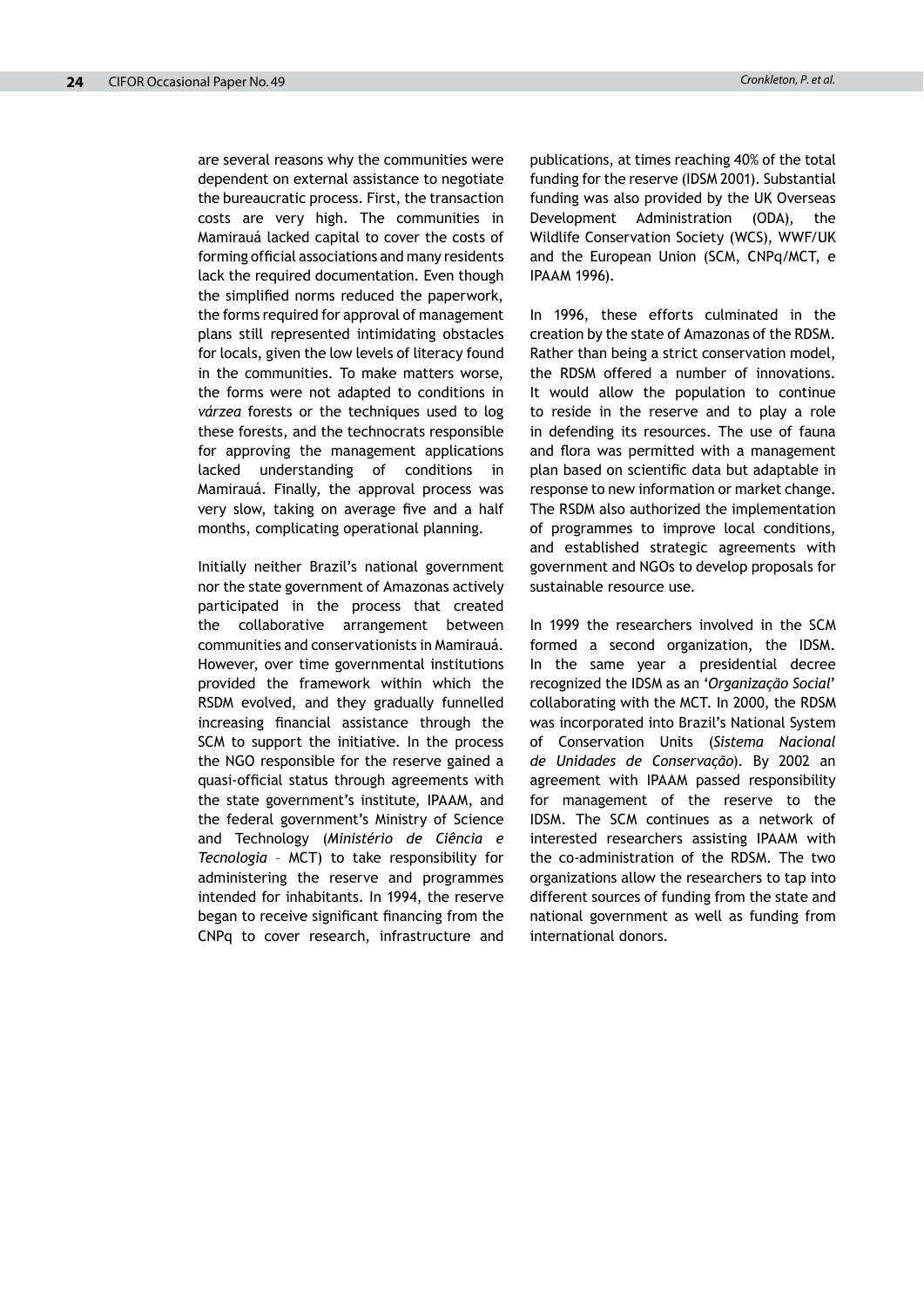### **Common patterns in the emergence of forest-based Social Movements 3**

Is it possible to generalize about how forestbased social movements develop by analyzing these four diverse cases? The selected cases are exceptional because they represent success by community groups in organizing grassroots movements that have ultimately secured greater control over forest resources. It is probably more common that forest people do not form grassroots organizations unless their forest-related livelihoods are threatened. What has made these selected groups' experiences different? The reasons for their success in organizing lie in complex historical processes shaped by a variety of factors, including the presence of charismatic leadership, the capacity to achieve consensus on the nature of external threats and the manner to respond, and the existence of political conditions making crucial alliances with external state and private actors possible.

Despite their significant differences, these social movements passed through similar stages. Each originated in a region with sporadic presence of state institutions and consequently weak governance mechanisms. As frontier change intensified competition for resources and as conflict and resource degradation increased, governments typically responded with conservation or development initiatives, often in the form of protected areas or reserves established with little or no consultation with local communities. These measures initially delegitimized, severely limited, or even eliminated community resource access, at least formally, but they also provided powerful catalysts for unity. Community-level stakeholders began to defend against external threats to their resource base, and with certain types of assistance collective movements began to coalesce. (See Colfer (2005) for a related discussion of the link between the success of Adaptive Collaborative Management (ACM) and high levels of natural resource-related conflict). After increased collective action and pressures for policy change, authorities eventually ceded greater control and access to communities and their grassroots movements. Significantly, although they won their battles through collective action these groups have struggled to maintain relevance to their members by capitalizing on their successes while adapting to new opportunities.

#### **3.1 Weak Governance on the Frontier and Threats to Livelihoods**

In all four regions studied, state institutions have historically been weak or absent. Remotely located at the margin of state influence, these regions provided a haven for indigenous or displaced populations. Rural peoples occupied these forest landscapes without formal title or officially recognized ownership rights. Where their arrival was not strongly contested by others, these groups managed to gain usufruct rights and develop livelihoods dependent on forest resources. However, their hold was precarious. State policies viewed forest regions as escape valves for conflicts, landlessness and unemployment. Eventually, increased migration, agricultural expansion and the quest for extractive resources brought frontier change to these regions, increasing competition for resources as well as conflicts between stakeholders. State policies viewed forested areas as unproductive and encouraged – explicitly or implicitly – their incorporation into national development agendas.

Policies intended to incorporate forest frontiers within national development agendas often failed to promote community involvement in resource management. On the contrary, they systematically encouraged investments that drove forest conversion to the detriment of rural people. Rural families struggled to preserve their resources while at the same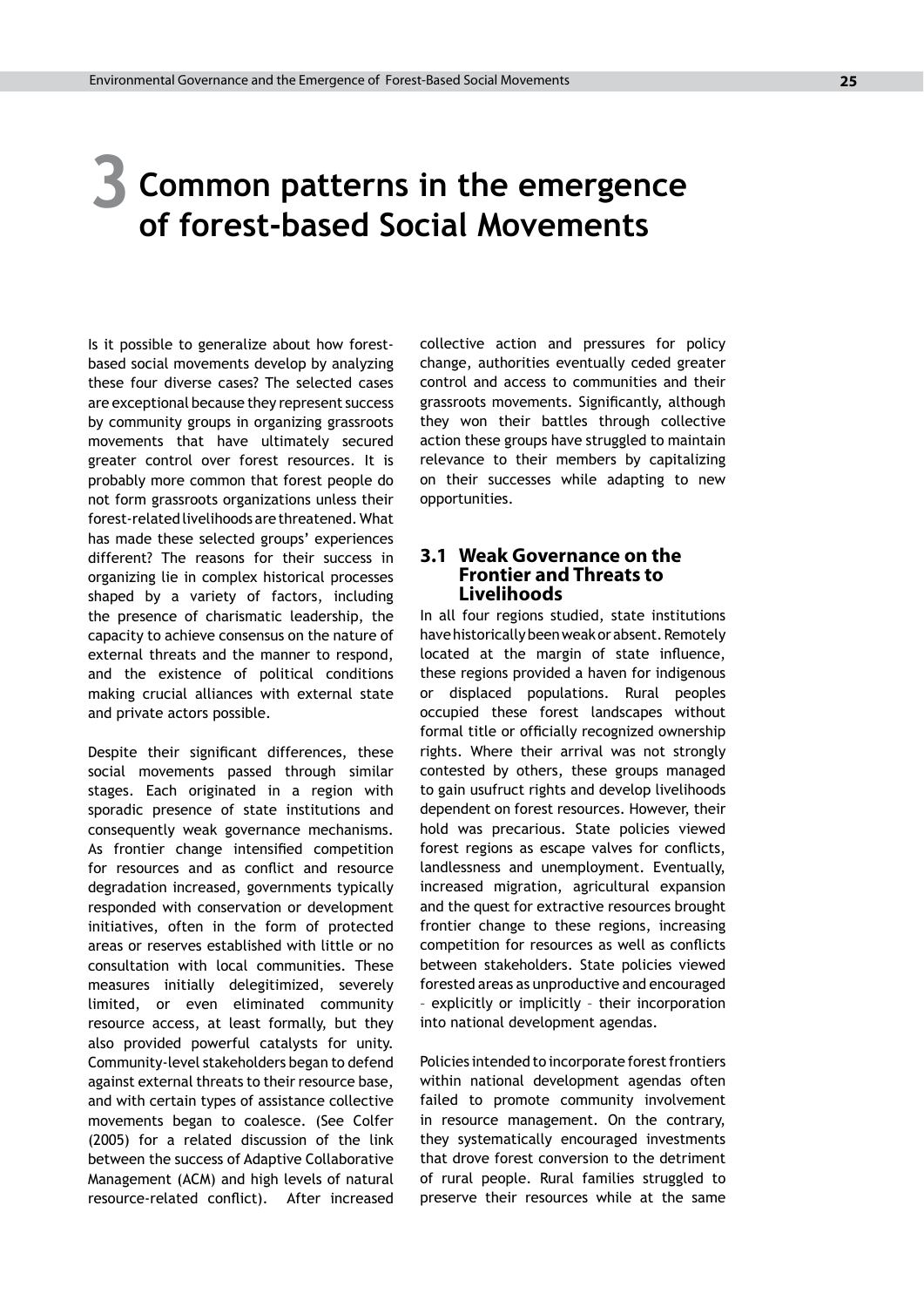time they faced increased pressure from and conflicts with competing stakeholders. Powerful interest groups, such as ranchers or loggers, benefited from the chaos and often laid claim to lands traditionally used by smallholders. Conflict and associated resource degradation raised the profile of these regions.

With time, as environmental degradation and social conflict became more apparent dominant policy directions shifted. Conservation agendas came to the forefront through policies shaping forest resource use and leading to the establishment of protected areas and reserves. In three of the cases reviewed here (the Petén, Siuna and Mamirauá), these conservation initiatives attempted, at least initially, to exclude local residents, including those already occupying newly designated conservation areas. However, states continued to support and implement conservation initiatives that excluded forest-dependent families, even in the face of national and international criticism of the policies (or lack of policies) that destroyed tropical forests or excluded the affected rural populations.

The imposition of national development agendas and conservation initiatives on what had been marginal forest frontiers jeopardized the livelihoods of multitudes of rural families and provided unambiguous threats to their wellbeing. In the cases examined here, especially those of the Petén and Acre, the introduction of change without adequate attention to local community interests generated significant social conflicts and sparked organized responses. Nevertheless, though state policies provided powerful catalysts for collective action, they were not fully responsible for the emergence of these groups.

#### **3.2 Community-level Stakeholders Respond with Collective Action**

The grassroots organizations reviewed here grew out of local initiatives and indigenous processes. Communities in these four cases worked hard to organize and pursue their interests collectively rather than struggle as individuals against powerful stakeholders. The clear recognition of a common shared threat to their livelihoods provided an important impetus for collective action.

The collective-action strategies adopted by the grassroots groups examined here operated at a number of levels. In some cases they adopted direct actions such as physically blocking deforestation, as happened in Acre, or by refusing to work with certain NGOs, as happened in the Petén. By acting together, these groups have managed to raise the public profile of their members, significantly neutralize economic and political disparity with competing stakeholders, and draw attention to their plight and the impacts on the forests they occupied. Their high profile actions and broad base of local support have made them attractive partners to external stakeholders. These groups have worked actively to present themselves as credible participants in natural resource management and have sought to form alliances with powerful external stakeholders. Initial success drew attention to their cause, helped them form alliances with national and international conservation groups, and eventually obligated the government to respond to their demands. These were all outcomes unlikely to be achieved by individuals or ineffectively organized groups.

An important factor in all four cases was that key actors, including state agencies, national and international donors and conservation groups, recognized that existing protected area management models were unlikely to achieve conservation goals effectively without better accommodation of community interests. In some cases, communities organized active resistance to prevailing resource management rules, triggering reflection on the part of protected area managers and their institutional supporters. In others, as in Mamirauá, conservation stakeholders realized early the need to incorporate genuine community involvement in resource management.

#### **3.3 Crucial Support from Two Types of External Assistance**

Each of the four groups studied here drew on external assistance that contributed in significant ways to the emergence and consolidation of broad-based community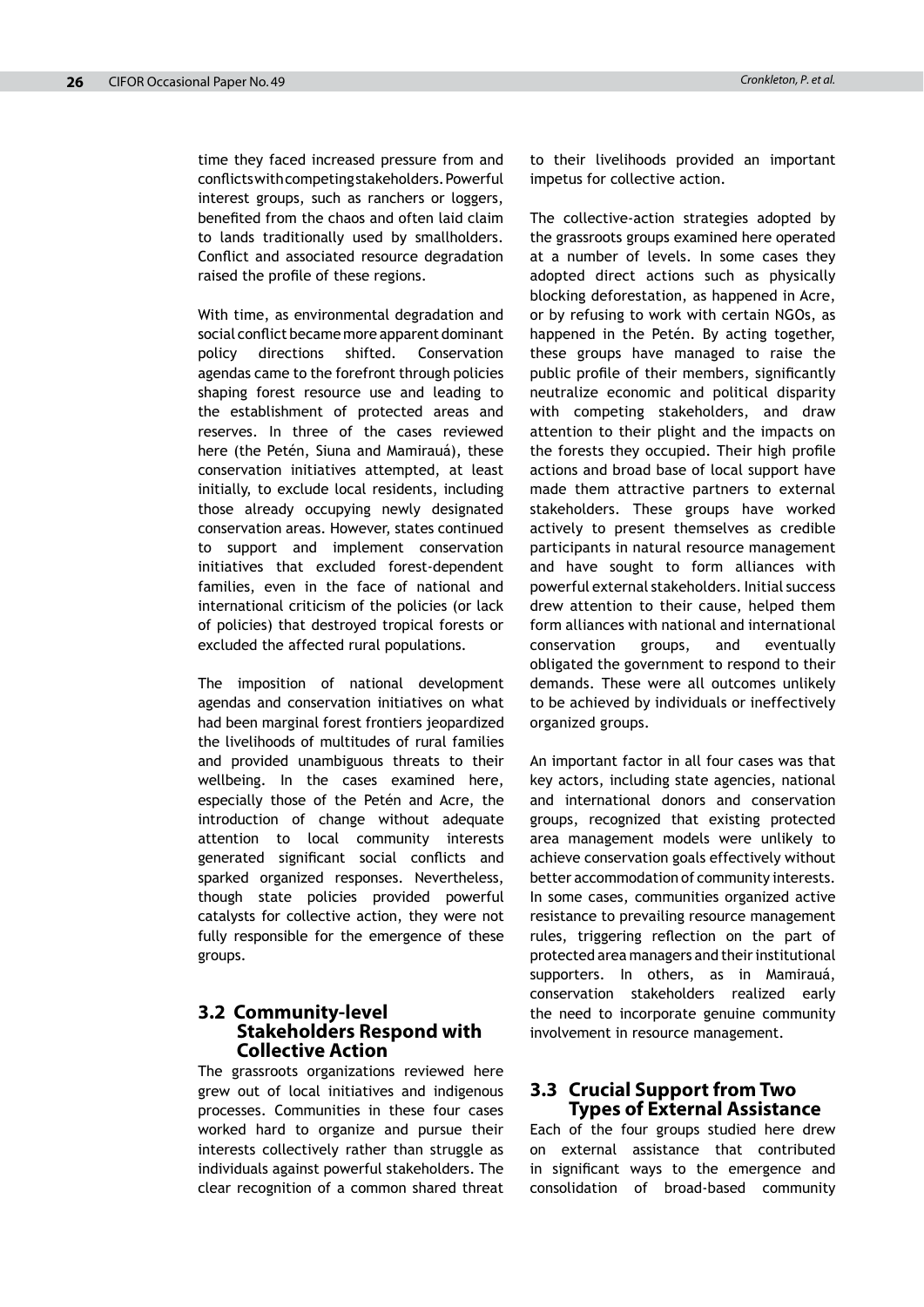movements. The assistance received by the organizations has varied in both type and approach through what Gómez and Méndez (2005) called 'pro-community' and 'official' models of technical assistance. Rather than being mutually exclusive or competing models, these two have served different needs at different stages of communities' involvement in natural resource management.

The traditional or 'official' model of technical assistance has mobilized large-scale financial resources, technical knowledge and skills, and recruited important institutional participation in natural resource management. In Central America, examples included assistance from the United States Agency for International Development (USAID), the World Bank, *Kreditanstalt für Wiederaufbau* (KFW), the UK Department for International Development (DFID), international and national nongovernmental organizations (NGOs) and others. In Brazil, multiple federal ministries and agencies, such as the National Council for the Development of Science and Technology (*Conselho Nacional de Desenvolvimento Cientifico e Tecnológico* – CNPq) provided key assistance in Cachoeira and Mamirauá. This type of assistance was crucial in helping communities navigate the legal and bureaucratic requirements of formal forest management. In different cases, they have provided socio-economic and technical planning and provided important training.

A second, emerging 'pro-community' assistance model has focused more on the formation of community-based organizations, consciousness raising and building institutional capacity. This has involved the practice of collective reflection and analysis to promote group learning and adaptation and laid the groundwork for broader social and political networks by encouraging exchange and the sharing of experiences among groups in similar circumstances. This type of assistance has placed isolated frontier families in contact with others and provided a matrix through which individuals can share information and recognize common problems. Regular contacts between localized groups helped community members realize that others were confronting similar threats to their resource base. The resulting dialogue strengthened communities'

capacity to define common agendas and collective strategies, resulting in more effective political negotiation capacities. (See this paper's companion study (Taylor *et al.* 2007) for a more detailed discussion of the organizational characteristics of this alternative model of technical assistance).

This approach to external support has attempted to create conditions in which rural communities can become active participants responding to their shared needs, generating processes of learning and ownership that local groups can sustain after external support disappears. Pro-community assistance has sought to avoid taking over tasks, responsibilities and roles that are already within local capacity, but rather to 'do only what local communities cannot do'. The farmer-to-farmer exchanges organized by Oxfam-UK with the *Programa Campesino a Campesino* (PCaC)-Siuna and the community organization undertaken by Catholic activists in Acre are both examples of this type of assistance. When community organizations have developed sufficient institutional maturity, they have often sought greater responsibility for management and an effective role in negotiating and planning implementation, thereby developing a significant level of control over the process. The pro-community model has assisted community groups in reaching greater levels of organization and institutional stability, in more effectively representing and integrating their members' interests, and in negotiating a more equal footing with other stakeholders.

While pro-community approaches were very influential, they are not a panacea. Often local stakeholders need other assistance to learn the 'rules of the game' and the skills necessary to take advantage of new opportunities. The 'official' or traditional model of assistance has involved greater levels of funding and focused most specifically on technology and skills transfer. This type of assistance was a crucial support, for example, in the early years of the Association of Forest Communities of the Petén (ACOFOP)'s struggle to win forest management concessions for its member communities. It was also key in efforts by NGOs in Brazil to introduce sustainable timber management projects. As stated above, this type of technical assistance arrives in the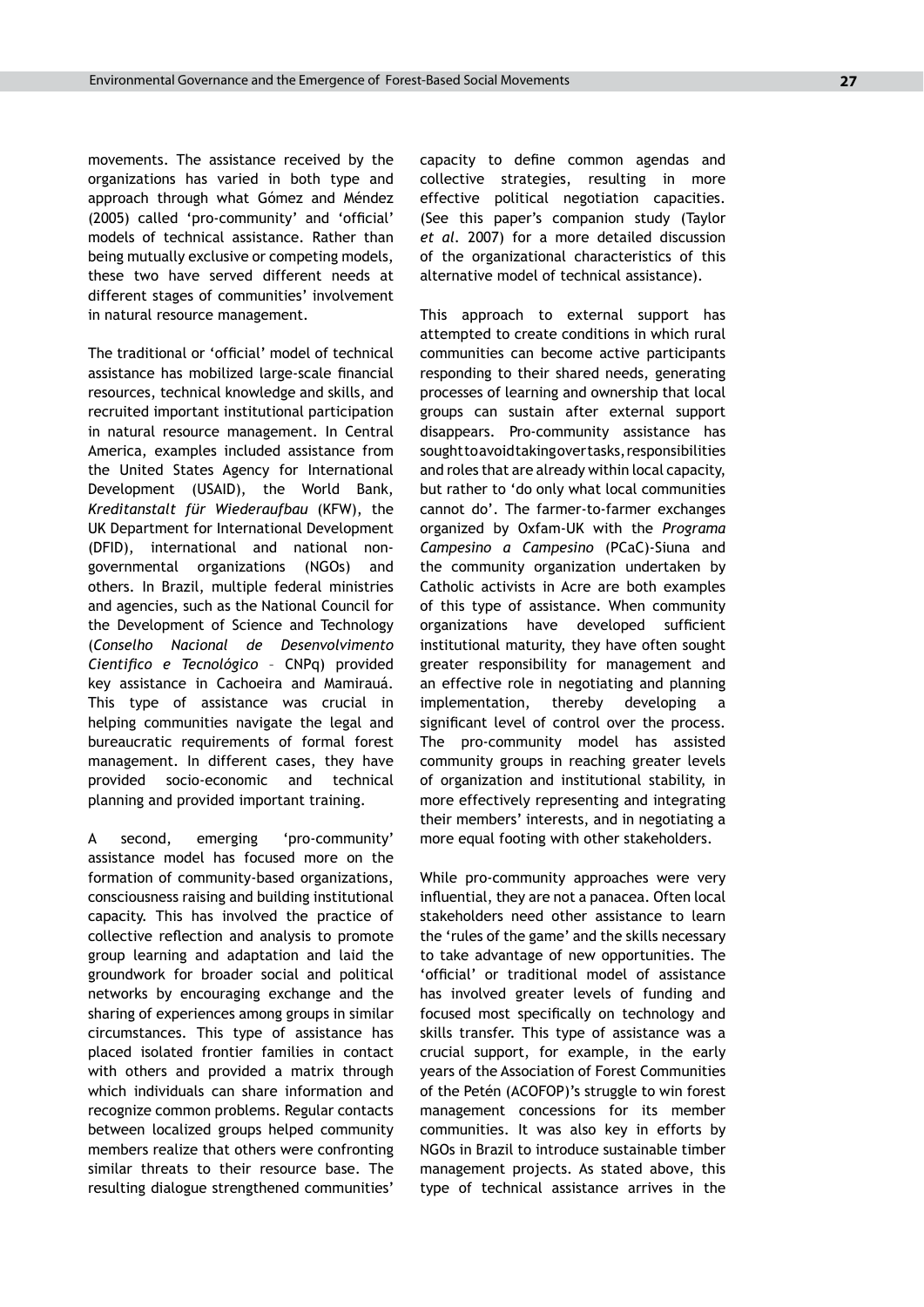form of formal projects requiring traditional organized hierarchies that often run contrary to the horizontal, process-oriented principles of social networks structuring grassroots movements. Even where projects avoid overtly paternalistic approaches that generate dependency, the demands of formal technical projects often push participants to respond to pre-set project objectives and conform to rigid planning frameworks. Nevertheless, in early stages of community involvement in resource management, traditional models of assistance have helped establish basic legal, organizational and technical foundations, particularly at larger scales.

#### **3.4 Forest Social Movements Face New Challenges in Adapting to Changing Contexts**

Once these grassroots movements succeeded in gaining more secure resource access, their organizations shifted focus to better support their members' changing needs. Their attention has turned to helping members take advantage of policy gains and improve livelihood conditions by exploring alternatives for expanding or diversifying forest production. This shift has taken varying forms of seeking project support to improve forest related income, identifying new production strategies, improving marketing capacity and developing greater and more complex involvement in resource management. For example, in Acre the rubber tapper movement and its allies have searched for ways to increase income from forest resources (a Brazil nut cooperative, decentralized nut processing, and the introduction of timber management). In Mamirauá the coordination of lake management and legalization of sustainable forest management have allowed residents to reduce uncontrolled resource use. In the Petén, ACOFOP's member community concessionaires are seeking to develop moreintegrated resource strategies that go beyond commercial timber to include organized management of non-timber forest products (NTFPs), tourism and cultural protection. In Siuna, PCaC has focused on green manure and agroforestry to slow deforestation on a closing frontier and seeks a more formal role in the management of protected areas in their region.

Consolidation of communities' significant success in natural resource management requires them to develop greater capacities to manage the complex politics of their resource base. For example, these grassroots organizations continually seek to balance conservation and livelihood goals. While conservation is an important component of their organizations' agendas, participating members expect their organizations to continue to generate concrete improvements in their livelihoods, often measured in terms of employment and income. At the same time, the external legitimacy of grassroots forestry organizations' management of forest resources greatly depends on the communities' ability to demonstrate that they are sustainably managing and conserving the resources. Though state support for community-based resource management has increased, grassroots community organizations must continually work to maintain and extend policy support for their role. Moreover, communities' credibility with conservationist stakeholders often requires countering competing stakeholder claims or criticisms, often based on overly narrow data and observations. Community groups need to develop their capacity to recount their own experiences more accurately and persuasively. This requires strengthening of local skills in the collection, analysis and presentation of data related to their forests and their activities in them (see Taylor *et al*. 2007).

State institutions have become more responsive when faced with collective pressure from grassroots movements and from international donors and NGOs seeking to reduce social conflict in threatened forests. The state recognized the property demands of rural families, sometimes creating novel mechanisms to respond to customary resource use such as community concessions, extractive reserves (RESEX), and sustainable development reserves. State interventions have provided legal frameworks, regulations, mediation and police authority that allow members of grassroots groups a more level playing field. In the Petén and Acre, for example, state agencies charged with protected area management have come to be strong supporters of the communities' role in sustainable forest management.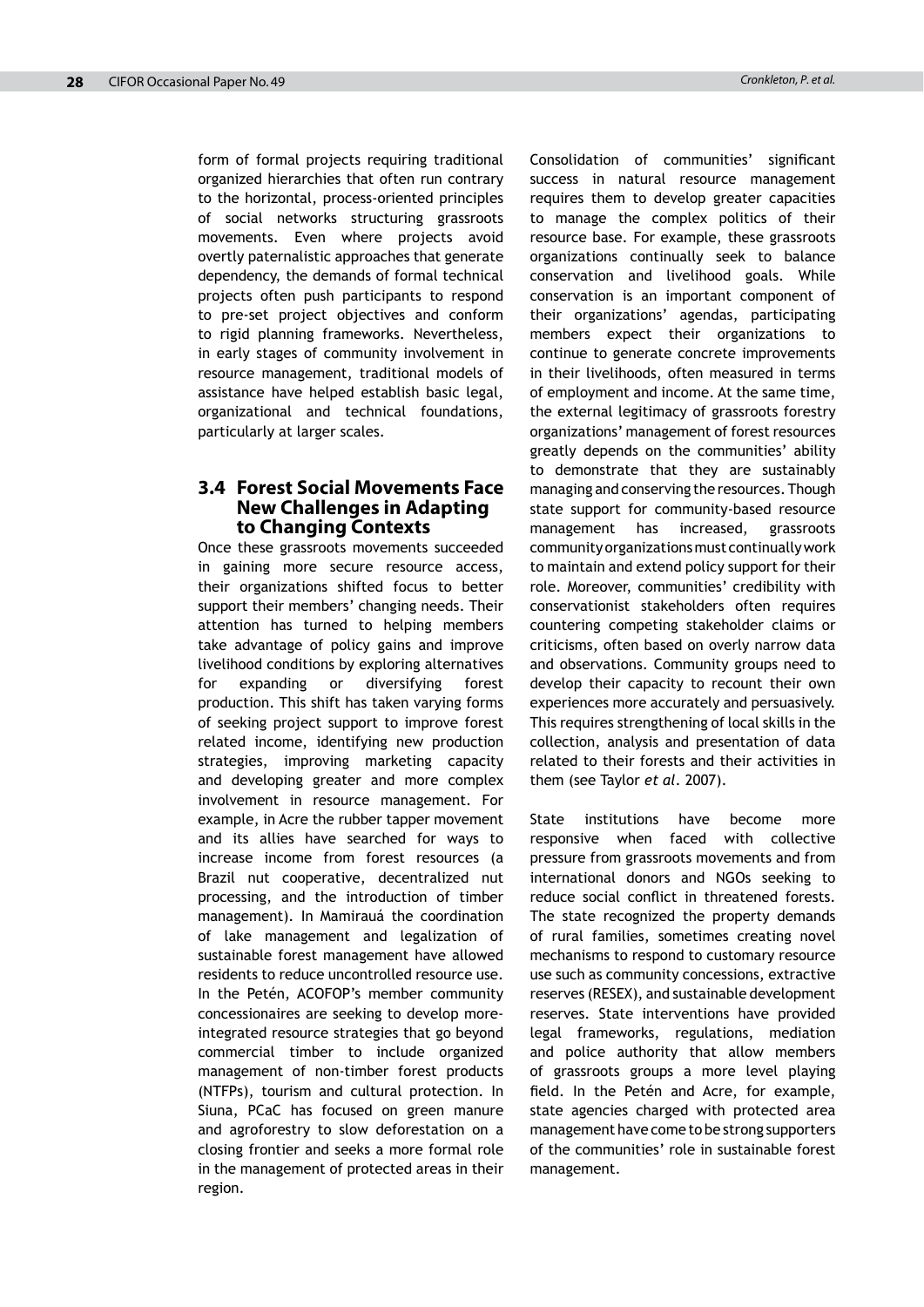However, in each case, as the state responds to multiple national and international interests, existing policy commitments to communitybased natural resource management are vulnerable. Grassroots groups in both regions struggle to maintain attention and keep their agenda under consideration by the state. In Central America the selected grassroots organizations still have a largely adversarial relationship with official agencies and must continue to bring pressure to bear to assure that their members' perspectives and interests are considered by policymakers. In the Petén, for example, the Mirador Basin Expansion Project, which directly threatened the community concession system, had strong political support at the highest levels of the Guatemalan state. In Siuna, PCaC still struggles to promote more significant consideration of its members' interests in the management of Bosawas. In both cases, the inability to assume a strong policy environment for communitybased resource management has spurred stronger group cohesion as well as expansion through the formation of secondary and tertiary organizations that broaden networks and strengthen collective bargaining power.

In Brazil, by contrast, the relationship between government and grassroots opposition has actually sometimes become blurred as the national government responds to collective demands by directly delegating responsibilities and funding to local organizations and NGOs. For example, the CNPq delegated significant responsibility and funding to the National Rubber Tappers' Council (*Conselho Nacional dos Seringueiros* – CNS) to co-manage the Chico Mendes Extractive Reserve. In the Amazon, because of vast spaces and relatively low population density, the government struggles to control and provide services to the dispersed rural population. Devolving responsibility to local organizations makes sense. Moreover, by subsuming groups within the system, the state manages to diffuse their power as opposition. The relationship between government and grassroots becomes even more complex as rural social movements take on greater political power. The gradual return of democracy in Brazil has meant that rural movements like that of the rubber tappers in Acre have succeeded in electing members and allies to local government. This has greatly enhanced their ability to channel resources and services to rural members. However, while programmes better match the needs of forestbased membership, state institutions still face political pressure to maintain the status quo and are not always capable of responding to innovative visions, resulting in traditional ineffective project implementation.

In all four cases, in both Central America and Brazil, grassroots community organizations face ongoing challenges to secure and extend state policy support for an authentic local role in resource management. While the focus of these grassroots organizations has shifted after initial resource access has been won, the need for effective political capacity has not abated. On the contrary, the political requirements created by an enhanced and diversified community role in resource management are arguably greater than those needed to win initial access. For example, in their pursuit of a greater role in integrated forest management, community concessionaires of the Petén face overlapping jurisdictions of ministries related to protected area management, petroleum exploration, tourism and cultural antiquities, in addition to similarly diverse and powerful organized international interests. As stated above, communities and their grassroots organizations clearly require strengthened capacities to study, analyze and present their own experiences in order to ensure that their interests are adequately represented in the highly competitive resource politics of their regions.

#### **3.5 Grassroots Movements, Forest Stewardship Communities and Conservation**

These four grassroots movements have gained control or influence over large tracts of forest on tropical frontiers. Gaining access to resource management has created greater stability, which allows local people to invest in the future of both their forests and their communities. Because their livelihoods depend on these forests, they have a great stake in maintaining the forests and investing labour and money to do so. Through these grassroots movements, forest steward communities are emerging. These communities hold a range of legal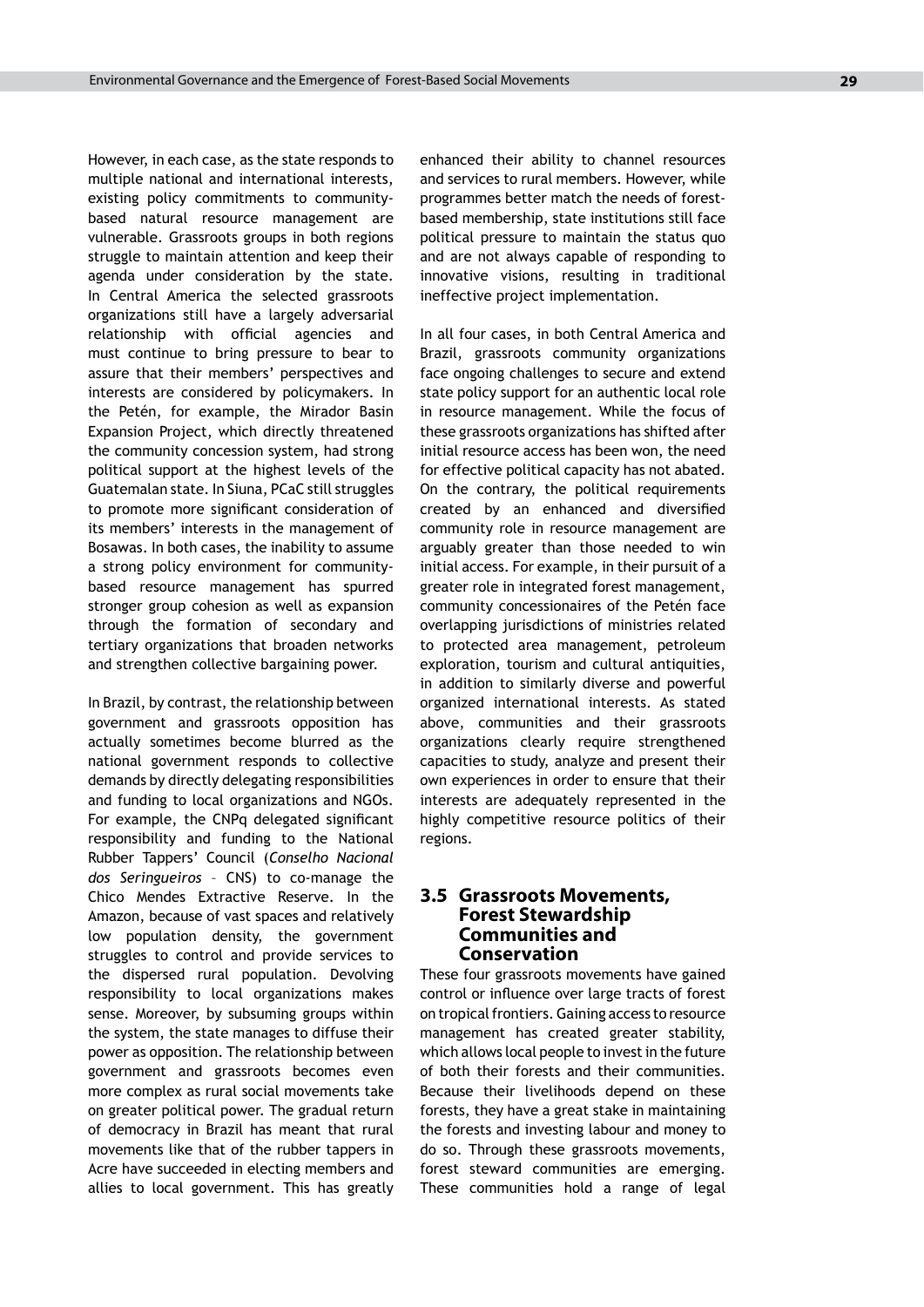rights to manage forest resources and engage in productive activities, including extraction and processing of commercial timber, NTFP activities, agroforestry, sustainable agriculture and livestock production, and varying rights to participate directly in forest-related policies.

What are the emerging environmental and social impacts of forest steward communities on forest management? Reliable time series data on the conservation and development impacts of grassroots movements is still limited. Nevertheless, there is reason to expect significant positive impacts, particularly when compared to the alternative outcomes observed in neighbouring forest areas not controlled by such groups. These grassroots movements have contributed to increased stability in frontier areas by lowering conflict and improving property rights security; they have slowed processes driving degradation.

One of the most striking examples of conservation impacts and development can be seen in the Petén. Nittler and Tschinkel (2005) conclude that the community concessions are generating as much as \$US 5 million in timberrelated income and \$US 2–3 million from NTFPs. Dramatic satellite images show that in recent years much of the Maya Biosphere Reserve (MBR)'s buffer zone and neighbouring parks such as *Laguna del Tigre* suffer from seasonal forest fires. However, the zones covered by community concessions stand out for the lack of widespread fires (Wildlife Conservation Society *et al.* 2003, 2004). Members of ACOFOP explain that communities make much more effective resource 'guards' as they invest time and resources in controlling access to and activities in their concession areas. Protected areas in which communities do not have a management role are more vulnerable to degradation because official protection is less adequate. Other recent forthcoming research shows partial support for the position that community concessions are better than parks in inhibiting deforestation in the Petén, although a full explanation of differences in deforestation rates surely requires exploration of factors such as colonization history and variation in demographic pressure (Bray personal communication).

Other examples include Acre, where the rubber tapper movement helped propel a pro-forest state government into office and influenced federal policies. In Mamirauá, once boundary conflicts between communities were resolved and management practices defined, resident families became much more vigilant to intrusions by outsiders or violations of norms by neighbours. The forest management practised by these groups is not perfect, but clearly in these cases it has generated more positive results than contested landscapes or protected areas without community involvement have. In comparison to areas under indigenous management, Brazilian Amazonian forests in adjacent areas are significantly more degraded or completely transformed (Schwartzman *et al.* 2000; Nepstad *et al*. 2006). In Nicaragua, as members of PCaC-Siuna gained more secure holdings and recognized that the frontier was closing they began burning less and becoming more interested in investing in cover crops and agroforestry to maintain the lands they held.

These four cases show persuasively that conservation and sustainable community livelihoods do not have to be contradictory. These grassroots movements indicate that communities can be effective collaborators in conservation, with highly positive impacts on biodiversity and poverty alleviation. As these grassroots groups develop and seek to take on more responsibility in forest management, their needs change. They seek greater autonomy in decision making. They seek to further develop their forest activities, by improving and extending their productive chains, or develop more integrated approaches to natural resource management. They also face the need to develop greater negotiating capacity in the increasingly complex resource politics of their regions. New kinds of technical assistance are needed to complement traditional approaches and to more effectively build local capacity for research, analysis and planning. Crucial conditions for this type of sustainable learning process include strengthened capacities of communities and their grassroots organizations to analyze, plan and represent their own interests in management for conservation and development (Taylor *et al.* 2007).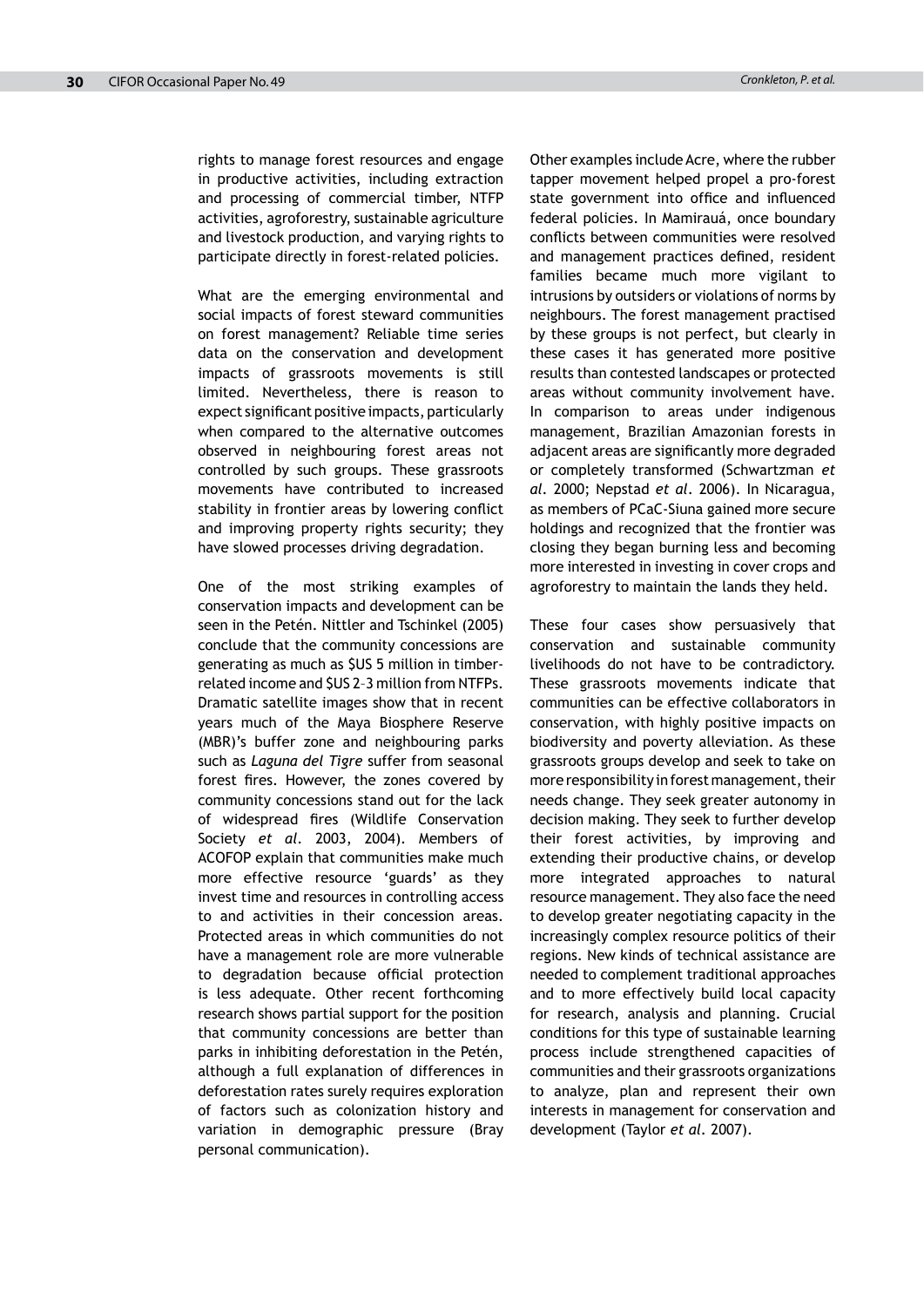# **4 Conclusions**

A new actor in the conservation of protected areas is emerging in Latin America, the forest steward community. In the four case studies described here, communities have won legal access and management rights to forest resources. They are engaging in a range of timber and non-timber product activities that produce signs of significant positive conservation and local livelihood impacts. These communities are forming new collective organizations to govern and manage their resources, and are developing a growing network of alliances with other national and international groups with shared interests in conservation and development. Their secondary level organizations are showing significant capabilities to learn and adapt to changing environmental, social and political contexts. And they are participating more directly and on increasingly equal footing in the negotiation of the future of their forests.

These forest steward communities have emerged out of regions with histories of weak environmental governance, exacerbated by minimal state presence and intense competition for control of resources. In these regions, forest social movements were catalyzed by the establishment of conservation areas whose design initially overlooked community interests and directly threatened local livelihoods. In these cases, communities succeeded in developing consensus on the threats facing their interests, benefited from solid internal leadership, and demonstrated strong local commitment to taking the risk of organizing collectively to pursue new and largely unfamiliar forest management responsibilities. Key to their success thus far has been these forest social movements' capacity to form alliances with other social actors, within and from outside their regions. And crucially, these movements have benefited from external assistance efforts which have both laid the legal and technical foundations for effective community resource management and strengthened local capacities.

However, the future role of communities in forest management is not to be taken for granted. These forest steward communities and their organizations confront ongoing needs to adapt to dynamic local contexts. They face the prospect of uncertain or shifting future official support for their resource management role. How may the emergence and consolidation of forest steward communities be supported effectively from the outside? How may local capacities for autonomous action be strengthened without substituting for local initiative or creating unnecessary dependency? Forest steward communities require appropriate external support that can backstop them with skills and knowledge they do not possess, yet can also adapt to communities' own evolution and progressive assumption of new management responsibilities.

New models of external technical assistance need to be developed that can appropriately accompany the social and political processes underlying an effective role for forest steward communities. These non-traditional accompaniment models should not seek to replace more traditional assistance, which can be effective at particular stages of development of community resource management capability. Appropriately combining non-traditional and traditional assistance models poses a great challenge to all parties seeking to conserve threatened forests while ensuring viable local livelihoods.

The stakes are high for developing resource management models that will be effective in protecting the threatened forests of the global South. With appropriate support, forest steward communities show potential to become a cornerstone of broad-based efforts to sustainably manage natural resources for conservation and development.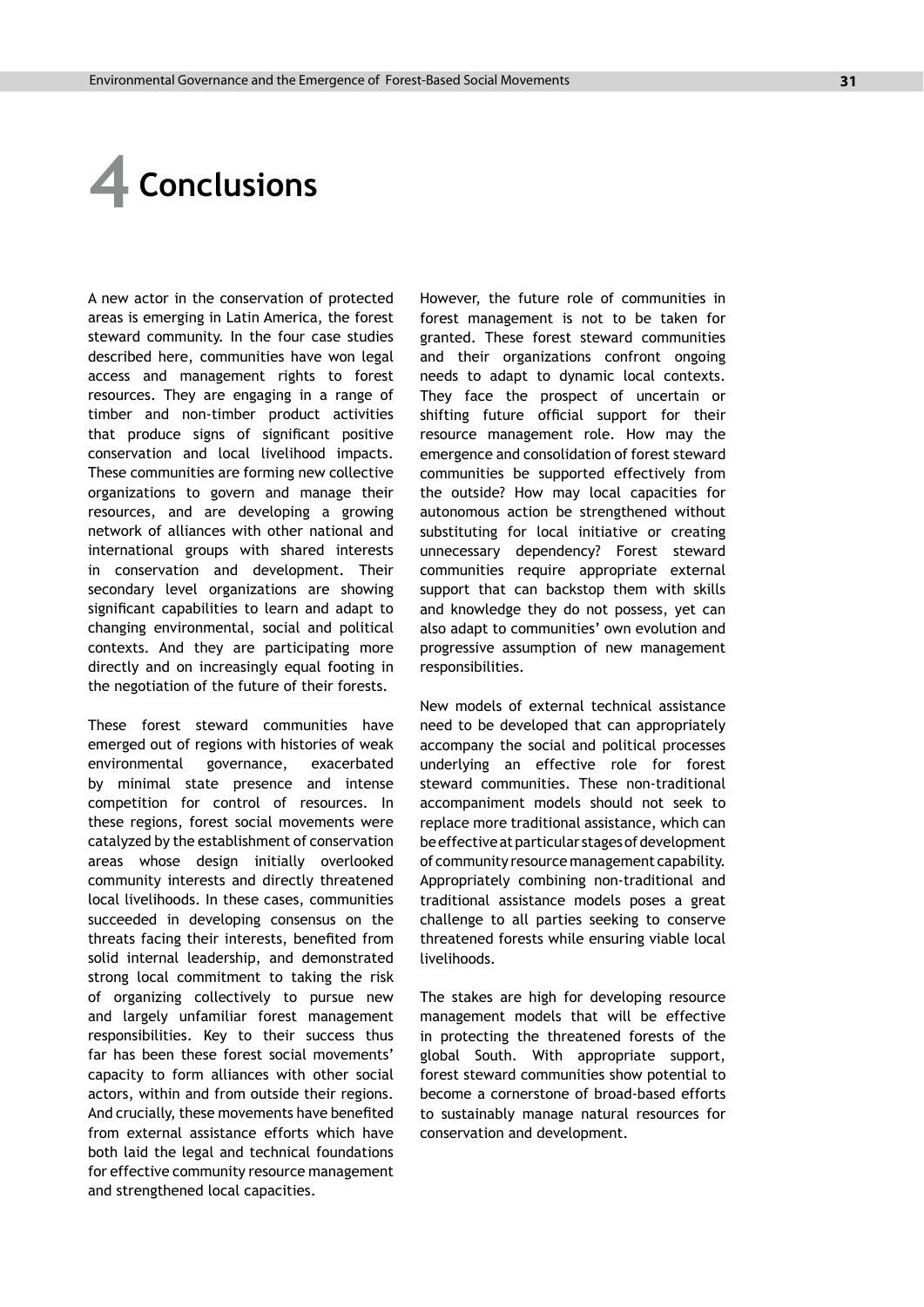# **5 References**

- Alencar, E.F. 2002. Terra Caída: Encante, Lugares e Identidades. Doctoral Thesis, Universidade de Brasília (UNB), Brazil. [In Portuguese.] (Fallen Land: Charm, Place and Identity).
- Asociación de Comunidades Forestales de Petén (ACOFOP). 2004. Carta Abierta al Sr. Presidente De La Republica De Guatemala, Lic. Oscar Bergar Perdomo, Magistrados de la Corte de Constitucionalidad y Miembros del Congreso January 26, 2004. [In Spanish.] (Open letter to the President of Guatemala, Mr. Oscar Berger Perdomo, Judges of the Constitutional Court and Members of Congress).
- Asociación de Comunidades Forestales de Petén (ACOFOP). 2005. Representamos al Proyecto Forestal Comunitario más Grande del Mundo. http://www.acofop.org/ (4 Feb. 2005). [In Spanish.] (We represent the largest community forestry project in the world).
- Assies, W. 1997. Going nuts from the rainforest: Non-timber Forest Products, forest conservation and sustainability in Amazônia. Thela Publishers, Amsterdam.
- Bakx, K.S. 1988. From proletarian to peasant: Rural transformation in the State of Acre, 1870-1986. Journal of Development Studies 24 (2): 141-60.
- Binswanger, H.P. 1991. Brazilian policies that encourage deforestation in the Amazon. World Development 19 (7): 1191-1205.
- Bonis-Charancle, J.M., Michael, M., Akwah, G., Mogba, Z., Tiani, A.M., Lescuyer, G., Warne, R. and Greenberg, B. 2007. How the Community Options Analysis and Investment Tool (COAIT) increasing analytical capability and institutional capacity in community based natural resource management. Unpublished report to Innovative Resources Management, Washington, D.C.
- Bray, D.B. and Anderson, A.B. 2005. Global Conservation Non Governmental Organizations and Local Communities: Perspectives on Programs and Project Implementation in Latin America. Working

Paper No. 1, Conservation and Development Series. Florida International University, Miami, FL.

- Bray, D.B. and Merino Pérez, L. 2002. The Rise of Community Forestry in Mexico; History, Concepts, and Lessons Learned from Twenty-Five Years of Community Timber Production. The Ford Foundation, Mexico City, Mexico.
- Bray, D.B., Merino Pérez, L. and Barry, D. (eds.) 2005. The Community Forests of Mexico: Managing for Sustainable Landscapes. University of Texas Press, Austin.
- Caminoto, J. 2000. Governador do Acre promete manejo sustentável em Londres. O Estado de São Paulo. http://www.estado.estadao. com.br/editorias/2000/06/07/ger929. html (22 Mar. 2003). [In Portuguese.] (The Governor of Acre promises sustainable management in London).
- Campbell, C.E. 1996. Forest, field and factory: changing livelihood strategies in two extractive reserves in the Brazilian Amazon. Ph.D. Dissertation, University of Florida, Gainesville*.*
- Cavalcanti, T.J. 1994. Colonização no Acre: Uma Análise Socioeconômica do Projeto de Assentamento Dirigido Pedro Peixoto. Master's Dissertation, Universidade Federal do Ceará – Fortaleza, Brazil. [In Portuguese.] (Colonization in Acre: Socioeconomic analysis of the Pedro Peixoto directed settlement project).
- Chapin, M. 2004. A Challenge to Conservationists. World Watch Magazine, November/December: 17-31.
- Colfer, C.J.P. (ed.) 2005. The Complex Forest: Communities, Uncertainty and Adaptive Collaborative Management. Resources for the Future, Center for International Forestry Research, Washington, D.C.
- Consejo Nacional de Areas Protegidas (CONAP). 1996. Plan maestro Reserva Biosfera Maya. Colección Manejo Forestal en la Reserva de la Biósfera Maya No. 2. CATIE, Turrialba, Costa Rica. [In Spanish.] (Master Plan for the Maya Biosphere Reserve. Forest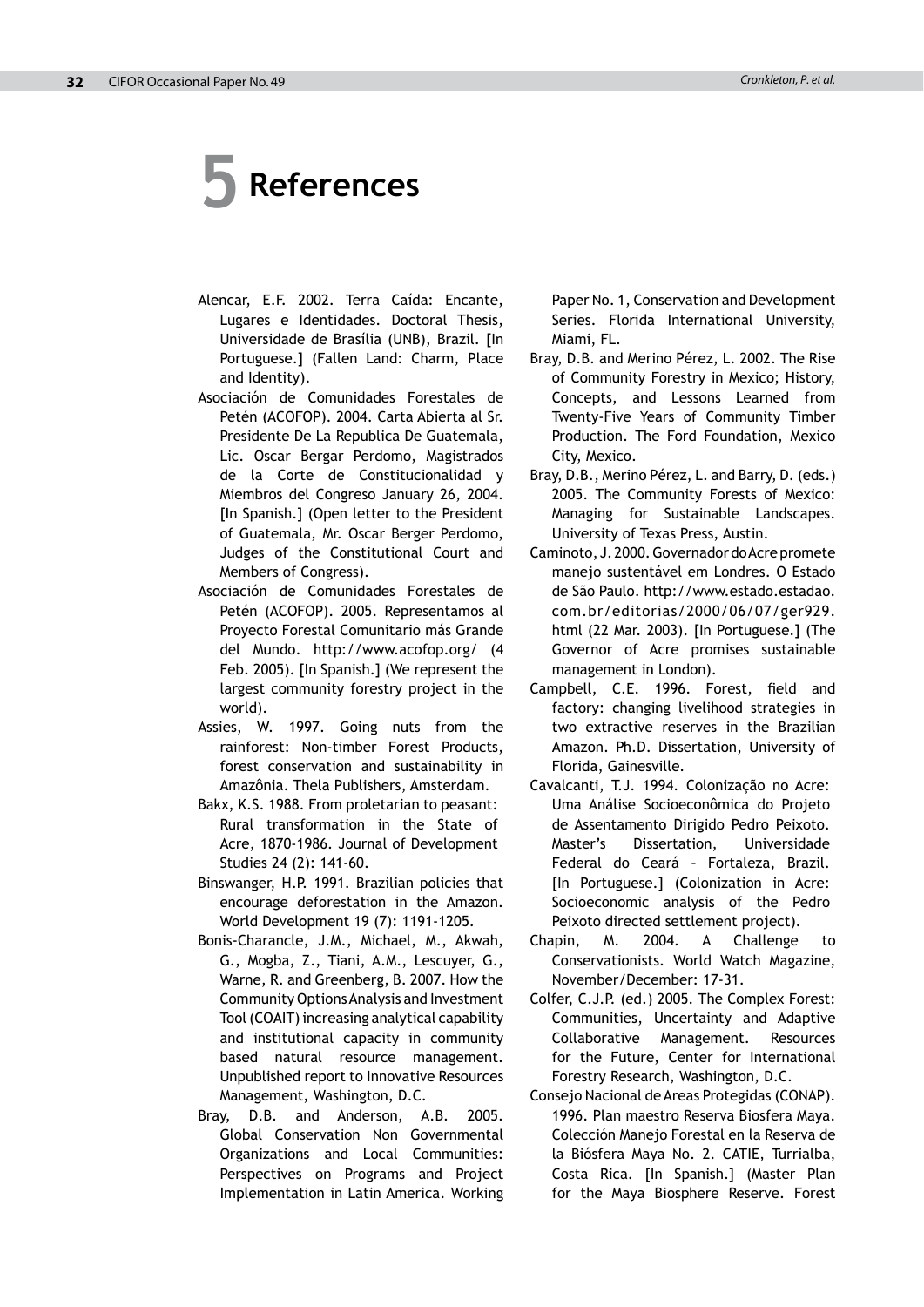Management in the Maya Biosphere Reserve Collection No.2).

- Cordeiro, R. and De Castelar, R.F.F. 1988. Histórico do Projeto Seringueiro. http://www.cnsnet.org.br/news\_ver. php?idnews=24 (8 Oct. 2005). [In Portuguese.] (History of the Seringueiro Project).
- Cuellar, N. and Kandel, S. 2005. Analisis de Contexto: Del Programa Campesino a Campesino de Siuna: Oportunidades y Desafos en la Zona e Amortiguamiento de Bosawas, Nicaragua. PRISMA, San Salvador, El Salvador. [In Spanish.] (The Farmer-to-Farmer Programme of Siuna, Nicaragua: Context, accomplishments and challenges).
- Duarte, E.C. 2003. O Processo de Formação do Espaço Regional nos Últimos 20 Anos: A Construção de um Modelo de Desenvolvimento Sustentável Para o Estado do Acre. Master's Dissertation, Federal University of Acre, Rio Branco. [In Portuguese.] (The Process of Formation of Regional Space in the Last 20 Years: The Construction of a Sustainable Development Model for the State of Acre).
- Elías, S., Gellert, G., Pape. E. and Reyes, E. 1997. Evaluación de la sostenibilidad en Guatemala. FLACSO, Guatemala, Guatemala. [In Spanish.] (Evaluation of sustainability in Guatemala).
- Fernandes, M.I. 1999. O PT no Acre: A Construção de uma Terceira Via. Master's Dissertation, Universidade Federal do Rio Grande do Norte, Natal, Brazil. [In Portuguese.] (The PT in Acre: The construction of a third way).
- Freire, P. 1970. Pedagogy of the Oppressed. Continuum, New York.
- Gómez, I. and Méndez, V.E. 2005. Analisis de Contexto: el Caso de la Asociacion de Comunidades Forestales de Peten (ACOFOP). PRISMA, San Salvador, El Salvador. [In Spanish.] (Contextual Analysis: Association of Forest Communities of the Petén).
- Governo do Estado do Acre SEIAM. 2005. Política Florestal. http://www.seiam. ac.gov.br/index.php?option=com\_conten t&task=view&id=14&Itemid=15 (26 Oct. 2005). [In Portuguese.] (Forest Policy).
- Grzybowski, C. 1989. O testamento do homen da floresta (Chico Mendes por ele mesmo). Fase, Rio de Janeiro. [In Portuguese.] (The

testament of a forest man [Chico Mendes in his own words]).

- Holt-Giménez, E. 2006. Campesino a Campesino: Voices from Latin America's Farmer to Farmer Movement for Sustainable Agriculture. Food First Books, Oakland, CA.
- Instituto Brasileiro de Meio Ambiente (IBAMA). 2005. Reservas Extrativistas da Amazônia. http://www.ibama.gov. br/resex/amazonia.htm (19 Oct. 2005). [In Portuguese.] (Extractive Reserves of Amazonia).
- Instituto de Desenvolvimento Sustentável Mamirauá (IDSM). 2000. ProManejo Proposta: Iniciativa Promissora - Manejo Florestal Comunitário na Várzea da Reserva de Desenvolvimento Sustentável Mamirauá. IDSM, Programa de Manejo Florestal Comunitário, Tefé, Amazonas. [In Portuguese.] (ProManejo Proposal: Promising Initiative – Community Forest Management in the Flooded Forests of the Mamirauá Sustainable Development Reserve).
- Instituto de Desenvolvimento Sustentável Mamirauá (IDSM). 2001. Alternativas Econômicas. http://www.mamiraua.org. br/5-0.html. [In Portuguese.] (Economic Alternatives).
- Instituto de Desenvolvimento Sustentável Mamirauá (IDSM). 2002. Manejo Florestal Comunitário na Várzea da Reserva de Desenvolvimento Sustentável Mamirauá: Relatório de Andamento da Implantação Semestral – Ano 2 Trimestre VII (08/02/02 – 09/05/02). Unpublished report. IDSM, Programa de Manejo Florestal Comunitário, Tefé, Amazonas: [In Portuguese.] (Community Forest Management in the Flooded Forests of the Mamirauá Sustainable Development Reserve (08/02/02 – 09/05/02)).
- Instituto de Desenvolvimento Sustentável Mamirauá (IDSM–OS). 2004. Relatório Anual do Contrato de Gestão celebrado entre o MCT e o IDSM-OS. Exercício de 2003 IDSM-OS, Tefé, Amazonas. [In Portuguese.] (Annual report for Management Contract between the MCT and IDSM-OS. 2003 activities).
- Inoue, C.Y.A. 2003. Construção do Conceito de Regime Global de Biodiversidade e Estudo do Caso Mamirauá – O Papel da Comunidade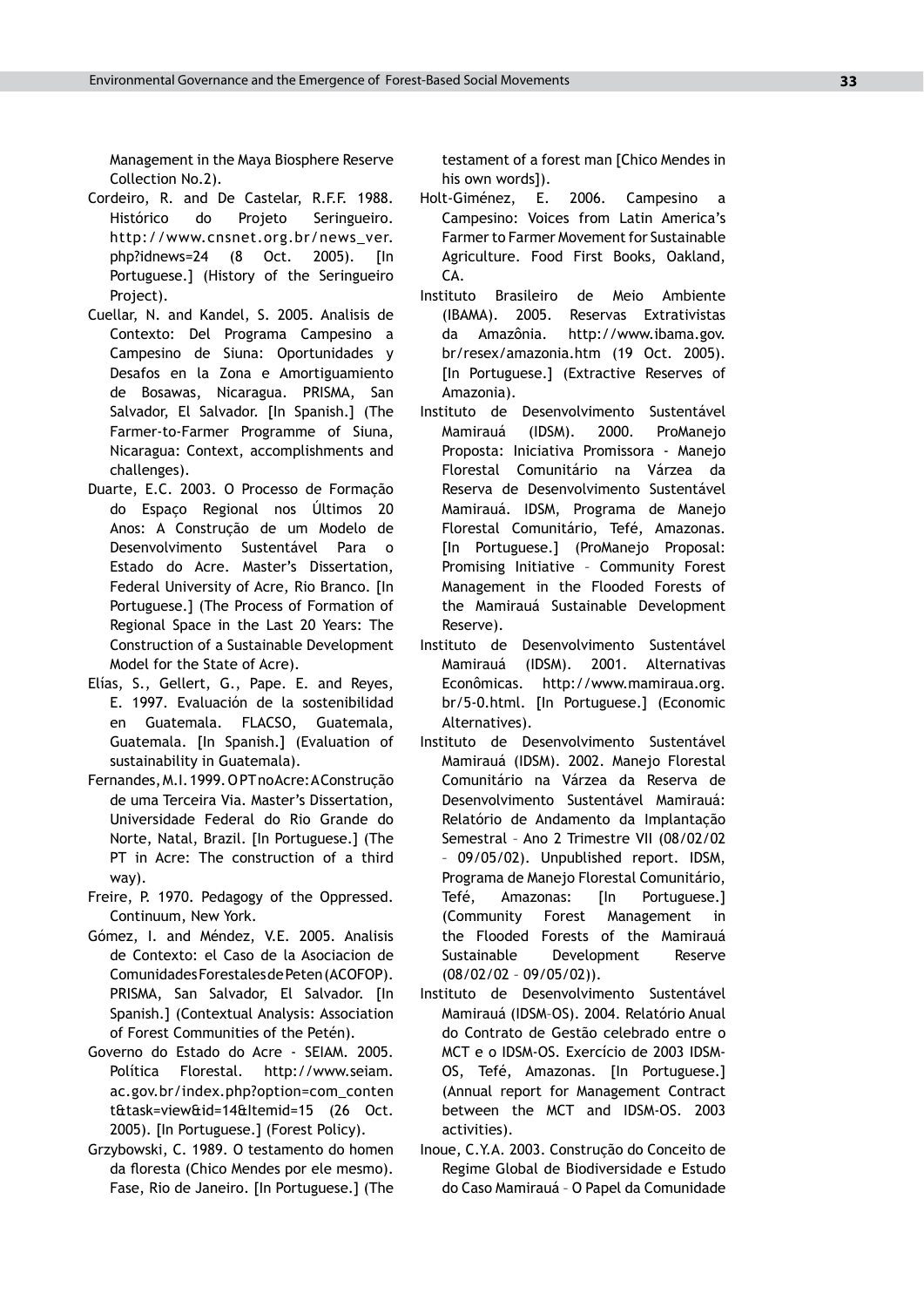Epistêmica da Biologia da Conservação em Experiências Locais que Visam Conciliar Conservação da Biodiversidade e Desenvolvimento Sustentável. Centro de Desenvolvimento Sustentável (DCS), Universidade de Brasília (UNB). DCS-UNB, Tese de Doutorad, Brasília. [In Portuguese.] (The Construction of a Concept of a Global Biodiversity Regime and Case Study of Mamirauá – The role of community epistemology of conservation biology in local experience that attempts to reconcile biodiversity conservation and sustainable development).

- Kaimowitz, D. 2002. Resources, Abundance and Competition in the Bosawas Biosphere Reserve, Nicaragua. *In*: Halle, M., Matthew, R. and Switzer, J. (eds.) Conserving the Peace: Resources, Livelihoods and Security, 171-97. International Institute for Sustainable Development, Winnipeg, Canada.
- Kainer, K., Schmink, M., Leite, A.C.P and Da Silva Fadell, M.J. 2003. Experiments in forest-based development in Western Amazônia. Society and Natural Resources 16 (10): 1-18.
- Klooster, D. 2000. Institutional Choice, Community, and Struggle: A Case Study of Forest Co-Management in Mexico. World Development 28:1-20.
- Mahar, D. 1989. Government policies and deforestation in Brazil's Amazon region. World Bank, Washington, D.C.
- McShane, T.O. 2003. The Devil in the Detail of Biodiversity Conservation. Conservation Biology 17: 1-3.
- Ministério do Desenvolvimento Agrário (MDA), Instituto Nacional de Colonização e Reforma Agrária (INCRA) and Superintendência Regional do INCRA no Acre (SR.14/AC). 2001. Relatório Final—Operação de Dados SIPRA 2000. MDA, INCRA, SR.14/AC, Rio Branco, Acre. [In Portuguese.] (Final Report – Operation of Data SIPRA 2000).
- Ministério do Meio Ambiente (MMA) e Governo do Estado do Acre. 1999. Alternativas para o Desenvolvimento de Atividades Sustentáveis. Agenda Positiva do Acre. 2 julho de 1999. MMA, Rio Branco. [In Portuguese.] (Alternatives for the Development of Sustainable Activities).
- Molnar, A. 2003. Forest Certification and Communities: Looking Forward to the Next

Decade. Forest Trends, Washington, D.C.

- Nepstad, D., Schwartzman, S., Banberger, B., Santilli, M., Ray, D., Schlesinger, P., Lefebvre, P., Alencar, A., Prinz, E., Fiske G. and Rolla, A. 2006. Inhibition of Amazon deforestation and fire by parks and indigenous lands. Conservation Biology 20 (1): 65-73.
- Nittler, J. and Tschinkel, H. 2005. Manejo Comunitario del Bosque en la Reserva Maya de la Biosfera de Guatemala: Proteccion Mediante Ganancias University of Georgia, Watkinsville, GA. [In Spanish.] (Community Forest Management in the Maya Biosphere Reserve of Guatemala: Protection through Profits).
- Pasos, R. 2001. El Programa de Campesino a Campesino y la UNAG (Resultados de una Auditoria de Procesos). Unpublished consultant's report, Managua, Nicaragua. [In Spanish.] (The Farmer-to-Farmer Programme and the UNAG (Results of a Process Audit)).
- Pasos, R. 2006. Gestión comunitaria de recursos naturales y modelos de acompañamiento técnico: Lecciones desde Centroamérica. Unpublished consultant's report, Managua, Nicaragua. [In Spanish.] (Community management of natural resources and models of technical accompaniment: Lessons from Central America).
- PCaC-Siuna. Undated a. Historia Movimiento de Campesino a Campesino en Siuna. Programa Campesino a Campesino PCaC, Siuna, Nicaragua. [In Spanish.] (The History of the Farmer-to-Farmer Programme in Siuna).
- PCaC-Siuna. Undated b. De Campesino a Campesino, Siuna Nicaragua. Programa Campesino a Campesino PCaC, Siuna, Nicaragua. [In Spanish.] (From Farmer to Farmer, Siuna, Nicaragua).
- Queiroz, H. 2001. Reservas: Reserva de Desenvolvimento Sustentável Mamirauá. http://www.mamiraua.org.br/2-1-a.html. [In Portuguese.] (Reserves: Mamirauá Sustainable Development Reserve).
- Radachowsky, J. 2004. Effects of Certified Logging on Wildlife in Community and Industrial Forest Concessions of Northern Guatemala. Unpublished report to Wildlife Conservation Society, Consejo Nacional de Areas Protegidas (CONAP), United States Agency for International Development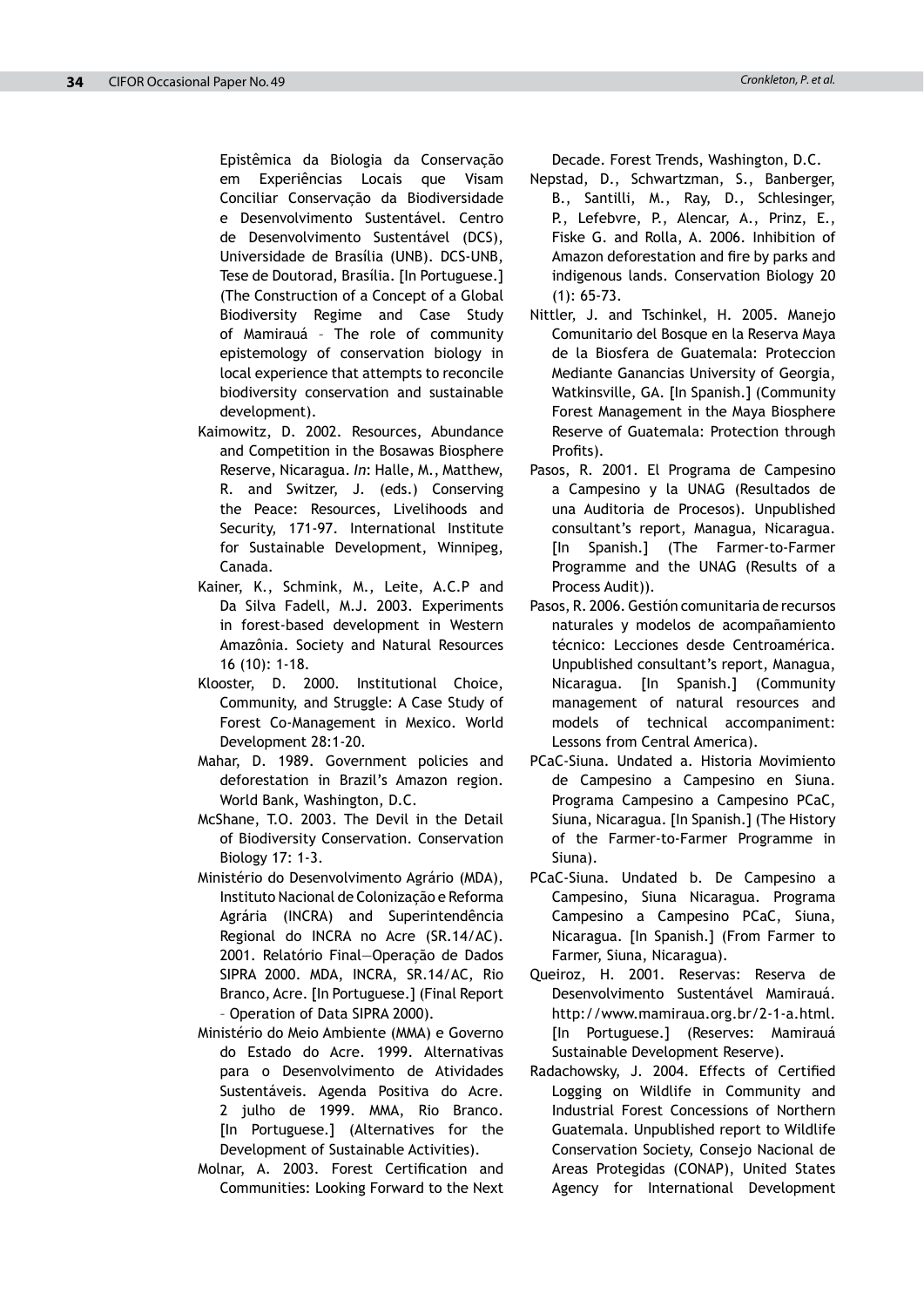(USAID) and Fortalecimiento Institucional en Políticas Ambientales (FIPA), Guatemala City.

- Revkin, A. 1990. The burning season: The murder of Chico Mendes and the fight for the Amazon rain forest. Houghton Mifflin Company, Boston.
- Roney, J., Kunen, J. and Donald, M. Undated. Evaluacion arqueológico. Unpublished Evaluation Report to United States Agency for International Development (USAID), Guatemala City. [In Spanish.] (Archaeological Evaluation).
- Sandri, S. 2003. A assustadora década de 70: Os anos de fogo. *In*: Carvalho, C., Martins, E. and Alves, A. (eds.) Caderno: Povos da Floresta, 24-7. Secretaria Executiva do Comitê Chico Mendes, Rio Branco, Acre. [In Portuguese.] (The startling decade of the 70s: The years of fire. *In*: Notebook: Peoples of the Forest).
- Schmink, M. and Wood, C.H. 1987. The 'Political Ecology' of Amazônia. *In*: Little, P. and Horowitz, M.M. (eds.) Lands at risk in the Third World, 38-57. Westview, Boulder, Colorado.
- Schmink, M. and Wood, C.H. 1992. Contested Frontiers in Amazonia. Columbia University Press, New York.
- Schwartzman, S., Moreira, A. and Nepstad, D. 2000. Rethinking tropical forest conservation: Perils in parks. Conservation Biology 14 (5): 1351-7.
- Sociedade Civil Mamirauá (SCM), Conselho Nacional de Desenvolvimento Cientifico e Tecnológico/ Ministério da Ciência & Tecnologia (CNPq/MCT) and Instituto de Proteção Ambiental do Estado do Amazonas (IPAAM). 1996. Mamirauá – Plano de Manejo. IPAAM, Manaus. http://www.mamiraua. org.br. [In Portuguese.] (Mamirauá – Management Plan).
- Souza, C.A.A. 2002. História do Acre: Novos temas, nova abordagem. M.M. Paim, Rio Branco. [In Portuguese.] (History of Acre: New themes, new treatment).
- Stone-Jovicich, S., Amaral, P., Cronkleton, P., Fonseca, H. and Pires, A. 2007a. Acompanhamento Para O Manejo Florestal Comunitário Na Reserva De Desevolvimento Sustentável Mamirauá, Amazonas, Brasil. Center for International Forestry Research (CIFOR), Bogor, Indonesia. [In Portuguese.] (Accompaniment for Community Forest

Management in the Mamirauá Sustainable Development Reserve, Amazonas, Brazil).

- Stone-Jovicich, S., Cronkleton, P., Amaral, P. and Schmink, M. 2007b. Acompanhamento Para O Manejo Florestal Comunitário No Projeto Cachoeira, Acre, Brasil. Center for International Forestry Research (CIFOR), Bogor, Indonesia. [In Portuguese.] (Accompaniment for Community Forest Management in the Cachoeira Project, Acre, Brazil).
- Taylor, P.L. 2007. La Conservación, la Comunidad y la Cultura? Nuevas Direcciones para las Concesiones Forestales Comunitarias de la Biosfera Maya de Guatemala. Unpublished report to the Association of Forest Communities of Petén (ACOFOP). June, 2007. [In Spanish.] (Conservation, Community and Culture? New Directions for Community Forest Concessions in the Maya Biosphere Reserve of Guatemala).
- Taylor, P.L. and Zabin, C. 2000. Neoliberal Reform and Sustainable Forest Management in Quintana Roo, Mexico: Rethinking the Institutional Framework of the Forestry Pilot Plan. Agriculture and Human Values 17: 141-56.
- Taylor, P.L., Cronkleton, P., Barry, D., Stone-Jovicich, S. and Schmink, M. 2007. If You Saw It with My Eyes: Collaborative Research and Assistance with Central American Forest Steward Communities. Center for International Forestry Research (CIFOR), Bogor, Indonesia.
- Tropico Verde. 2005. El proyecto turistico Cuenca del Mirador y las concesiones forestales en la zona de uso multiple de la Reserva de la Biosfera Maya. Tropico Verde, Flores, Guatemala. [In Spanish.] (The Mirador Basin Tourism Project and the forest concessions in the multi-use zone of the Maya Biosphere Reserve).
- United Nations Educational, Scientific and Cultural Organization (UNESCO). 1996. Reservas de biosfera: La estrategia de Sevilla y Marco Estatuario de la Red Mundial. UNESCO, Paris. [In Spanish.] (Biosphere Reserves: The Sevilla Strategy and the Statutory Framework of the Global Network).
- United Nations Educational, Scientific and Cultural Organization (UNESCO). 2005. http://www.unesco.org/mab/br/focus/ 2002Sep/Bosawas.htm (18 Sept. 2005)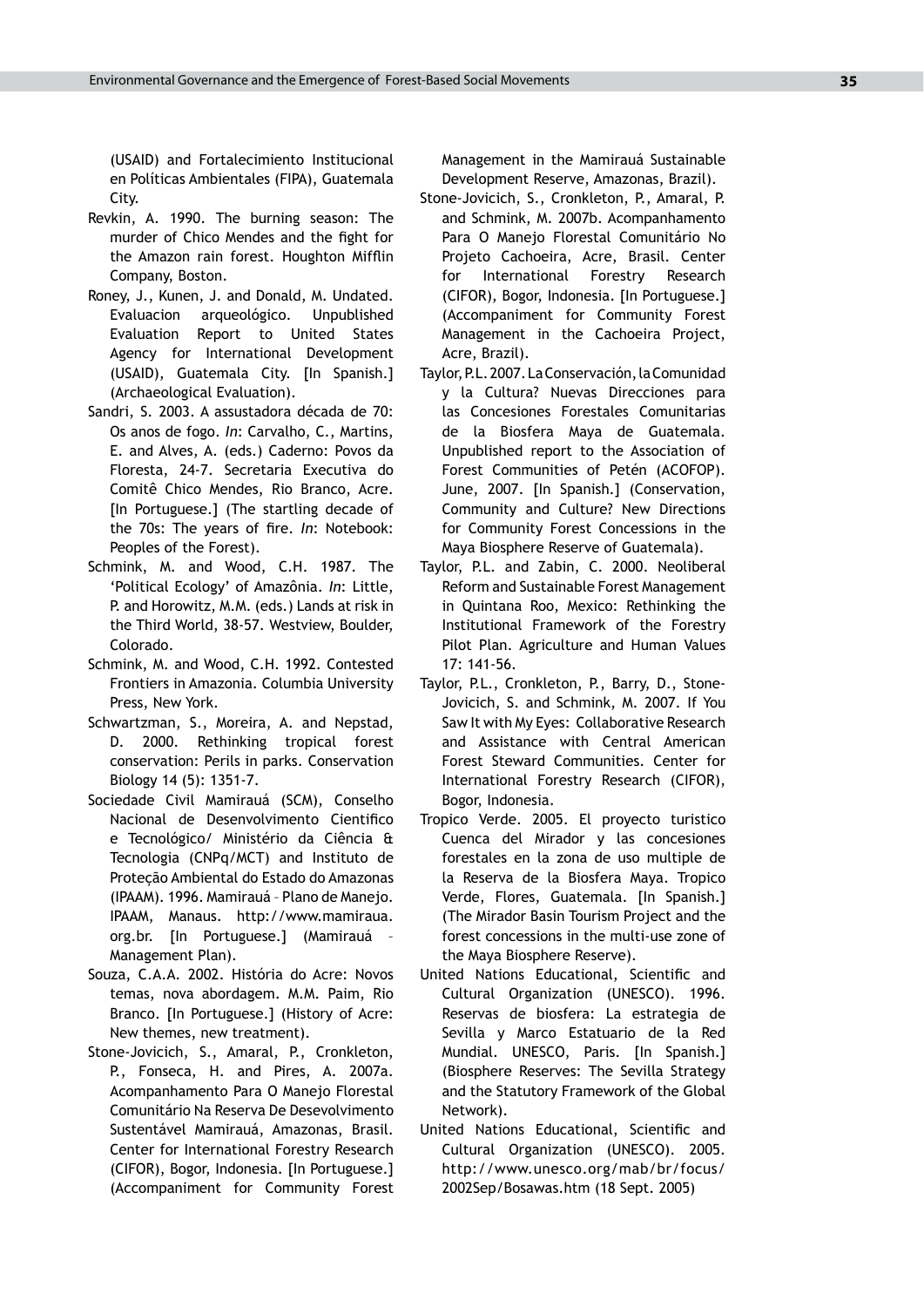- White, A. and Martin, A. 2002. Who Owns the World's Forests? Forest Tenure and Public Forests in Transition. Forest Trends and Center for International Environmental Law, Washington, D.C.
- Wildlife Conservation Society (WCS), International Resources Group (IRG), Proyecto FIPA/Guatemala and Consejo Nacional de Areas Protegidas (CONAP). 2003. Monitoreo de Incendios Forestales y Estimación de Superficies Quemadas, Reserva de Biósfera Maya, 2003. WCS, IRG, Proyecto FIPA and CONAP, Petén, Guatemala. [In Spanish.] (Monitoring of Forest Fires and Estimation of Burnt Area, Maya Biosphere Reserve, 2003).
- Wildlife Conservation Society (WCS), International Resources Group (IRG), Proyecto FIPA/Guatemala and Consejo Nacional de Areas Protegidas (CONAP). 2004. Estimación de la Deforestación en la Reserva de Biosfera Maya, periodo 2003-2004. WCS, IRG, Proyecto FIPA and CONAP, Petén, Guatemala. [In Spanish.] (Estimation of Deforestation in the Maya Biosphere Reserve, 2003-2004).
- Witoshynsky, M. 2002. Communities mobilize to control and build natural assets – Acre, Brazil: An Amazon State forges a sustainable future. *In*: Sustainable solutions: Building assets for empowerment and sustainable development, 86-91. Ford Foundation, New York.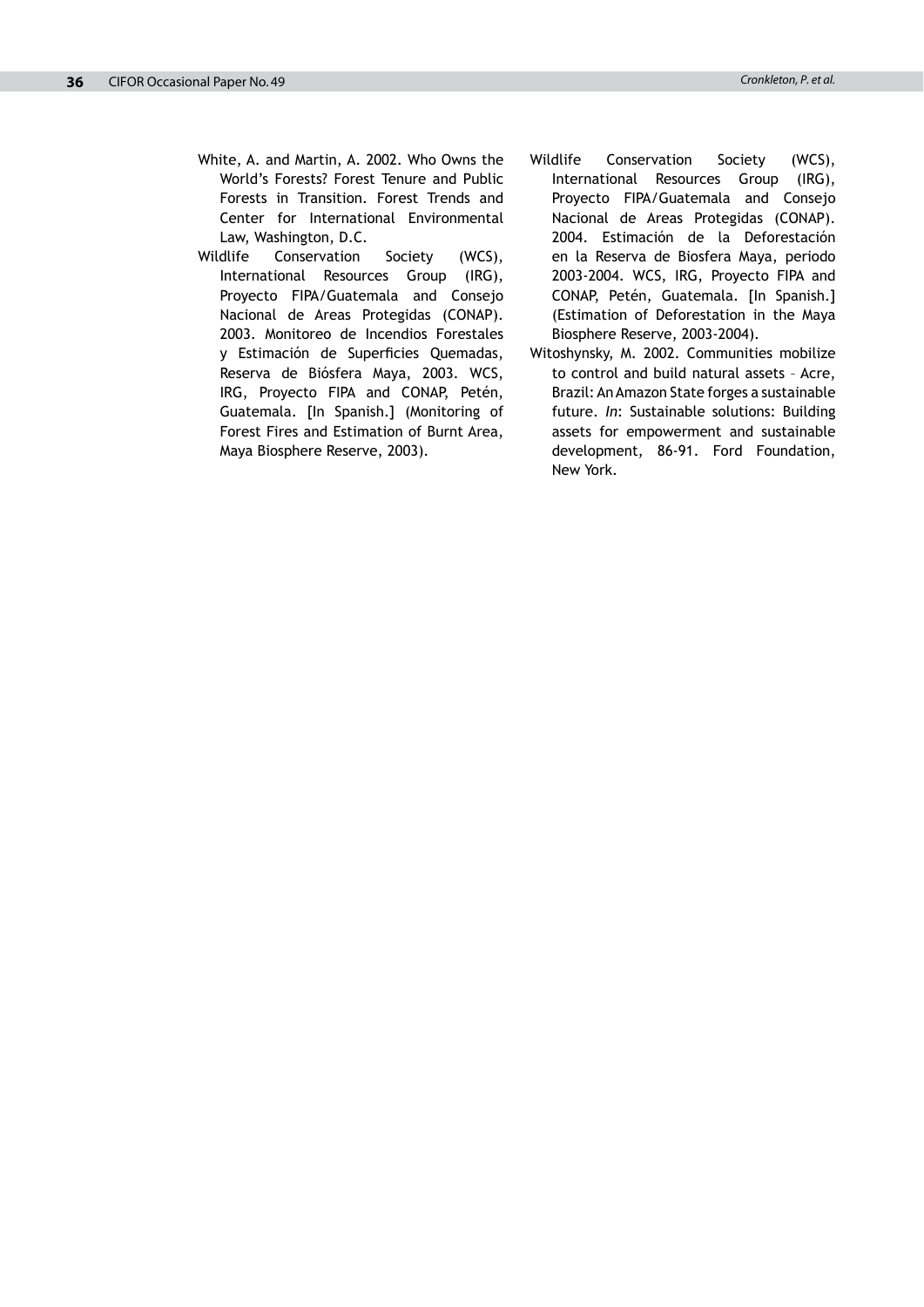### **CIFOR Occasional Paper Series**

- 1. Forestry Research within the Consultative Group on International Agricultural **Research** *Jeffrey A. Sayer*
- 2. Social and Economical Aspects of Miombo Woodland Management in Southern Africa: Options and Opportunities for Research *Peter A. Dewees*
- 3. Environment, development and poverty: A Report of the International Workshop on India's Forest Management and Ecological Revival *Uma Lele, Kinsuk Mitra and O.N. Kaul*
- 4. Science and International Nature Conservation *Jeffrey A.Sayer*
- 5. Report on the Workshop on Barriers to the Application of Forestry Research Results
	- *C.T.S. Nair, Thomas Enters and B. Payne*
- 6. Production and Standards for Chemical Non-Wood Forest Products in China *Shen Zhaobang*
- 7. Cattle, Broadleaf Forests and the Agricultural Modernization Law of Honduras: The Case of Olancho • (Spanish edition) Ganadería, bosques latifoliaods y Ley de Modernizatción en

Honduras: El caso de Olancho *William D. Sunderlin and Juan A.Rodriguez*

- 8. High quality printing stock has research made a difference? *Francis S.P. Ng*
- 9. Rates Causes of Deforestation in Indonesia: Towards a Resolution of the Ambiguities

• (Indonesian edition) Laju dan Penyebab Deforestasi di Indonesia: Penelaahan Kerancuan dan Penyelesaiannya *William D. Sunderlin and Ida Aju Pradnja Resosudarmo*

- 10. Report on Discussion Forum on Irformation Services in the Asia-Pacific and AGRIS/CARIS in the 21st Century and Asia-Pacific Regional Consultation *Michael O. Ibach and Yvonne Byron*
- 11. Capacity for Forestry Research in the Southern African Development Community
	- *Godwin S. Kowero and Michael J. Spilsbury*
- 12. Technologies for sustainable forest management: Challenges for the 21st century
	- *Jeffrey A. Sayer, Jerome K. Vanclay and R. Neil Byron*
- 13. Bosques secundarios como recurso para el desarrollo rural y la conservación ambiental en los trópicos de América Latina *Joyotee Smith, César Sabogal, Wil de Jong and David Kaimowitz*
- 14. Cameroon's Logging Industry: Structure, Economic Importance and Effects of Devaluation *Richard Eba'a Atyi*
- 15. Reduced-Impact Logging Guidelines for Lowland and Hill Dipterocarp Forests in Indonesia

• (Indonesian edition) Pedoman Pembalakan Berdampak Rendah untuk Hutan Dipterocarpa Lahan Rendah dan Bukit di Indonesia *Plinio Sist, Dennis P. Dykstra and Robert Fimbel*

- 16. Site Management and Productivity in Tropical Forest Plantations *A. Tiarks, E.K.S. Nambiar and Christian Cossalter*
- 17. Rational Exploitations: Economic Criteria and Indicators for Sustainable Management of Tropical Forests *Jack Ruitenbeek and Cynthia Cartier*
- 18. Tree Planting in Indonesia: Trends, Impacts and Directions *Lesley Potter and Justin Lee*
- 19. Le Marche des Produits Forestiers Non Ligneux de l'Afrique Centrale en France et en Belgique: Produits, Acteurs, Circuits de Distribution et Debouches Actuels *Honoré Tabuna*
- 20. Self-Governance and Forest Resources *Elinor Ostrom*
- 21. Promoting Forest Conservation through Ecotourism Income? A case study from the Ecuadorian Amazon region *Sven Wunder*
- 22. Una de Gato: Fate and Future of a Peruvian Forest Resource *Wil de Jong, Mary Melnyk, Luis Alfaro Lozano, Marina Rosales and Myriam García*
- 23. Les Approches Participatives dans la Gestion des Ecosystemes Forestiers d'Afrique Centrale: Revue des Initiatives Existantes *Jean-Claude Nguinguiri*
- 24. Capacity for Forestry Research in Selected Countries of West and Central Africa *Michael J. Spilsbury, Godwin S. Kowero and F. Tchala-Abina*
- 25. L'Ímpact de la Crise Economique sur les Populations, les Migration et le Couvert Forestier du Sud-Cameroun *Jacques Pokam Wadja Kemajou and William D.Sunderlin*
- 26. The Impact of Sectoral Development on Natural Forest Conservation and Degradation: The Case of Timber and Tree Crop Plantations in Indonesia • (Indonesian edition) Dampak Pembangunan Sektoral terhadap Konversi dan Degradasi Hutan Alam: Kasus Pembangunan HTI dan Perkebunan di Indonesia *Hariadi Kartodihardjo and Agus Supriono*
- 27. L'Impact de la Crise Économique sur les Systèmes Agricoles et le Changement du Couvert Forestier dans la Zone Forestière Humide du Cameroun *Henriette Bikié, Ousseynou Ndoye and William D.Sunderlin*
- 28. The Effect of Indonesia's Economic Crisis on Small Farmers and Natural Forest Coverin the Outer Islands • (Indonesian Edition) Dampak Krisis Ekonomi Indonesia terhadap Petani Kecil dan Tutupan Hutan Alam di Luar Jawa *William D. Sunderlin, Ida Aju Pradnja Resosudarmo, Edy Rianto, Arild Angelsen*
- 29. The Hesitant Boom: Indonesia's Oil Palm Sub-Sector in an Era of Economic Crisis and Political Change *Anne Casson*
- 30. The Underlying Causes of Forest Decline *Arnoldo Contreras-Hermosilla*
- 31. 'Wild logging': The rise and fall of logging networks and biodiversity conservation projects on Sumatra's rainforest frontier *John F. McCarthy*
- 32. Situating Zimbabwe's Natural Resource Governance Systems in History  *Alois Mandondo*
- 33. Forestry, Poverty and Aid *J.E. Michael Arnold*
- 34. The Invisible Wand: Adaptive Co-management as an Emergent Strategy in Complex Bio-economic systems. *Jack Ruitenbeek and Cynthia Cartier*
- 35. Modelling Methods for Policy Analysis in Miombo Woodlands A. A Goal Programming Model for Planning Management of Miombo **Woodlands**  *I. Nhantumbo and Godwin S. Kowero*
	- B. A System Dynamics Model for Management of Miombo Woodlands *Ussif Rashid Sumaila, Arild Angelsen and Godwin S. Kowero*
- 36. How to Know More about Forests? Supply and Use of Information for Forest Policy *K. Janz and R. Persson*
- 37. Forest Carbon and Local Livelihoods: Assessment of Opportunities and Policy Recommendations *Joyotee Smith and Sara J. Scherr*
- 38. Fires in Indonesia: Causes, Costs and Policy Implications • (Indonesian edition) Kebakaran Hutan di Indonesia: Penyebab, Biaya dan Implikasi Kebijakan *Luca Tacconi*
- 39. Fuelwood Revisited: What Has Changed in the Last Decade? *Michael Arnold, Gunnar Köhlin, Reidar Persson and Gillian Shepherd*
- 40. Exploring the Forest—Poverty Link: Key concepts, issues and research implications *Arild Angelsen and Sven Wunder*
- 41. Bridging the Gap: Communities, Forests and International Networks • (French Edition) Communautés, forêts et réseauxinternationaux : des liaisons à renforcer • (Spanish Edition) Cerrando la Brecha: Comunidades,Bosques y Redes Internacionales

*Marcus Colchester, Tejaswini Apte, Michel Laforge, Alois Mandondo and Neema Pathak*

- 42. Payments for environmental services: Some nuts and bolts *Sven Wunder*
- 43. Recent Experience in Collaborative Forest Management: A Review Paper *Jane Carter with Jane Gronow*
- 44. Fighting forest crime and promoting prudent banking for sustainable forest management: The anti money laundering approach • (Indonesian edition) Memerangi Kejahatan Kehutanan dan Mendorong Prinsip Kehati-hatian Perbankan untuk Mewujudkan Pengelolaan Hutan yang Berkelanjutan: Pendekatan Anti Pencucian Uang *Bambang Setiono and Yunus Husein*
- 45. Forests and Human Health: Assessing the Evidence *Carol J. Pierce Colfer, Douglas Sheil and Misa Kishi*
- 46. Capturing Nested Spheres of Poverty: A Model for Multidimensional Poverty Analysis and Monitoring *Christian Gönner, Michaela Haug, Ade Cahyat, Eva Wollenberg, Wil de Jong, Godwin Limberg, Peter Cronkleton, Moira Moeliono, Michel Becker*
- *47.* Poverty and forests: Multi-country analysis of spatial association and proposed policy solutions *William D. Sunderlin, Sonya Dewi, Atie Puntodewo*
- 48. Logging for the ark Improving the conservation value of production forests in South East Asia *Lena Gustafsson, Robert Nasi, Rona Dennis, Nguyen Hoang Nghia, Douglas Sheil, Erik Meijaard, Dennis Dykstra, Hari Priyadi, Pham Quang Thu*